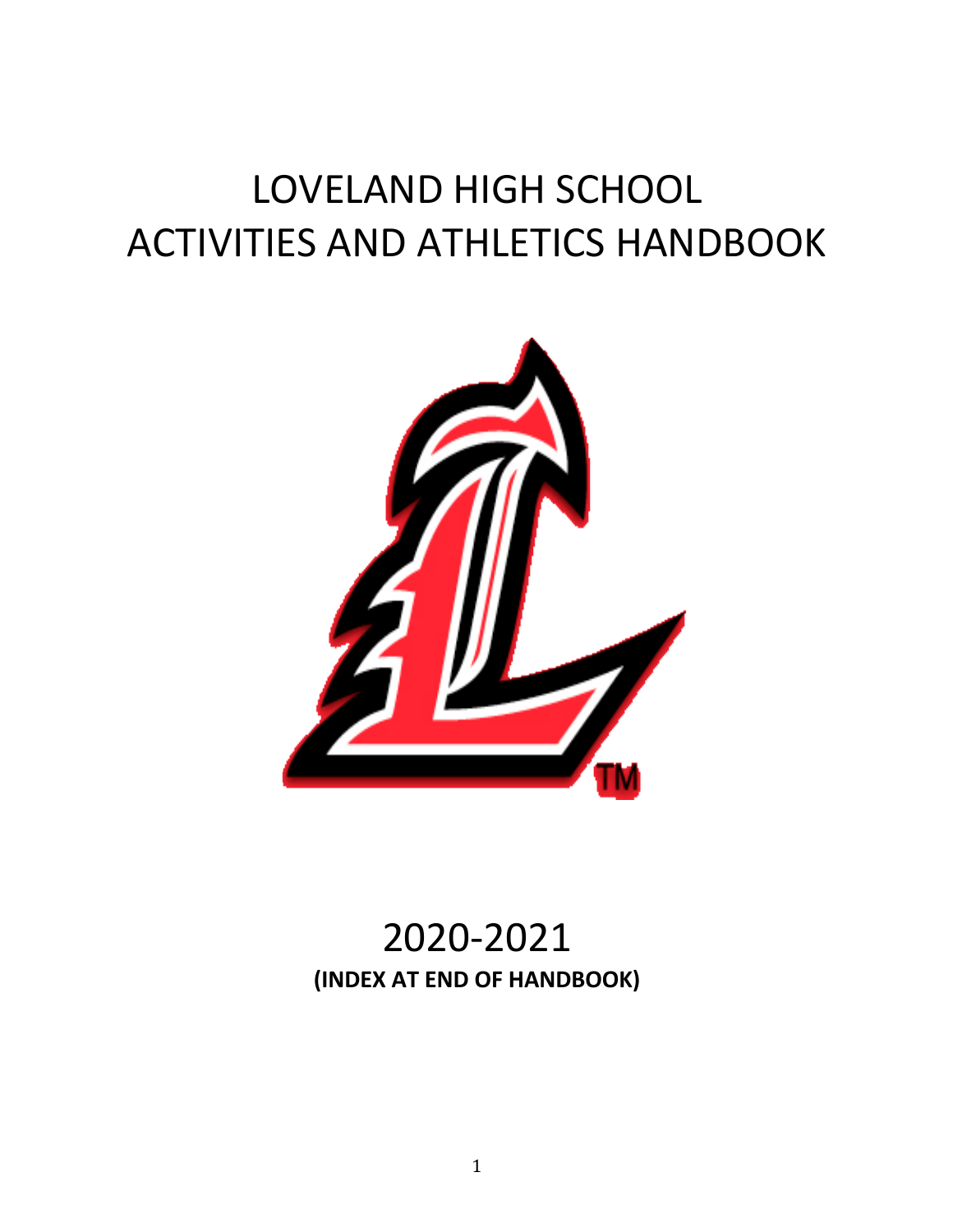# **CHSAA-SPONSORED ACTIVITIES**

### **BAND**

DIRECTOR: Kyle Freesen ROOM NUMBER: A-55 BEST CONTACT: kyle.freesen@thompsonschools.org

BASIC OVERVIEW:

The band program has offerings in marching band, concert ensembles, jazz ensembles, and small ensembles. All are co-curricular courses that earn fine arts credit.

MEMBERSHIP REQUIREMENTS: participation in middle school band or orchestra or instructor approval

CLASS LOCATION: Band room – A-55

CLASS TIMES: Assigned class periods

LETTERING REQUIREMENTS:

Lettering requires completing a form to indicate points earned toward lettering. Students must be members in good standing of both the marching band and concert program for a full year. Points can be earned through fundraising, lessons, leadership, honor bands, and service to the organization.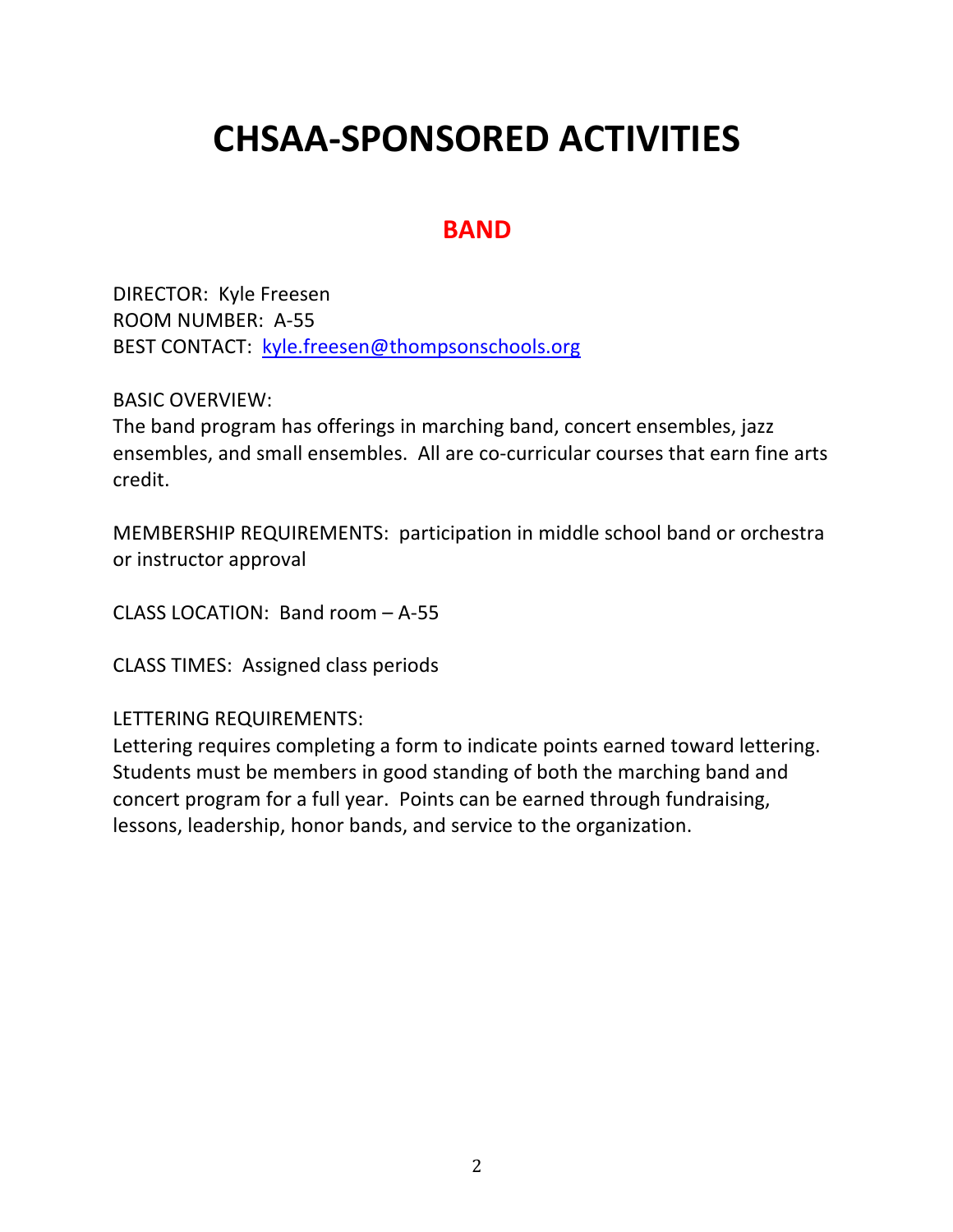### **CHOIR**

DIRECTOR: Nicole Steketee-Cecillani ROOM NUMBER: Choir room – A-4 BEST CONTACT: nicole.steketee@thompsonschools.org

#### BASIC OVERVIEW:

The Loveland High School Choir program is of exemplary choral music performance that develops high levels of creative, expressive singing for high school students in the Northern Colorado area. The program exists to artistically enrich the lives of students, their families, and the community. We provide opportunities for students to be involved in six different ensembles of varying levels of difficulty. There are many outside experiences for students to get more involved in the program outside of regular rehearsals, such as fundraising, social events, choir council, and travel. For more information, contact Ms. Steketee.

#### MEMBERSHIP REQUIREMENTS:

All choirs are open to LHS students. We have two groups that are nonauditioned, but the other four groups do require an audition. For more information, contact Ms. Steketee.

CLASS LOCATION: Choir room – A-4

CLASS TIMES: Varying times for ensembles

LETTERING REQUIREMENTS: Lettering requirements are listed on our website, as well as the lettering form: www.lovelandhighchoirs.org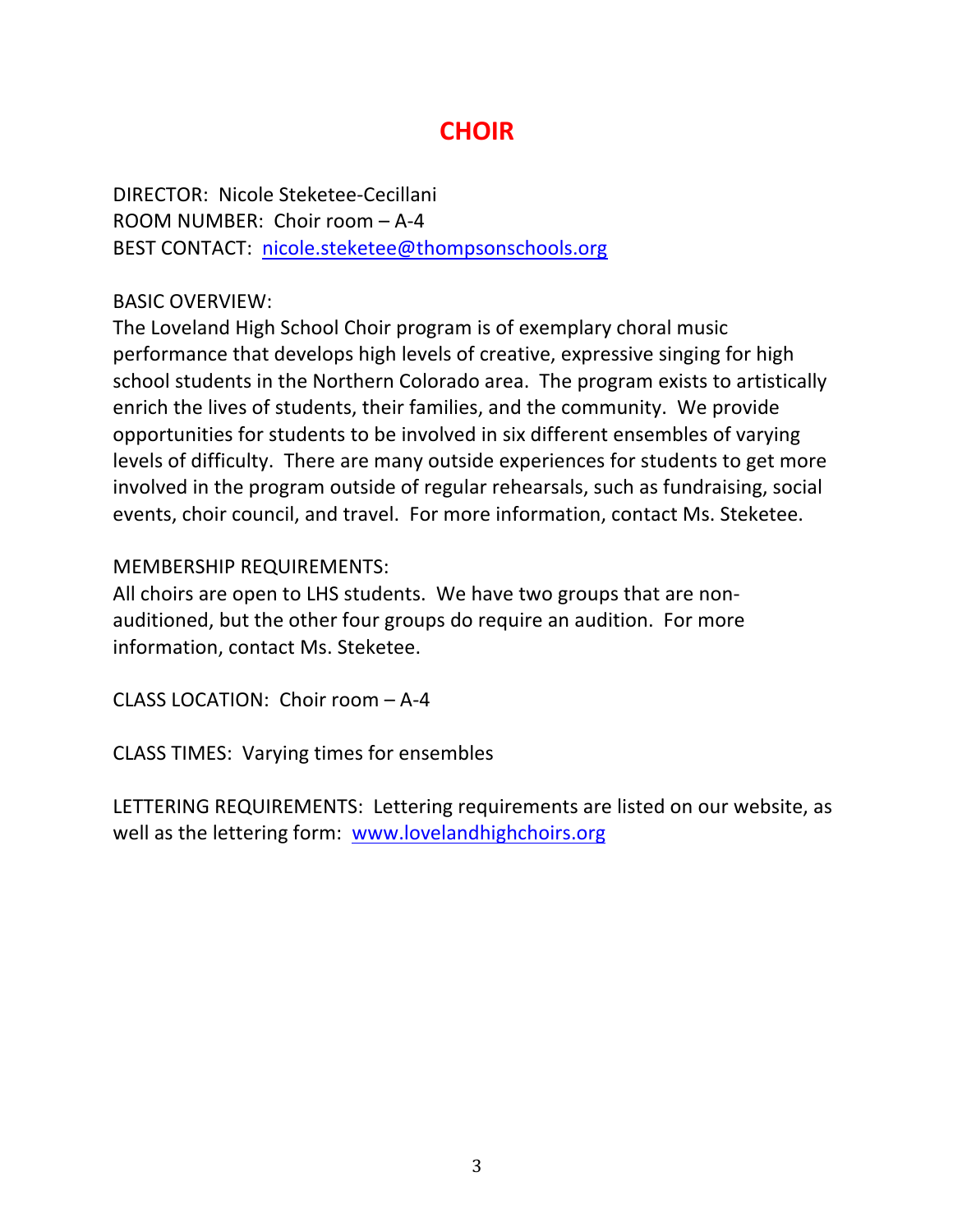### **COLOR GUARD / WINTER GUARD**

DIRECTOR: Kyle Freesen / Katie Cox (Winter Guard) ROOM NUMBER: A-55 BEST CONTACT: katie.cox@thompsonschools.org

BASIC OVERVIEW:

The color guard is part of the co-curricular Crimson Regiment marching band. Winter Guard is an extra-curricular group that competes and performs during third quarter.

MEMBERSHIP REQUIREMENTS: a good attitude and a willingness to practice. For color guard, students must be registered for the marching band and color guard class offered at LHS.

WHERE DO THEY MEET? small gym or outside

WHEN DO THEY MEET?: Assigned class times during the fall and TBD during third quarter, depending on varsity or JV assignment

LETTERING REQUIREMENTS:

Lettering requires completing a form to indicate points earned toward lettering. You must maintain a certain grade and ethics standards, as well as be a part of both the fall and spring programs.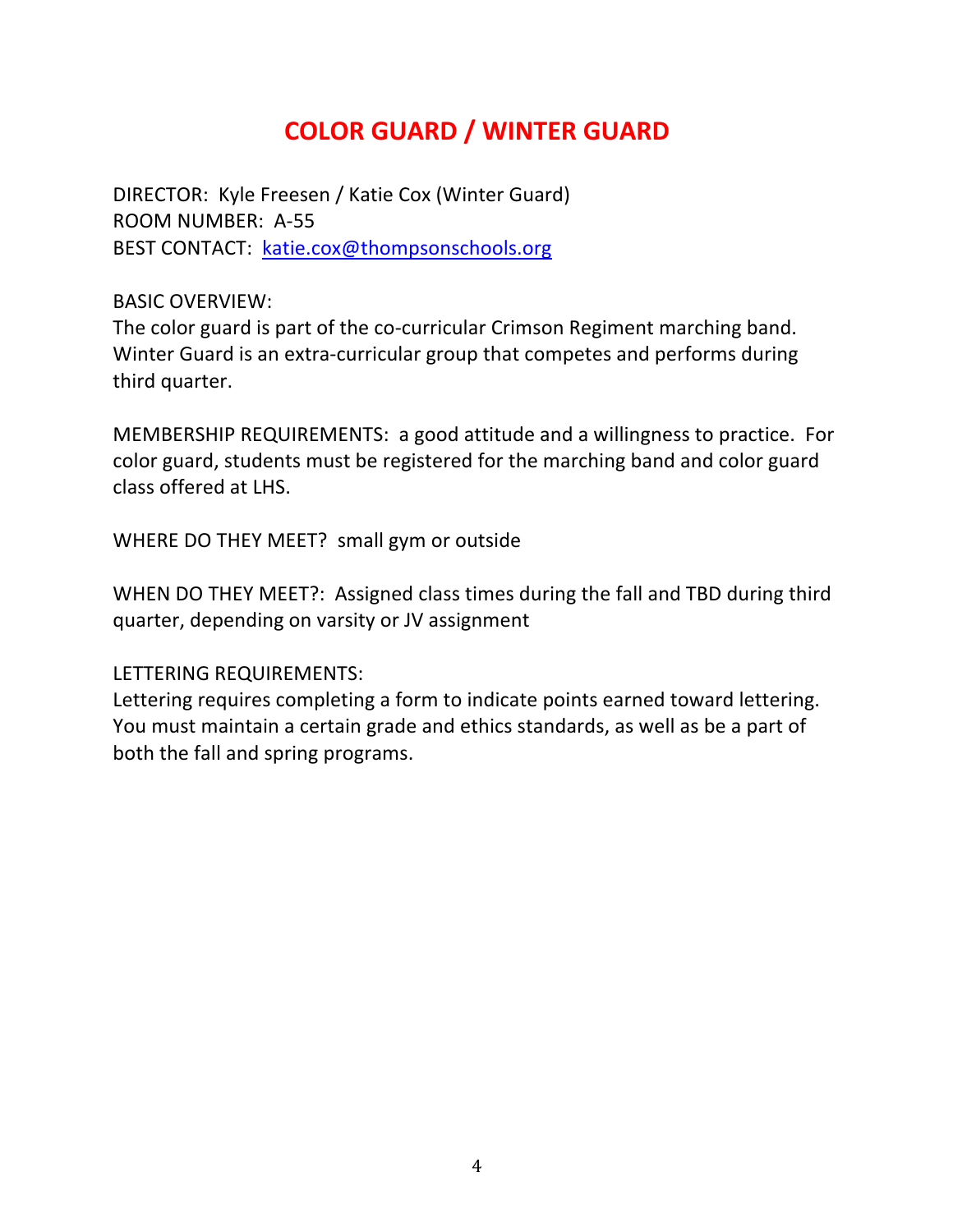### **E-SPORTS**

COACH / ADVISOR: Harold Johnson and Xander Mundron ROOM NUMBER: D-12 BEST CONTACT: harold.johnson@thompsonschools.org

#### BASIC OVERVIEW:

E-sports teams compete in League of Legends, with five players per team (two teams max) in the fall season (October – January) and Rocket League in the spring season (February – May), with three players per team (three teams max). The cost is \$64 per player per season. This does not cover team jerseys.

MEMBERSHIP REQUIREMENTS: Each player must meet CHSAA academic eligibility requirements and be in good standing with the school.

WHERE DO THEY MEET? room D-12

WHEN DO THEY MEET? Tuesdays and Thursdays from 4:00 – 5:00 pm; October through January and February through May

- Players must attend 80% of practices and matches throughout the season.
- Team must have at least a .500 pct winning average.
- Players must meet CHSAA eligibility requirements.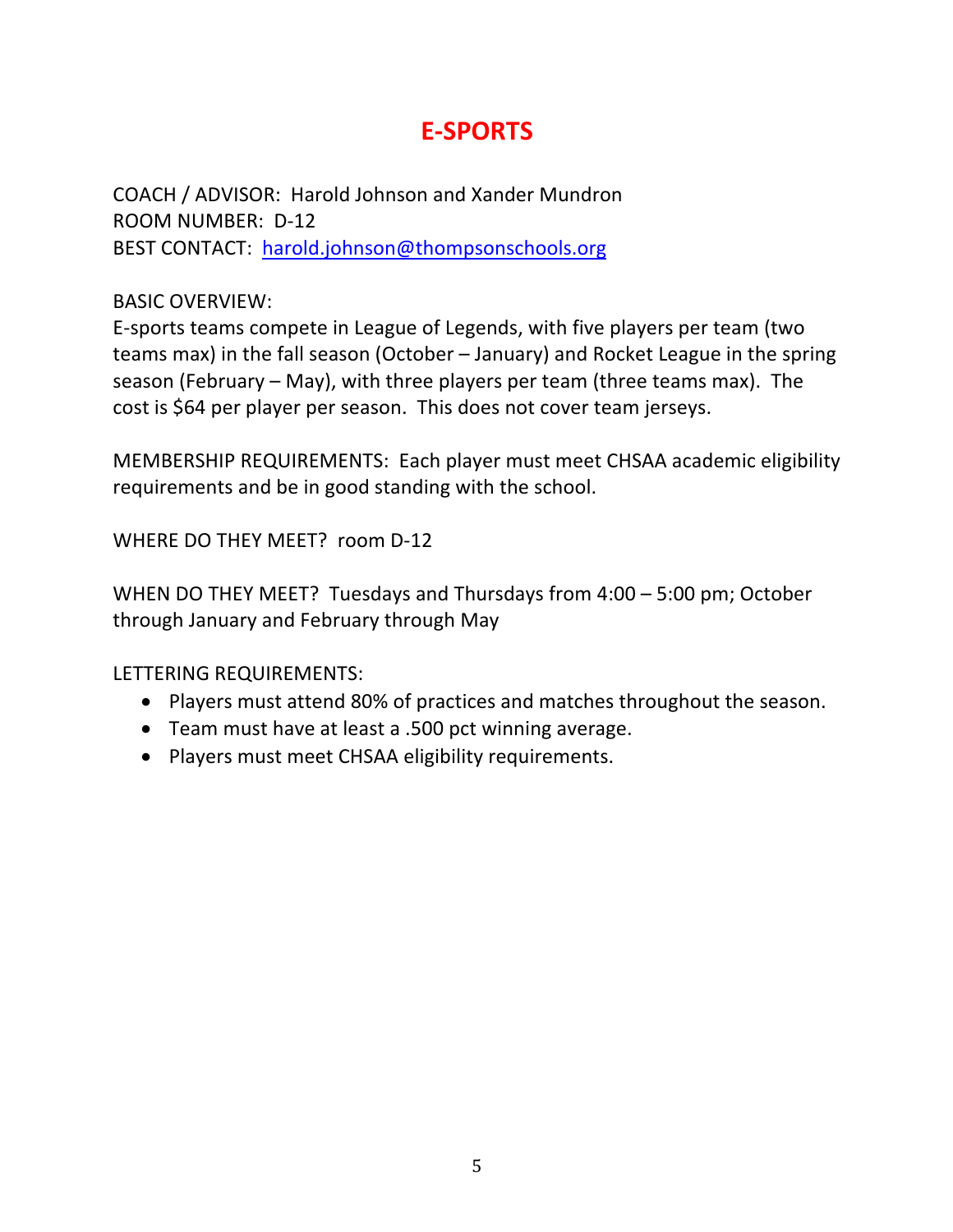### **ORCHESTRA**

DIRECTOR: Daniel Smith ROOM NUMBER: A-55 (band room) BEST CONTACT: daniel.smith@thompsonschools.org

BASIC OVERVIEW:

Performance of high-level music on stringed instruments

MEMBERSHIP REQUIREMENTS: participation in middle school orchestra or approval of the director

CLASS LOCATION: Band room / auditorium / auditorium stage

CLASS TIMES: Periods 5 and 6 and after school (as scheduled)

#### LETTERING REQUIREMENTS:

#### **PHILOSOPHY STATEMENT**

An orchestra letter should be a source of pride to the lettering student. The letter represents the tremendous effort, time, and dedication a student invests in the LHS orchestra. A letter should reward the student for the efforts spent in the ensemble that are not graded in the classroom. The key element in any lettering program is that a student must spend extra time and effort to earn a letter. A letter that is granted merely for participating in the class lessens the value and meaning of the letter to all who receive the award.

| POINT TOTAL NECESSARY TO LETTER IN ORCHESTRA: 150               |                    |  |
|-----------------------------------------------------------------|--------------------|--|
| <b>CHECK ALL THAT APPLY</b>                                     |                    |  |
| Successful Audition for Chamber Orchestra                       | 20                 |  |
| Auditioning for WSHOF, CLHO, All-State Orchestra                | 20                 |  |
| Solo Performance at LHS Concert                                 | 25                 |  |
| Participation in Pit Orchestra for Musical Production           | 100                |  |
| Selection and Participation in WSHOF, CLHO, All-State Orchestra | $50 - 100 /$ group |  |
| Selection and Participation in Orchestra Leadership Council     | 25 / semester      |  |
| <b>Private Lessons</b>                                          | 25 / semester      |  |
| <b>Small Ensemble Participation</b>                             | 25                 |  |
| Participation in a Professional / Community Orchestra           | 25 / semester      |  |
| Special Service to Orchestra                                    | See below          |  |
| Minimum points to letter:                                       | 150                |  |

#### **CONDITIONS FOR LETTERING**

To letter, the following conditions must be met: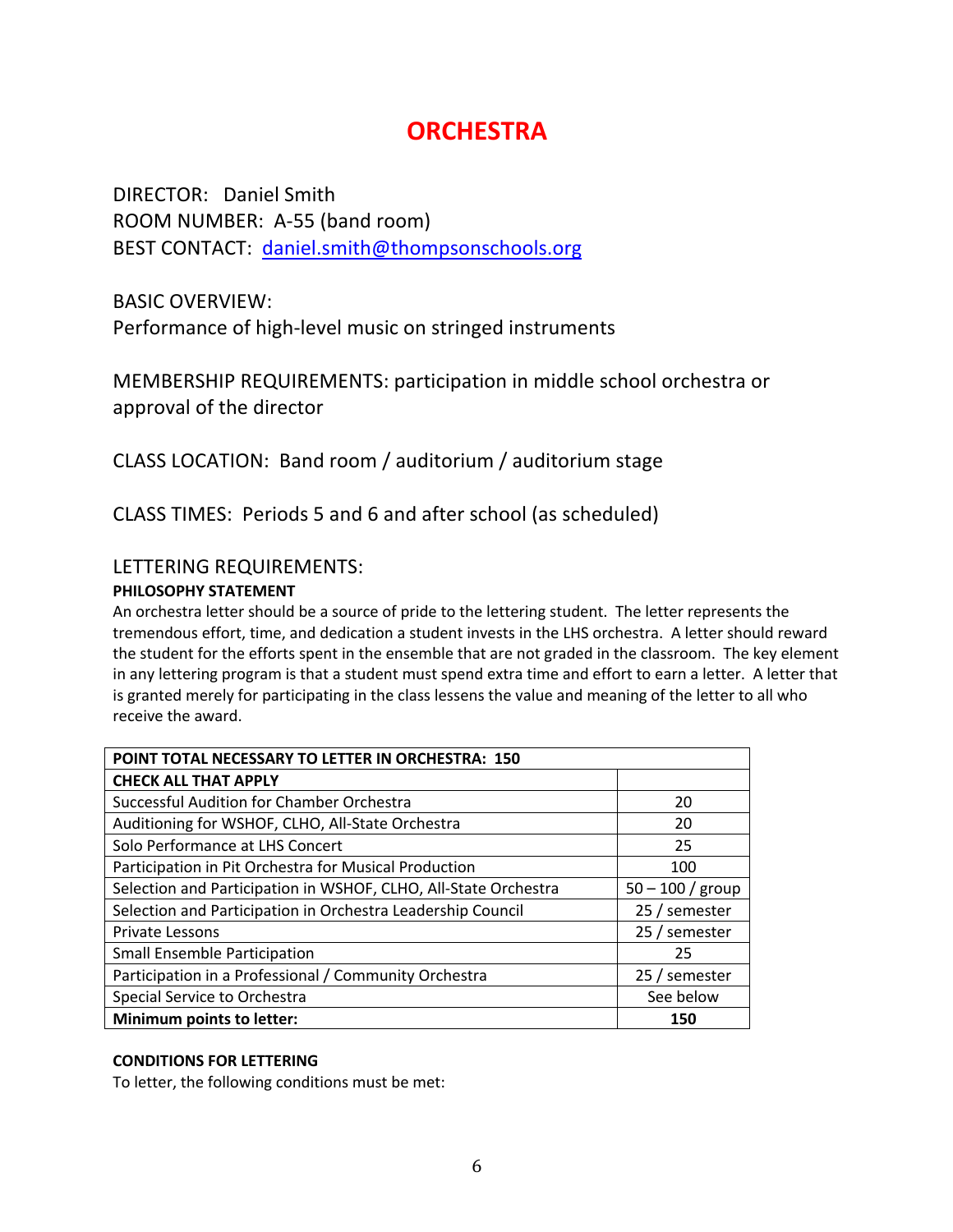- 1. Students must be in orchestra all year long. If a student moves in, they must have proof that they were an orchestra member at their former school.
- 2. Students must maintain an A average in orchestra each semester.

#### **POLICY**

Students who successfully document and receive 150 points will receive a letter. Points roll over from year to year, so the points you earn your freshman year will count toward a letter your sophomore year if you do not letter as a freshman. Each additional 150 points after receiving a letter will earn a pin.

#### **SPECIAL SERVICE TO ORCHESTRA**

This category could include a number of items. If you help out at a concert at Lucile Erwin or Bill Reed, that is worth 20 points for each event you help with. Helping Mr. Smith with clerical tasks such as sorting music or concert attire is worth 5 points a piece. Please document each event that you participated in.

I have not lettered yet.

I have already lettered and I have an Orchestra "L".

I have lettered, but haven't received my physical letter from last year.

I have lettered, have an "L", but need a pin. \_\_\_\_\_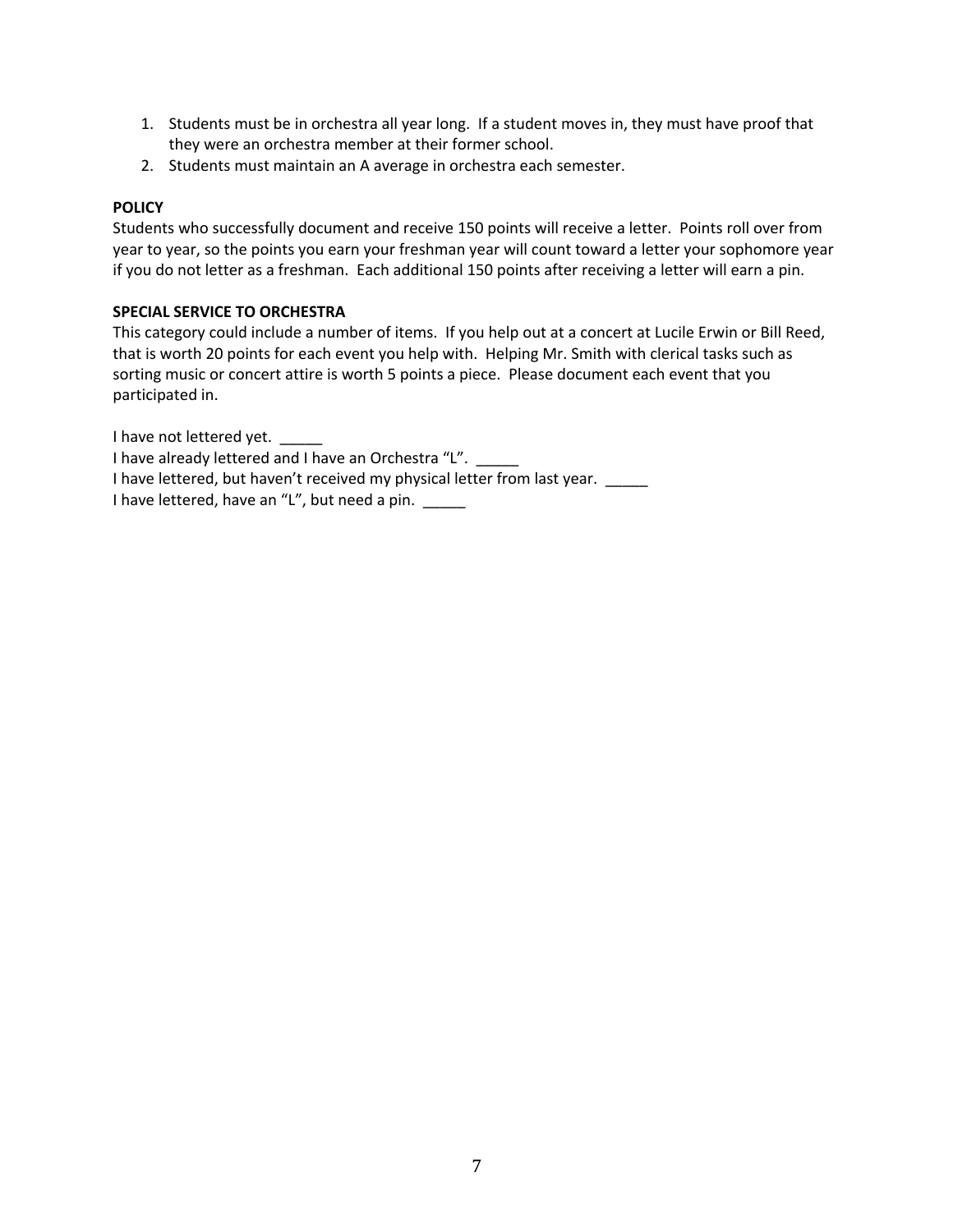### **SPEECH AND DEBATE**

COACHES: Patrick DeMartine and Jen Jantz ROOM NUMBER: C-55 BEST CONTACT: Patrick DeMartine (pat.demartine@thompsonschools.org)

#### BASIC OVERVIEW:

This is a national and state-sanctioned academic activity. Students compete regionally in various forms of competitive debate, speech, and expository speaking.

MEMBERSHIP REQUIREMENTS: \$65

WHERE DO THEY MEET? Rooms C-55 and C-63

WHEN DO THEY MEET? Mondays, Wednesdays, and some Fridays from 4:00 – 5:00 pm September through March. Tournaments are on Saturdays.

- Must be an active member in good standing with the team and program
- Must have earned 150 NSDA points within the season
- Must participate in a district national qualifying or state tournament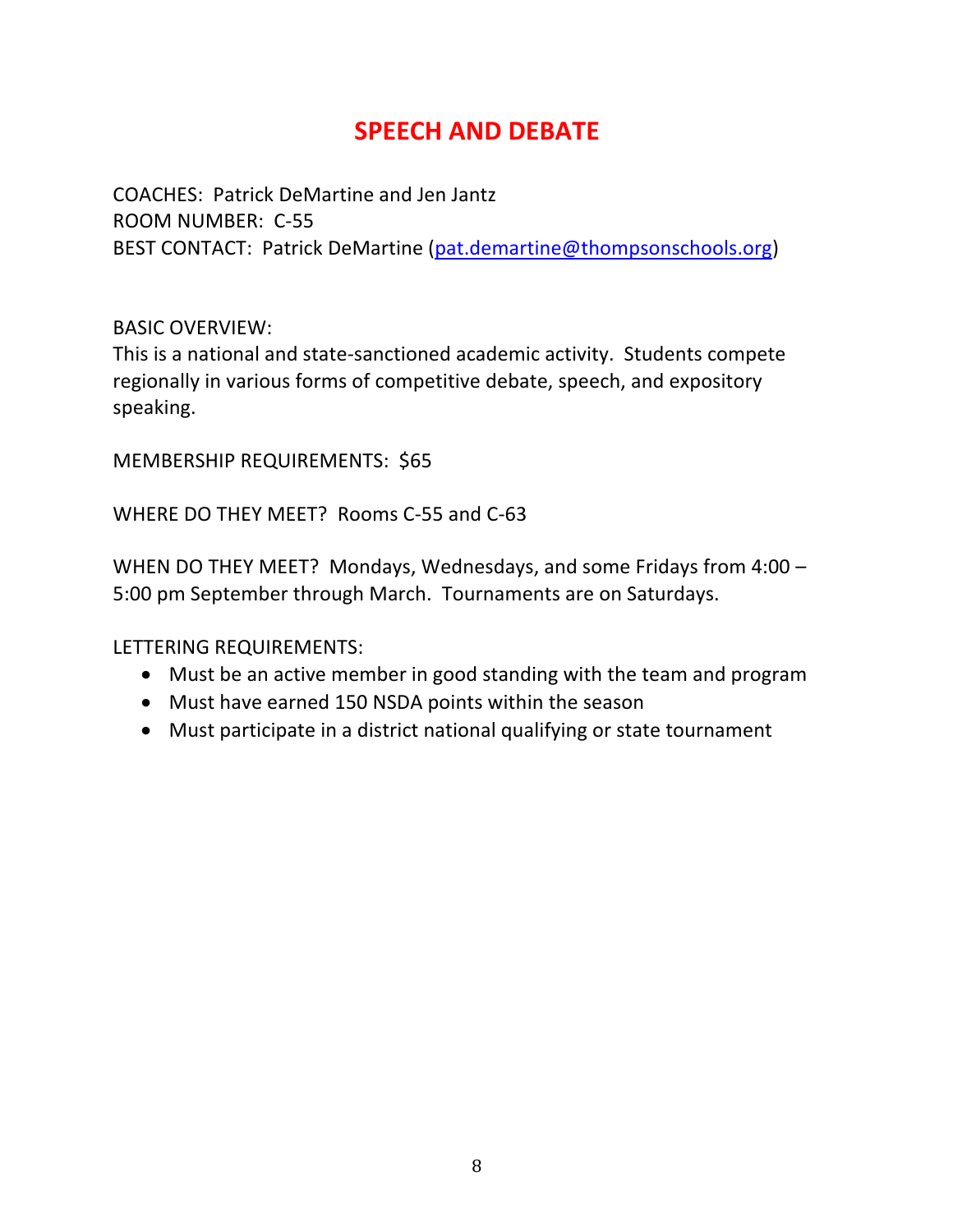### **STUDENT COUNCIL**

ADVISOR: Molly Davies ROOM NUMBER: C-72 / A-11 BEST CONTACT: molly.davies@thompsonschools.org

BASIC OVERVIEW:

Student Council is an organization of students elected by their peers that work to promote community, leadership, and the values of the LHS community by working together with all constituents of LHS.

MEMBERSHIP REQUIREMENTS: Elections are held in the spring of the prior school year.

CLASS LOCATION: Room A-11

CLASS TIMES: Period 8

LETTERING REQUIREMENTS:

Four of five are required.

- B average in STUCO
- 80% attendance at all events
- Two or fewer unexcused absences in STUCO
- No fees or fines
- In Council all year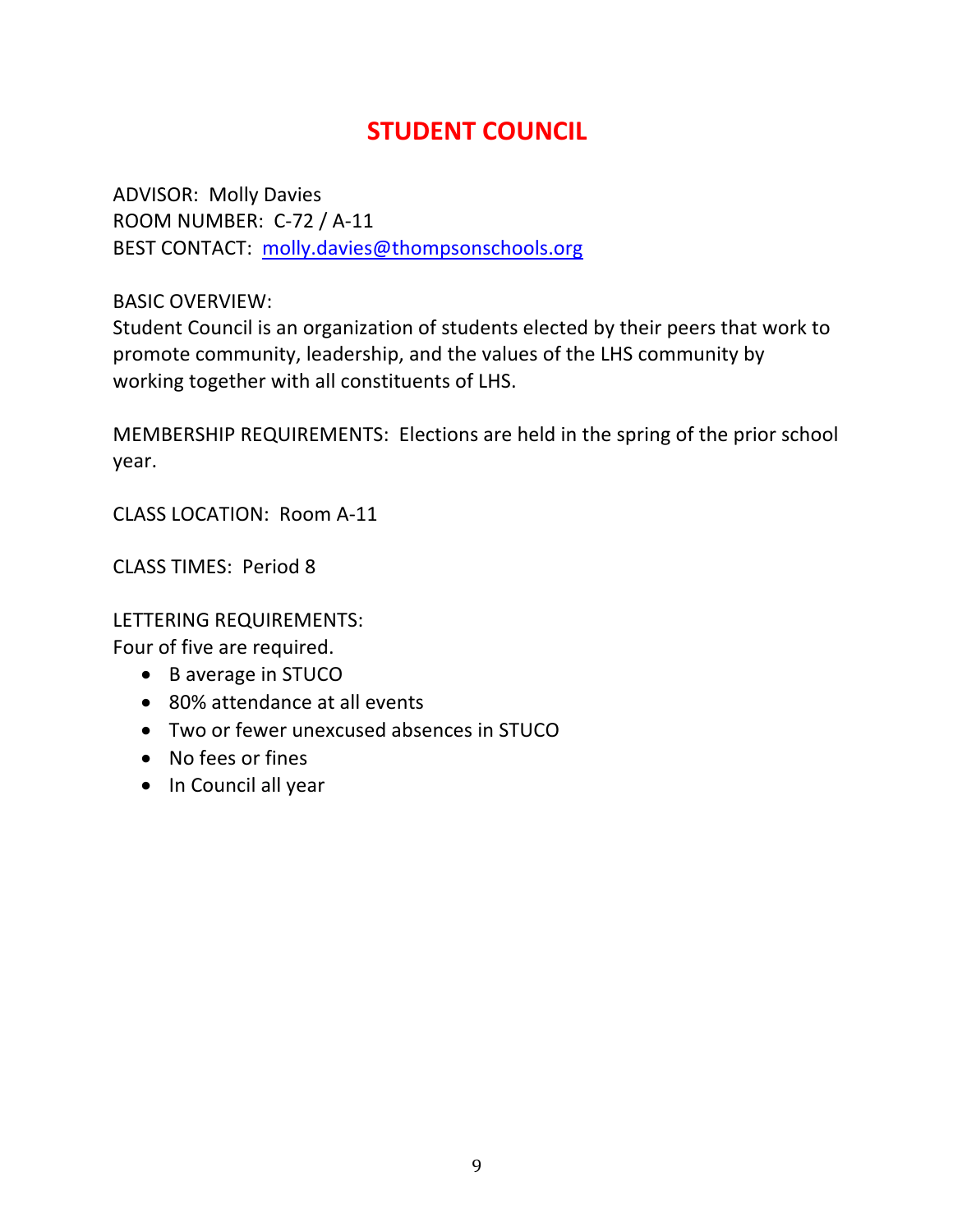# **SCHOOL-SPONSORED ACTIVITIES**

### **ADAM CLUB**

### **(Alcohol / Drugs Awareness Movement)**

ADVISOR: Jill Doty ROOM NUMBER: Counseling - 304 BEST CONTACT: jill.doty@thompsonschools.org

#### BASIC OVERVIEW:

The mission of ADAM is to provide peer-to-peer drug and alcohol education with the hope of preventing the loss of lives, while also promoting the quality of life that comes from living a drug-free life.

Our members believe that if even one life is impacted, it is worth our efforts!

MEMBERSHIP REQUIREMENTS: Come and participate.

WHERE DO THEY MEET? JROTC room

WHEN DO THEY MEET? Second Monday of the month during lunch. We provide pizza!

#### LETTERING REQUIREMENTS:

Minimum 100 points earned by the end of April each school year (Can carry over May work to next year)

- Attend meetings 5 points per meeting
- School and community presentations 10 points per presentation
- Attend officer meetings 5 points per meeting
- Documented hours working on projects 5 points per hour session
- Sponsorships 5 points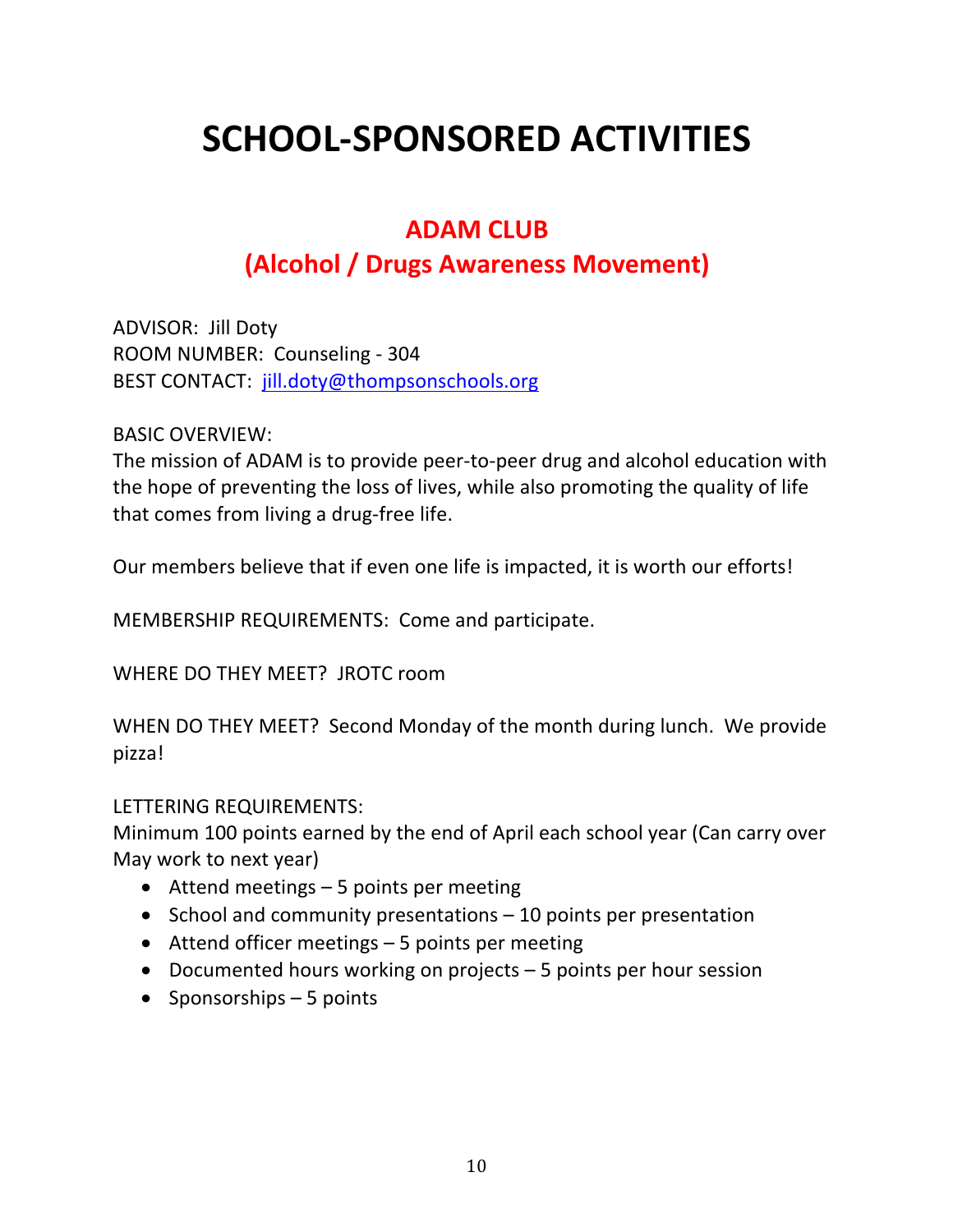### **ANIME CLUB**

ADVISOR: Melissa Stapf ROOM NUMBER: 163 BEST CONTACT: melissa.stapf@thompsonschools.org

BASIC OVERVIEW: View and share student-selected anime, comics, and manga.

MEMBERSHIP REQUIREMENTS: student at LHS

WHERE DO THEY MEET? Room 163

WHEN DO THEY MEET? Tuesdays during lunch

LETTERING REQUIREMENTS: NA

NOTE: During the summer of 2020, they are also meeting via Google Meet on Thursdays by invitation. Email Melissa Stapf if interested.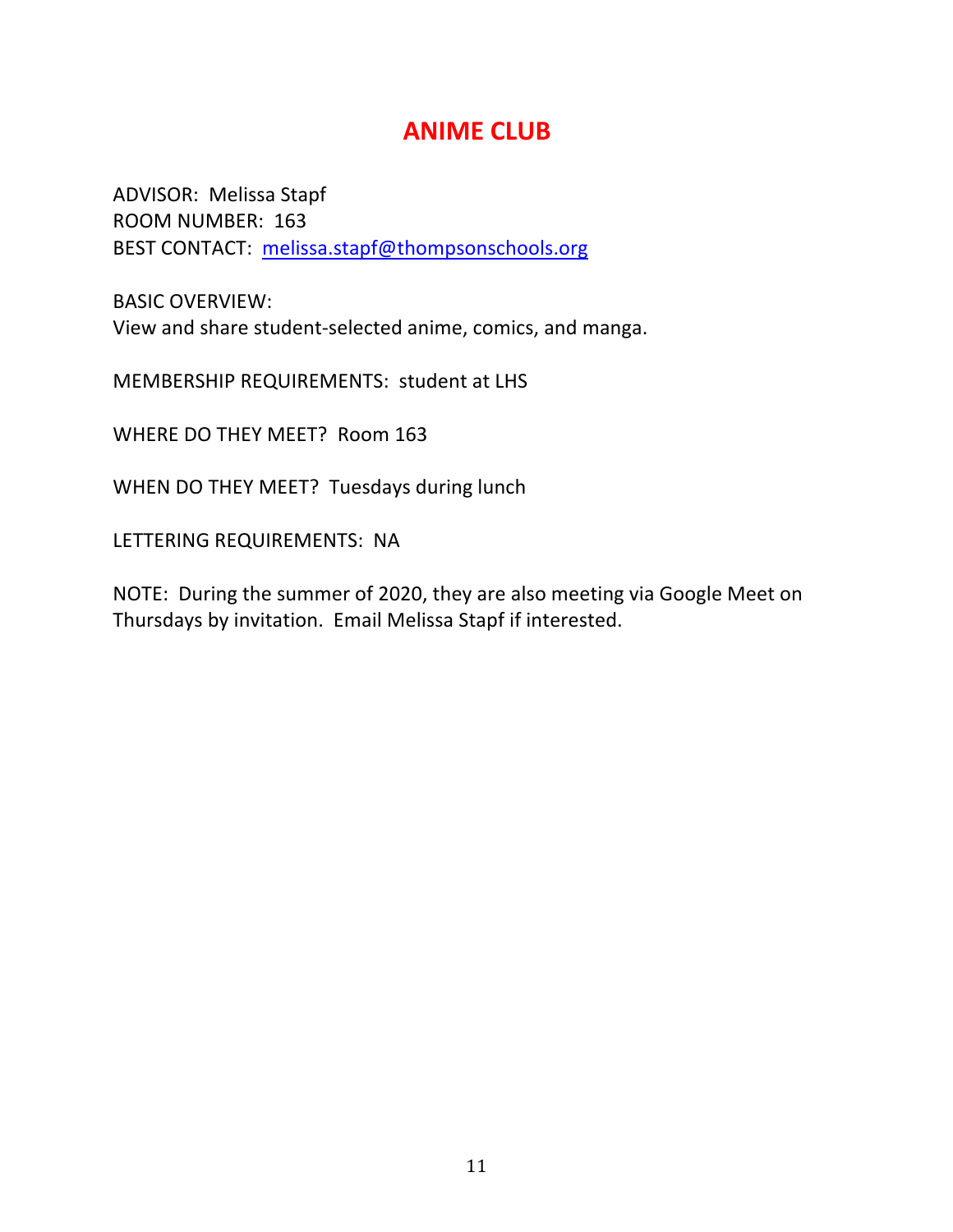### **BOOK CLUB**

ADVISOR: Carrie Starkson ROOM NUMBER: LHS Library BEST CONTACT: carrie.starkson@thompsonschools.org

BASIC OVERVIEW:

On the first Monday of the month, we meet in the library right after school to discuss books from different genres. We also have book-to-movie night when we watch the movie of a book we have read and talk about its adaptation.

MEMBERSHIP REQUIREMENTS: NA

WHERE DO THEY MEET? LHS Library

WHEN DO THEY MEET? First Monday of the month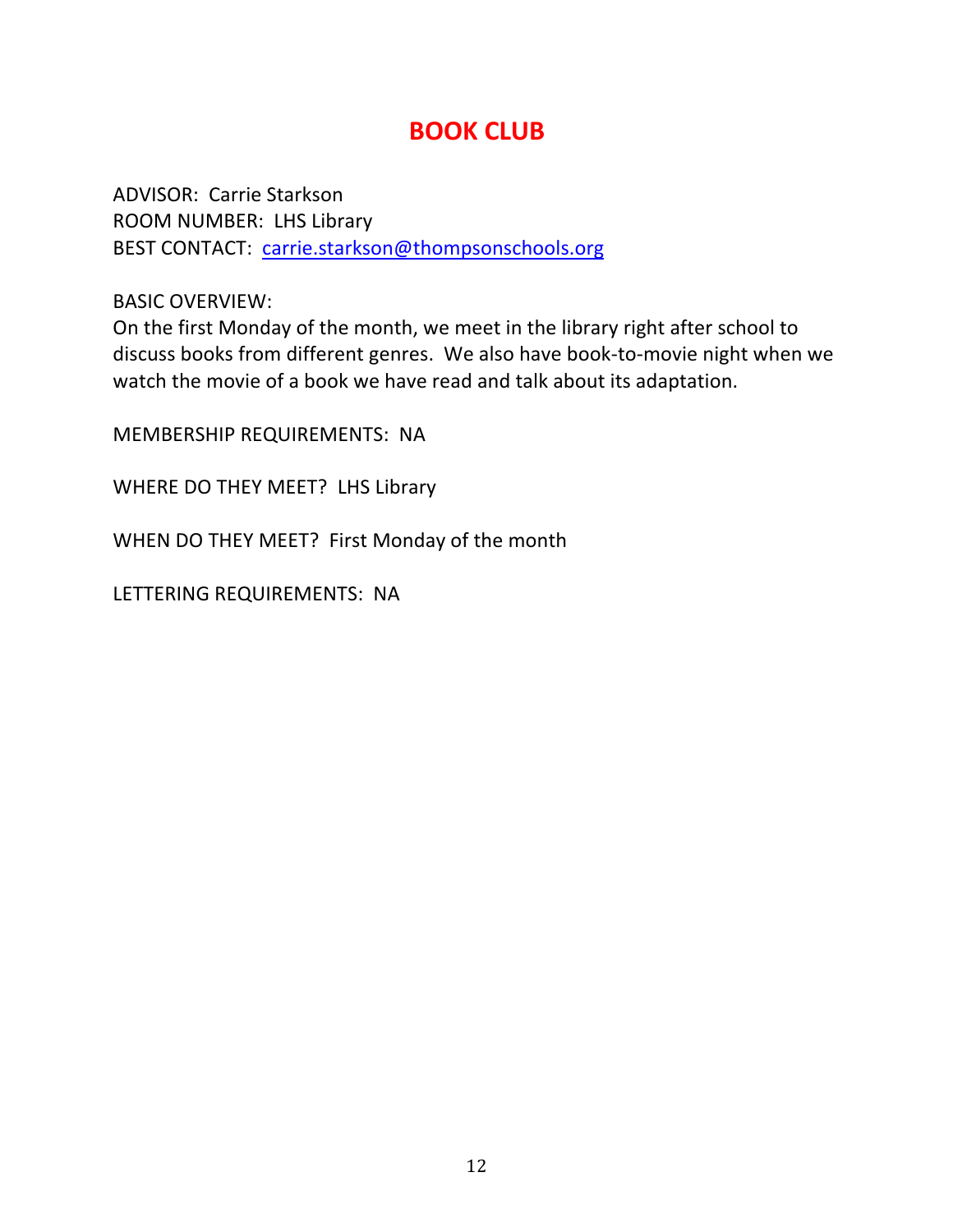### **CREATIVE WRITING CLUB**

ADVISOR: Amy Samar ROOM NUMBER: C-8 BEST CONTACT: amy.samar@thompsonschools.org

BASIC OVERVIEW:

Connect with other students interested in creative writing! Participate in spontaneous writing prompts during meetings and share stories in between meetings on Remind.

MEMBERSHIP REQUIREMENTS: Come to the meetings and participate!

WHERE DO THEY MEET? Room C-8 (Samar)

WHEN DO THEY MEET? Fridays during lunch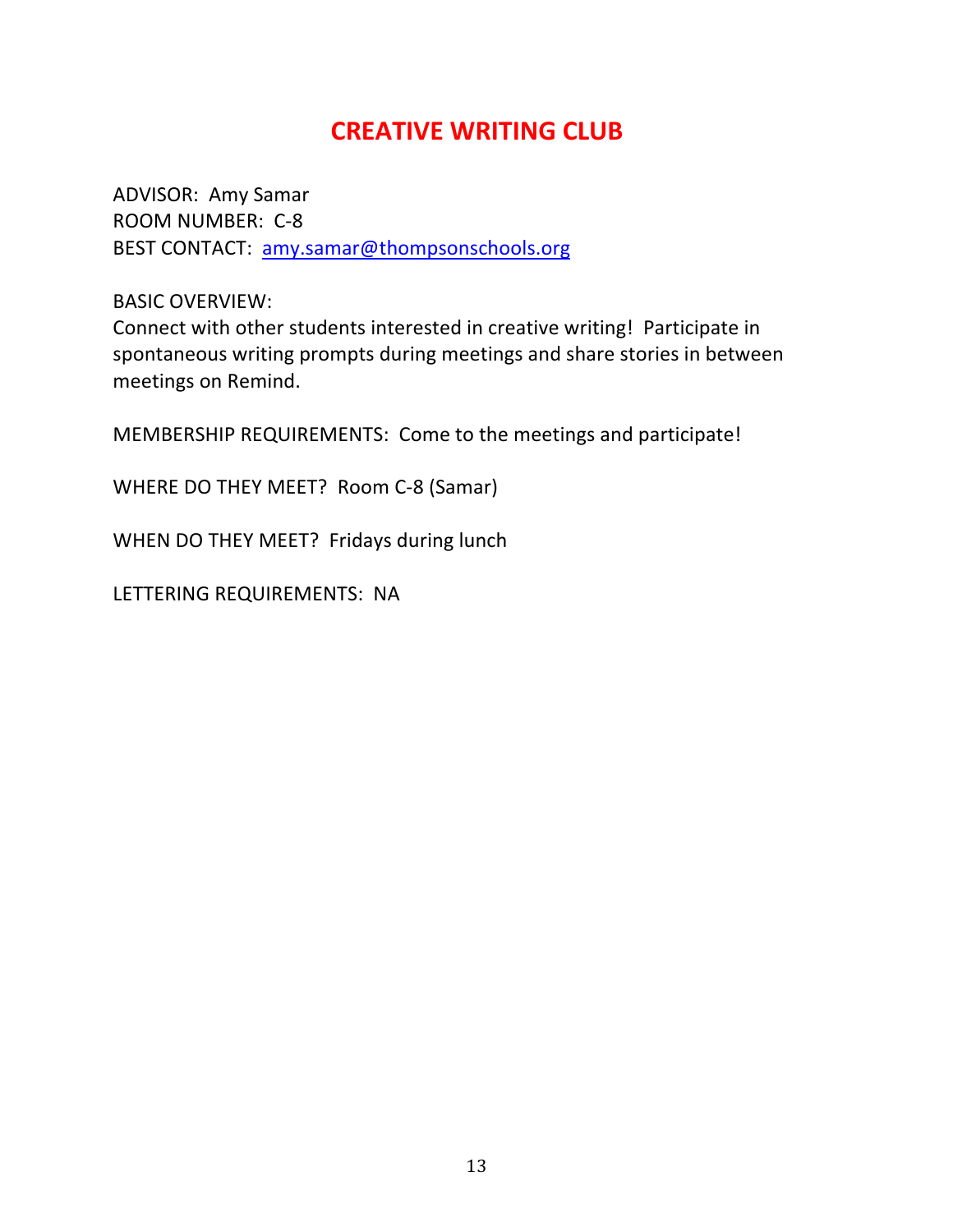### **DRAMA / THEATRE**

ADVISOR: Karen Bieser ROOM NUMBER: C-69 BEST CONTACT: karen.bieser@thompsonschools.org or Instagram or Facebook – LHS theatre department

BASIC OVERVIEW:

This club is for all lovers of theatre. No experience is required. We welcome all levels of interest, not just performers. Major events of our club include: Thespian Conference, Lip Sync Battle, Cup of Holiday Cheer, and one-acts.

MEMBERSHIP REQUIREMENTS: none

WHERE DO THEY MEET? Room C-69 and auditorium

WHEN DO THEY MEET? During lunch twice a month (See theatre board outside of the library.)

LETTERING REQUIREMENTS:

20 points through a variety of activities - See K. Bieser for specifics.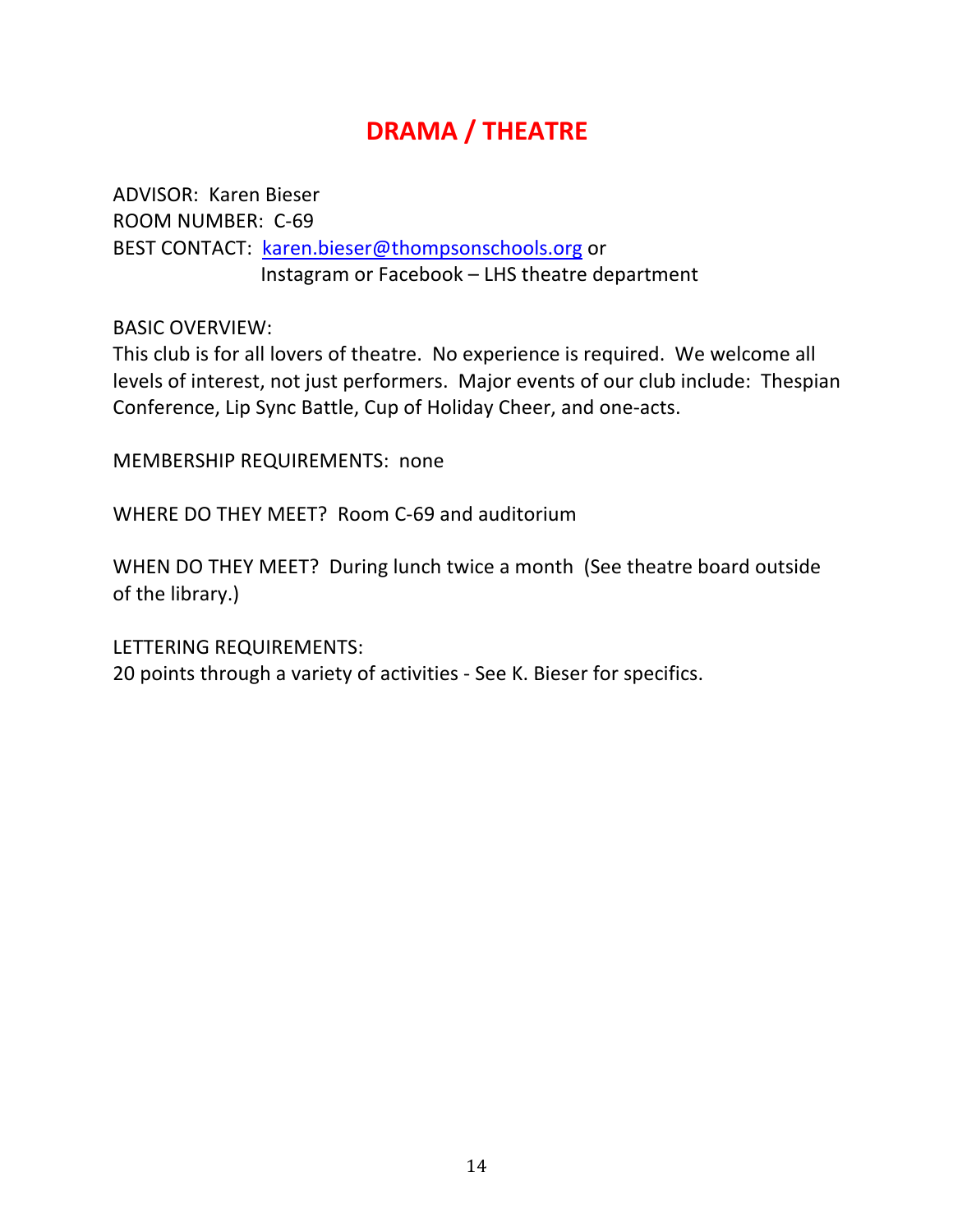### **FCCLA**

### **(FAMILY, CAREER, AND COMMUNITY LEADERS OF AMERICA)**

ADVISORS: Samantha Kressin and Julie Trosper ROOM NUMBER: 153 / 154 BEST CONTACT: samantha.morris@thompsonschools.org or julie.trosper@thompsonschools.org

BASIC OVERVIEW:

FCCLA (Family, Career, and Community Leaders of America) is the career and technical student organization for Family and Consumer Sciences courses. Our main focuses are developing leadership skills, engaging in community service opportunities, and participating in competitive events. FCCLA students are eligible to compete in STAR Events (Students Taking Action with Recognition) in a wide range of topics. A few competition examples are: baking and pastry, sports nutrition, entrepreneurship, and teach and train.

MEMBERSHIP REQUIREMENTS: Application and \$25 membership fee

WHERE DO THEY MEET? Room 153 / 154 (Alternates depending on the week / food being served!) Luckily these rooms are right next door to each other.

WHEN DO THEY MEET? Wednesdays during lunch. Check the FCCLA bulletin board outside room 154 for updates and listen for announcements!

LETTERING REQUIREMENTS: Lettering is available; see Mrs. Kressin or Mrs. Trosper for the rubric!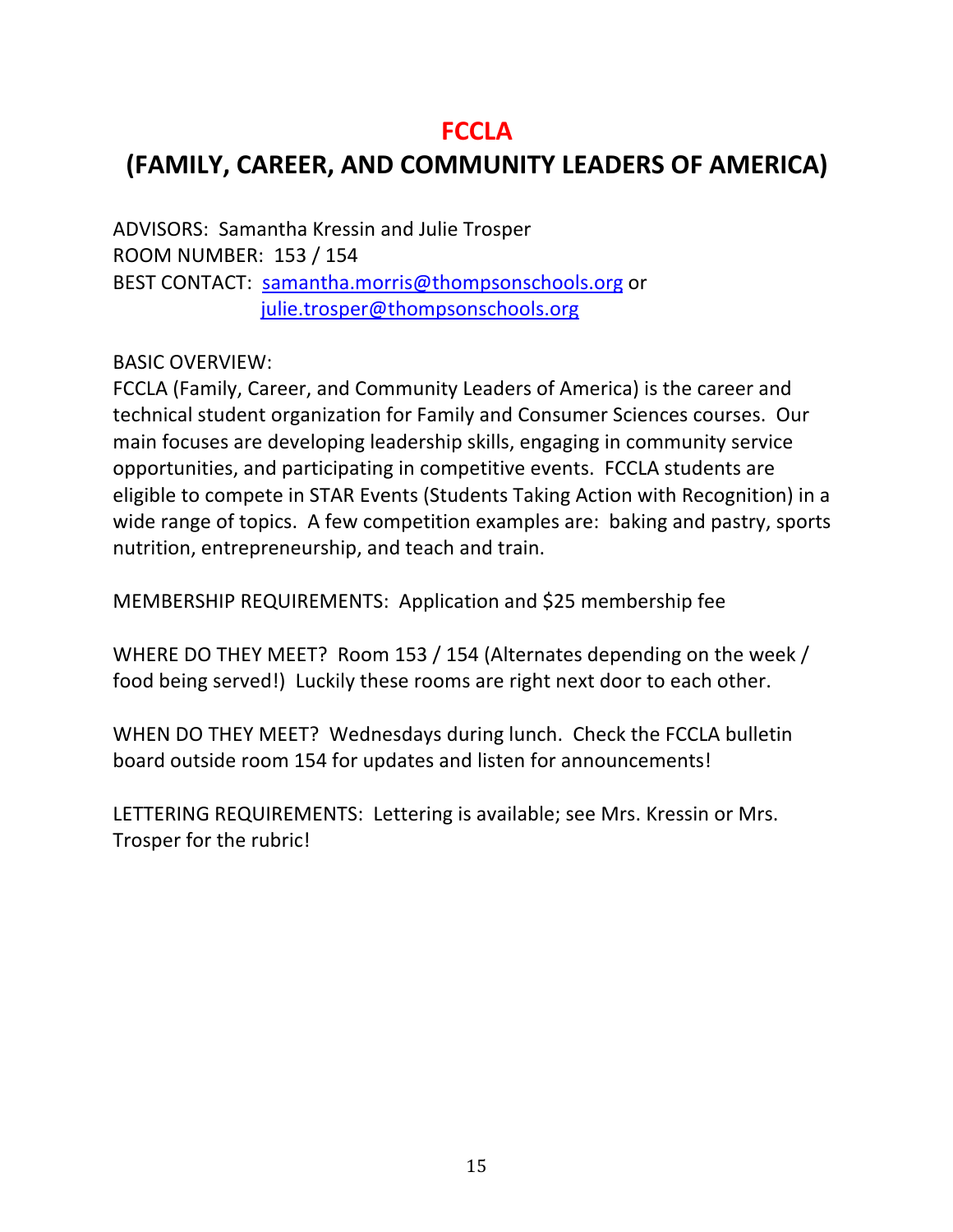### **FCA (FELLOWSHIP OF CHRISTIAN ATHLETES)**

ADVISORS: Chris Michael and Wendy Thompson ROOM NUMBER: Main gym BEST CONTACT: onetribecoach@hotmail.com wendy.thompson@thompsonschools.org

BASIC OVERVIEW: FCA is an opportunity to gather and grow in our faith as Christians and athletes. It's a great opportunity to meet in fellowship with others who share the same vision and to use our discipleship in the field of play.

MEMBERSHIP REQUIREMENTS: none

WHERE DO THEY MEET? varies

WHEN DO THEY MEET? Mondays at lunch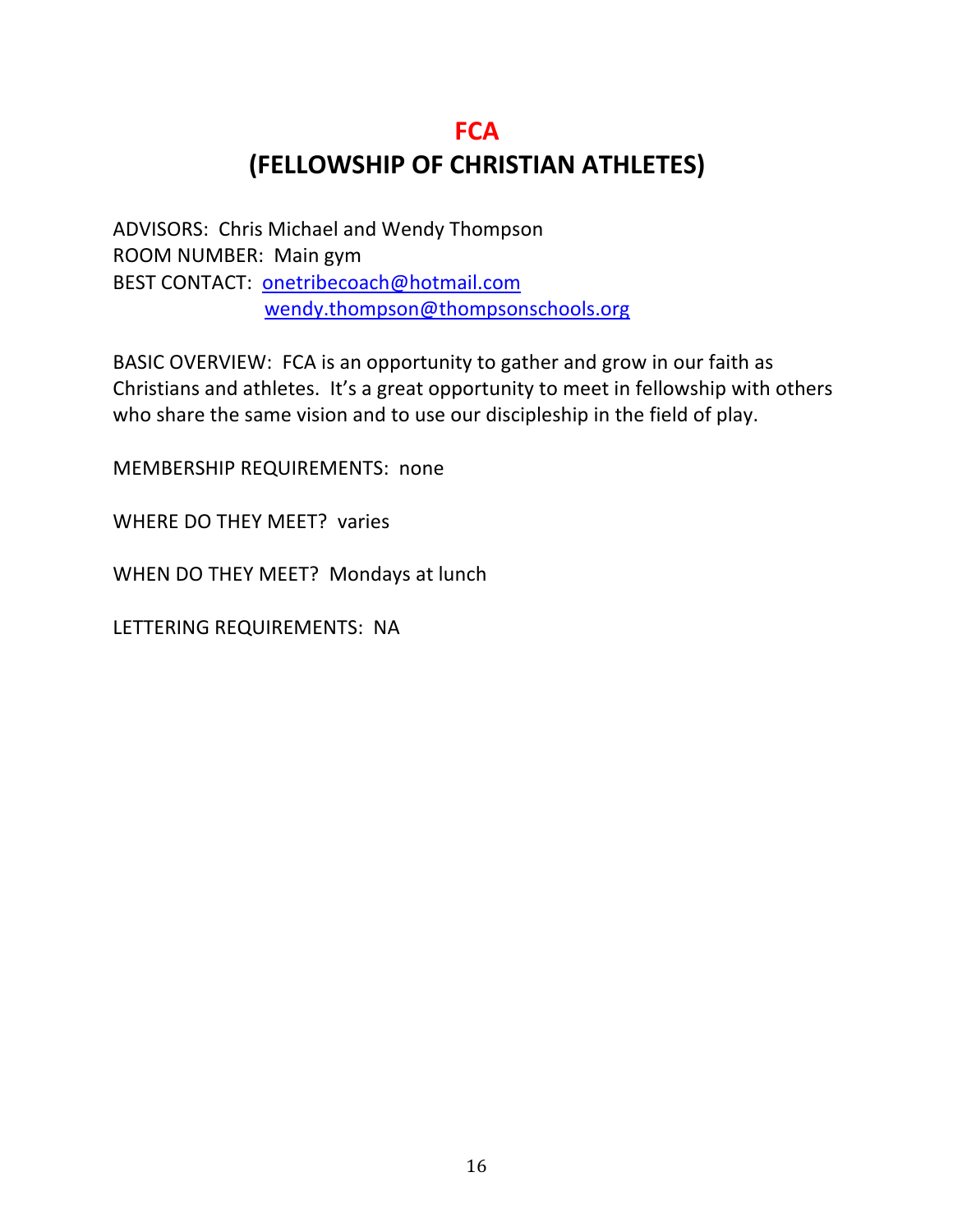### **GIVE NEXT**

ADVISOR: Billy McDonald ROOM NUMBER: 03 BEST CONTACT: billy.mcdonald@thompsonschools.org

BASIC OVERVIEW:

Give Next provides students with a hands-on experience of philanthropic giving. Students collaborate with each other and with community organizations to determine issues at the local / school level and then address these issues by focusing on giving and volunteering.

MEMBERSHIP REQUIREMENTS: None other than attending / participating in meetings

WHERE DO THEY MEET? Mr. McDonald's room: 03

WHEN DO THEY MEET? Thursdays over lunch (might change for 2020-2021, depending on student schedules)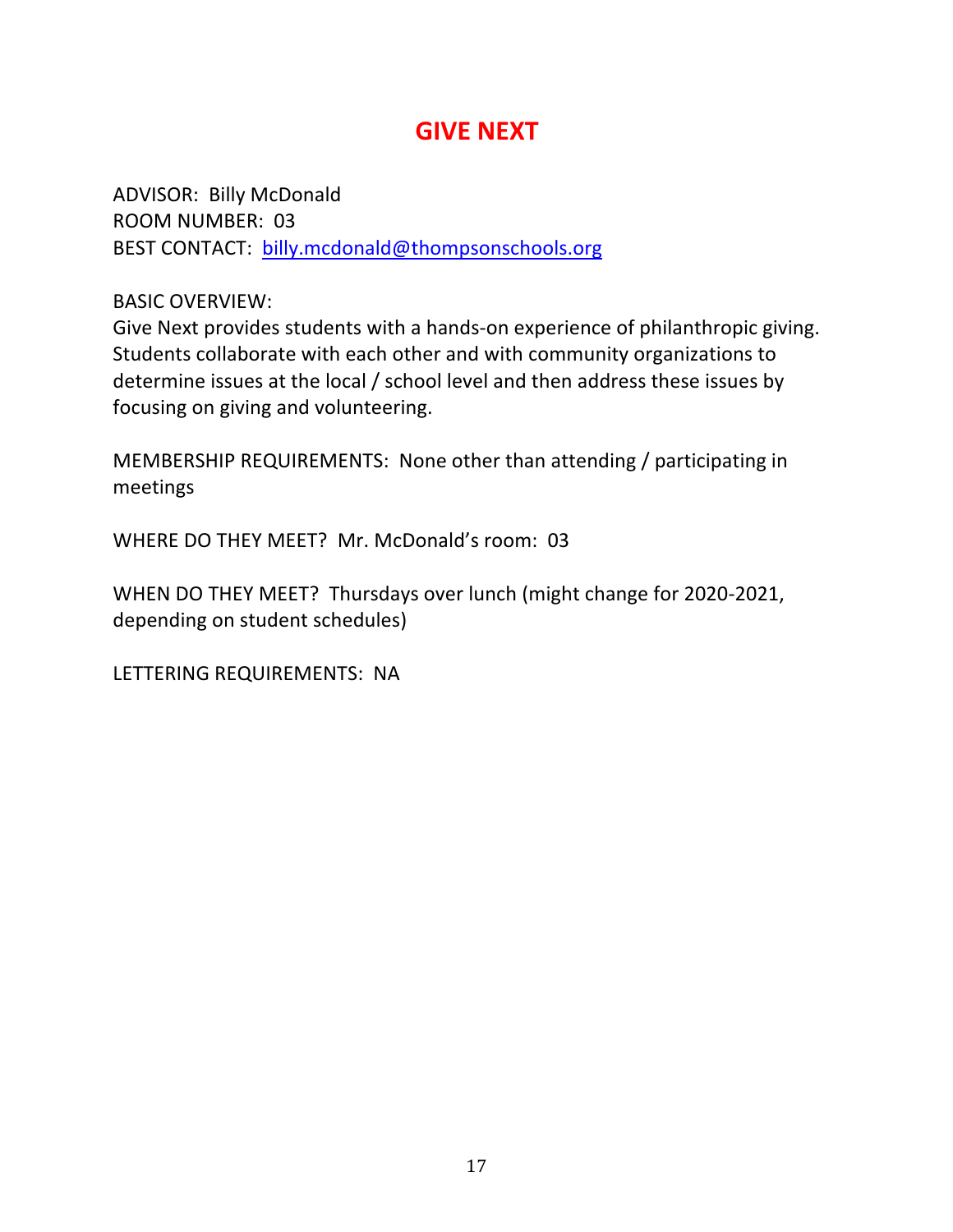### **JROTC CLUB TEAMS**

### **AIR RIFLE MARKSMANSHIP TEAM**

ADVISOR: Harold Johnson ROOM NUMBER: JROTC room (off of cafeteria) BEST CONTACT: harold.johnson@thompsonschools.org

#### BASIC OVERVIEW:

The Marksmanship program promotes teamwork, self-confidence, concentration, and basic marksmanship skills. Cadets compete in the Olympic three-position 10 meter Air Rifle format. Competition season is in the fall semester with a combination of postal and traveling shoulder-to-shoulder matches culminating with the JROTC state championships in December. Cadets do a limited spring practice schedule starting in February. The program has a rigorous process for acceptance. Cadets must have a minimum 2.3 cumulative GPA and no failing classes. Cadets must attend the safety class and pass at 100% on a written test annually. Only four cadets on varsity and four cadets on junior varsity, so only the best shots are selected for the teams. Team try-outs are held during the second week of school in the fall semester and the first week in February. Practices are held at Loveland High School for varsity on Mondays and Tuesdays from 3:15-5:00 pm and for junior varsity on Wednesdays.

MEMBERSHIP REQUIREMENTS: must be currently enrolled in JROTC classes at a district high school

WHERE DO THEY MEET? JROTC room

WHEN DO THEY MEET? September 1 – December 10: Mondays, Tuesdays, and Wednesdays from 3:15 – 5:00 pm; February 1 – April 1: Mondays and Tuesdays from  $3:15 - 5:00$  pm

- Attend and participate in 80% of the practices
- Qualify as a minimum as a Marksman (110 out of 300 points)
- Compete in at least four competitions (Postal or Shoulder-to-Shoulder)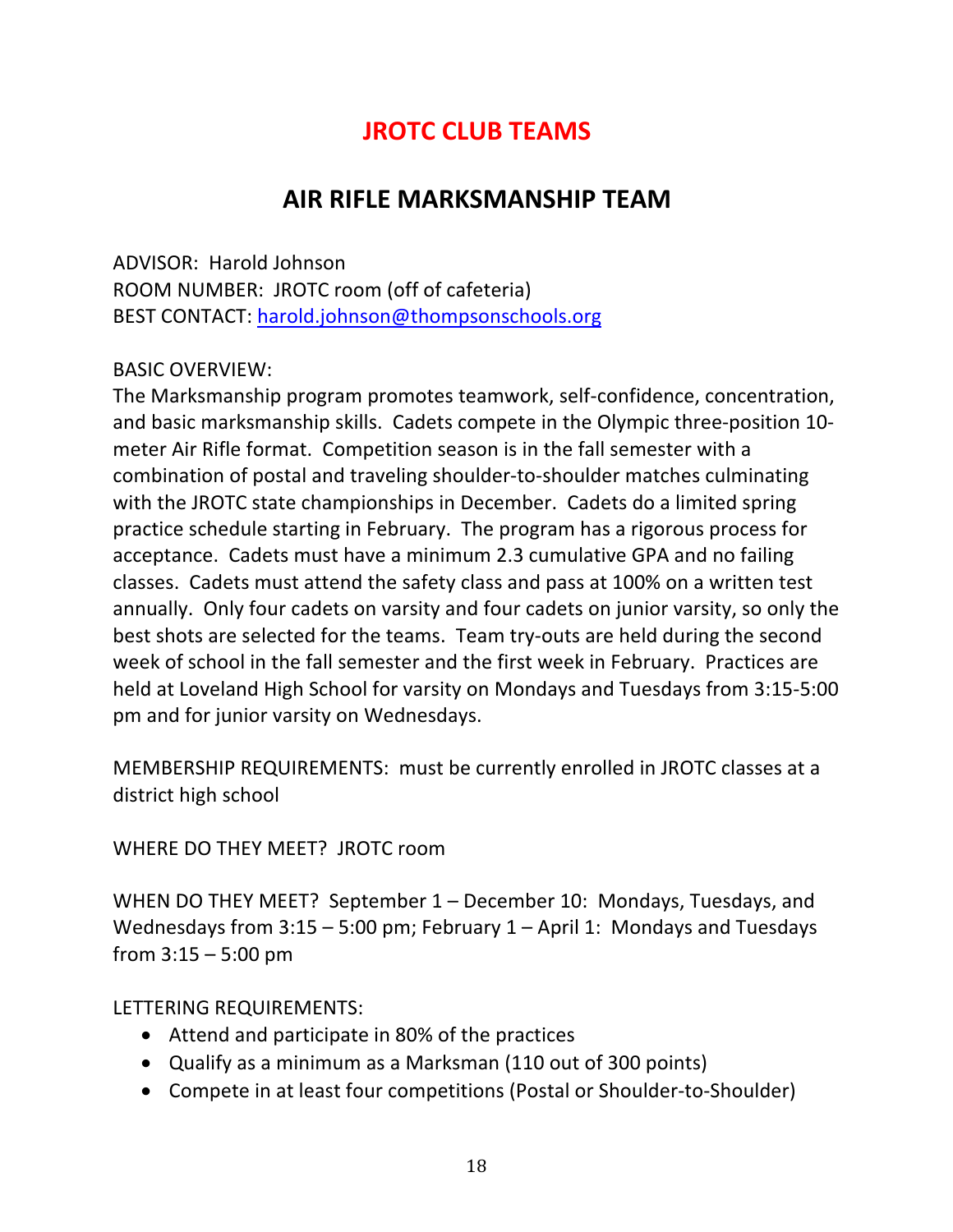- Shooting average of 160 or higher in competitions (minimum of four competitions)
- Cumulative GPA of 2.3 or higher

SUMMER CAMPS / ACTIVITIES:

Shooting camp first week of June: Tuesdays and Thursdays from 8:00 am – 12:00 pm

### **JROTC COLOR GUARD / DRILL TEAM**

ADVISOR: Harold Johnson ROOM NUMBER: JROTC room (off of cafeteria) BEST CONTACT: harold.johnson@thompsonschools.org

### BASIC OVERVIEW:

The Drill Team is an exciting extension of the discipline, teamwork, and leadership skills learned in class. The team competes at JROTC drill meets in and out of state. Teams can be male, female or mixed; freshmen or varsity; Regulation or Exhibition. When they participate in competition, they confer pride on their school as a varsity team sport where members may earn a school letter. JROTC drill teams are considered an excellent means to creating appropriate attention, publicity, and interest in the JROTC program and for maintaining a high state of morale. The drill team consists of approximately 10-19 cadets, including the drill team commander. All cadets are eligible for the drill team.

MEMBERSHIP REQUIREMENTS: Must be currently enrolled in JROTC classes at a district high school

WHERE DO THEY MEET? JROTC room and main gym

WHEN DO THEY MEET? September 1 – October 20: Tuesdays and Thursdays from 6:30 – 7:15 am; January 10 – April 15: Tuesdays and Thursdays from 6:30 – 7:15 am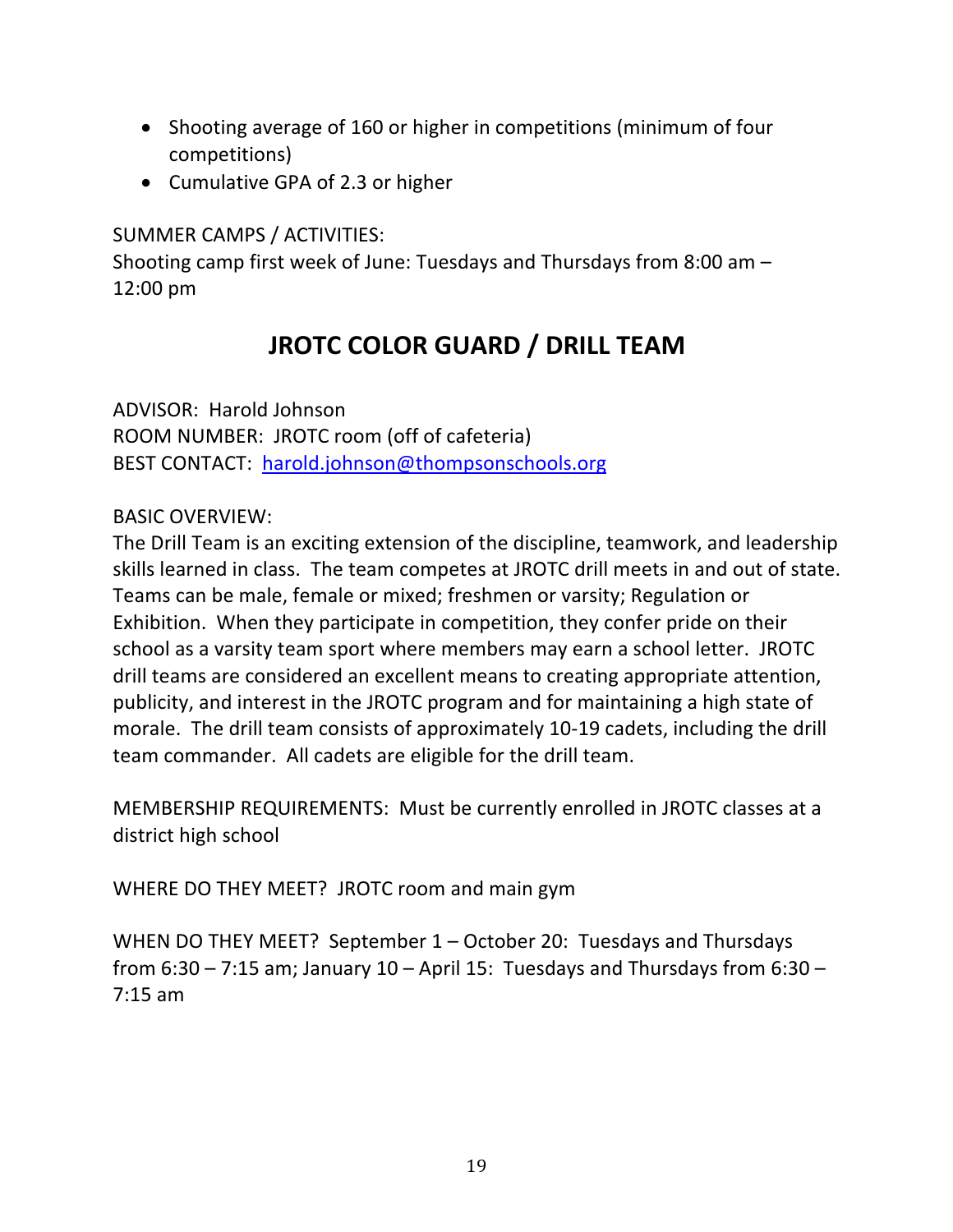LETTERING REQUIREMENTS:

- Attend and participate in 80% of the practices
- Compete in at least three competitions
- Overall drill team placement in top three in at least one competition
- Cumulative GPA of 2.0 or higher

SUMMER CAMPS:

Drill camp first week of June: Tuesdays and Thursdays, 8:00 am – 12:00 pm

### **RAIDER TEAM**

ADVISOR: James Ysebeart ROOM NUMBER: JROTC room (off of cafeteria) BEST CONTACT: james.ysebeart@thompsonschools.org

### BASIC OVERVIEW:

Raider competition or "Raider", as it is more commonly known, is a very popular athletic competition held within Junior ROTC programs around the United States. It is the Junior ROTC equivalent of the Army ROTC "Ranger" competition in college, only far less dangerous, but very challenging as well. Rules can be very different for Raider competition depending on which school or university is hosting the competition. Raider competitions are designed for a small group of physically fit and mentally tough cadets to compete in various outdoor activities, preferably in a very primitive-type location with solid amenities to ensure safety of the participants.

Competition events can include:

- 5K or 10K individual run or formation run
- Timed obstacle / agility course
- Physical fitness test (push-ups, sit-ups)
- Orienteering
- Tug-of-War
- Rope bridges
- Humvee pull
- Litter carry
- Various other mystery events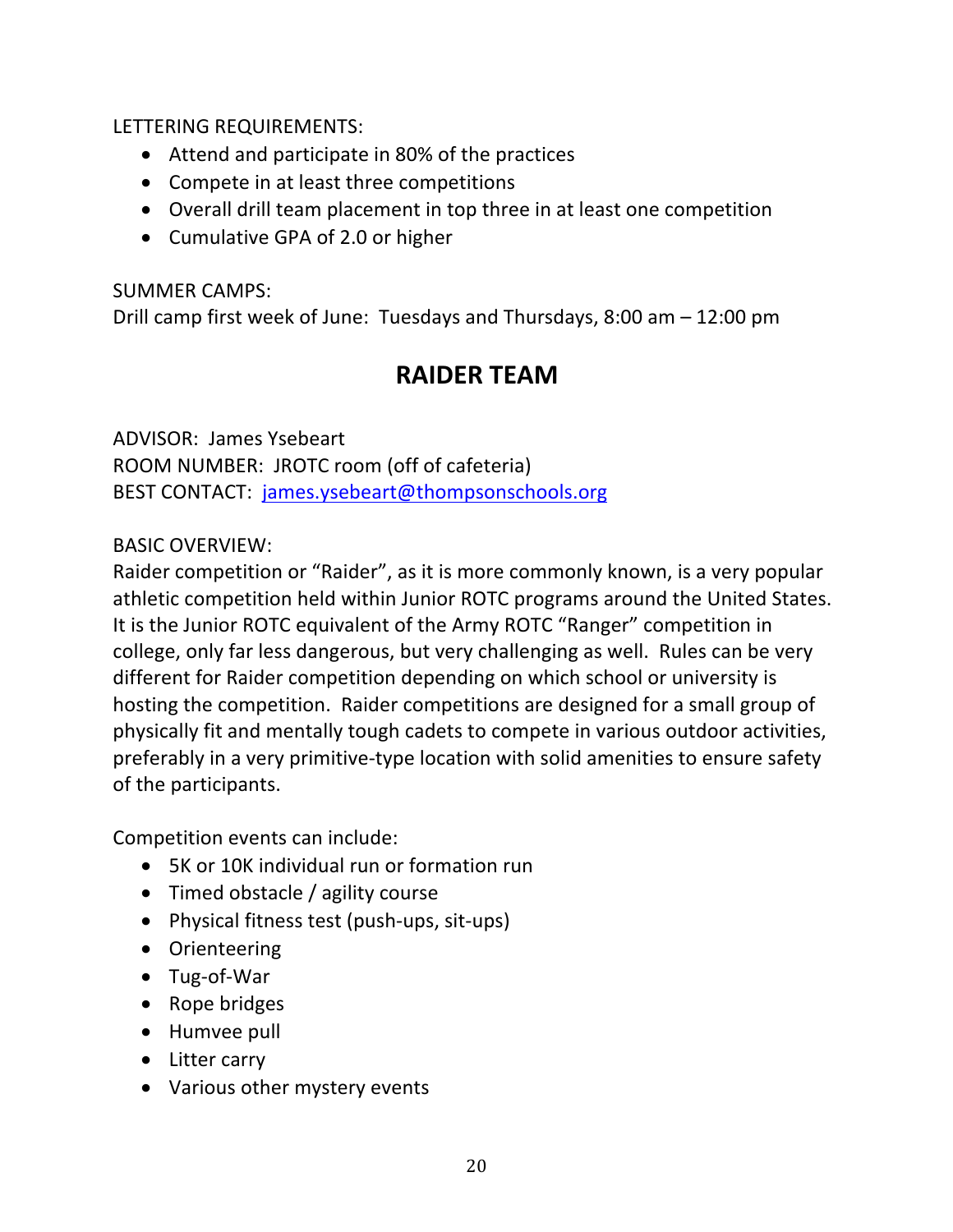Raider teams are broken down to six cadets to a team. There is a fall and spring competition season. The Indian Battalion Raider Teams practice in the fall semester from the first week of school until the second week in October and from the first week of February in the spring semester until the first week of May on Mondays and Wednesdays from 3:30 – 5:00 pm at Loveland High School. New cadets are welcome at any time and are placed on a team based on their athletic ability.

MEMBERSHIP REQUIREMENTS: Must be currently enrolled in JROTC classes at a district high school

WHERE DO THEY MEET? JROTC room and main gym

WHEN DO THEY MEET? September 1 – October 10: Mondays and Wednesdays from  $3:30 - 5:00$  pm; February  $1 -$  May 5: Mondays and Wednesdays from  $3:30 -$ 5:00 pm

- Attend and participate in 80% of the practices
- Compete in at least three competitions
- Overall Raider team placement in top three in at least one competition
- Cumulative GPA of 2.0 or higher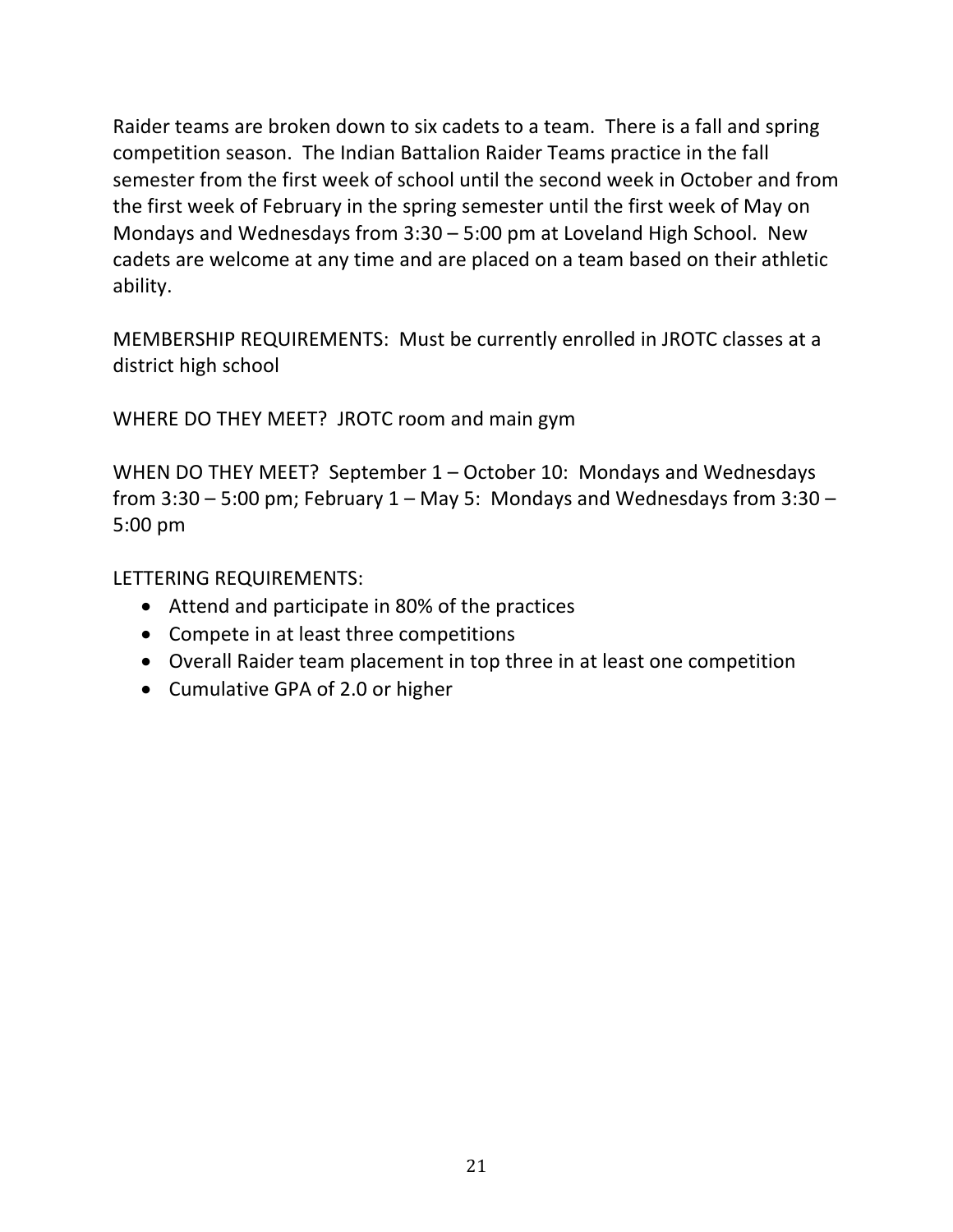### **KEY CLUB**

ADVISORS: Sarah Morehead and Courtney Sylva ROOM NUMBER: Media Center BEST CONTACT: sarah.morehead@thompsonschools.org

BASIC OVERVIEW:

Kiwanis International is the parent organization of Key Club. Key Club is a student-led service club centered on service to self, school, and community.

MEMBERSHIP REQUIREMENTS: Key Club International dues (\$17); parent permission form

WHERE DO THEY MEET? Media Center

WHEN DO THEY MEET? Thursdays during lunch

- Dues paid
- Parent permission form signed
- 50% of meetings attended
- 25 hours of Key Club events
- 25 hours of personal events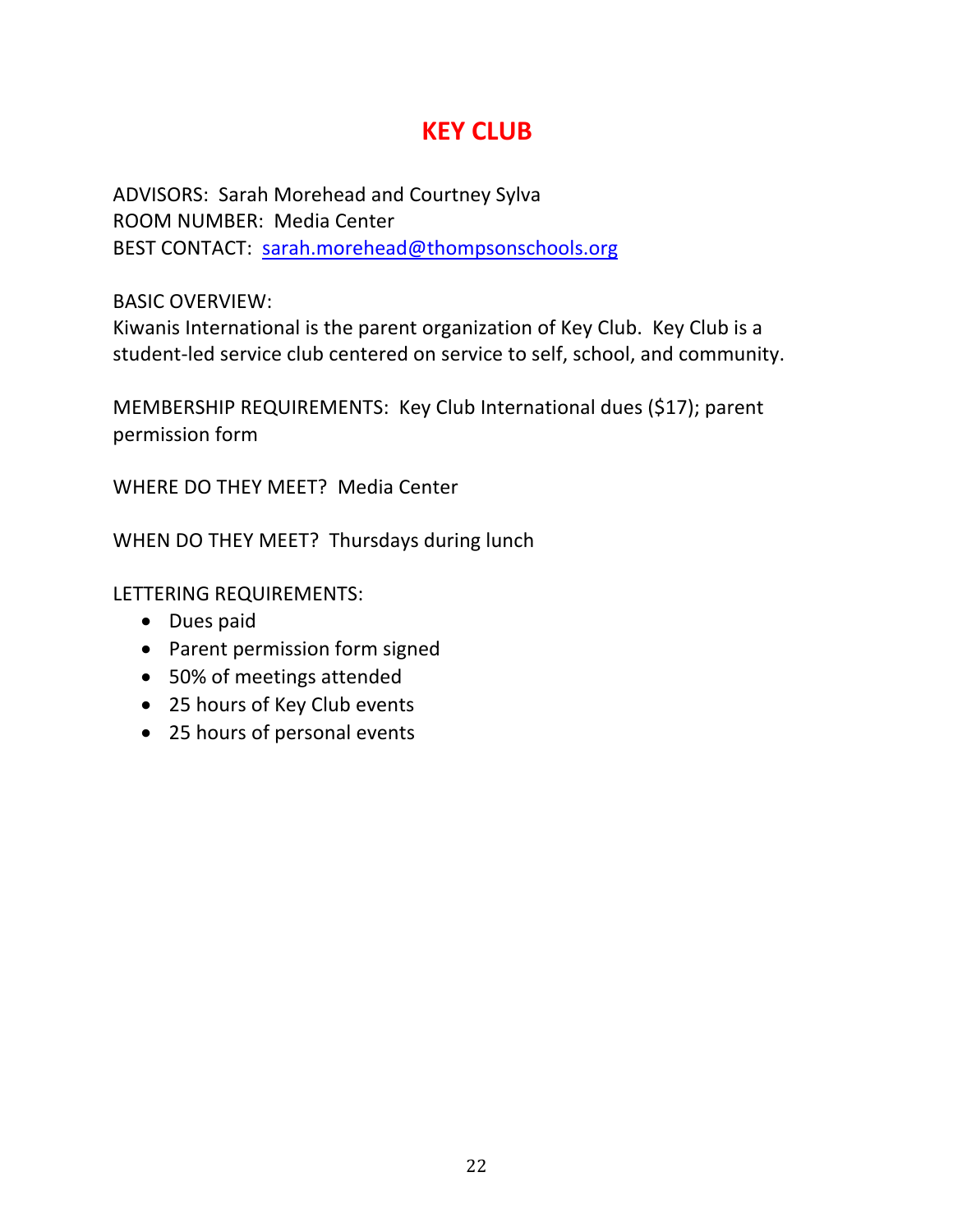### **KNITTING AND CROCHETING CLUB**

ADVISOR: Dimi Reed ROOM NUMBER: 127 BEST CONTACT: leslie.reed@thompsonschools.org

BASIC OVERVIEW:

We knit and crochet items to donate to charitable causes including knitting hats to be donated to patients undergoing chemotherapy. No prior knowledge is needed; we will provide materials and teach you how!

MEMBERSHIP REQUIREMENTS: desire to learn to knit and help others

WHERE DO THEY MEET? Room 127

WHEN DO THEY MEET? During lunch two times per week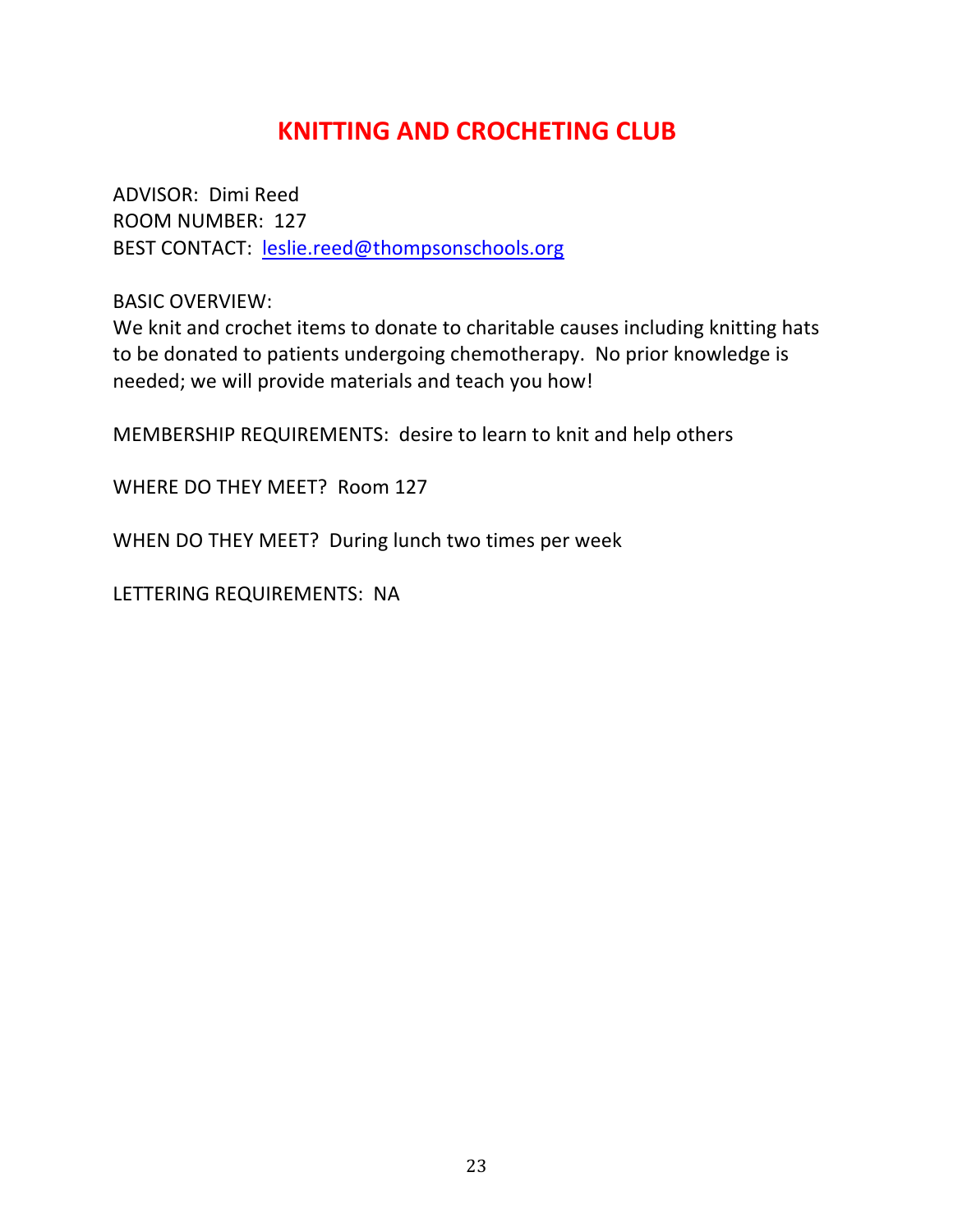### **KNOWLEDGE BOWL**

COACH: Marty Jasken ROOM NUMBER: 145 BEST CONTACT: martin.jasken@thompsonschools.org

BASIC OVERVIEW: Knowledge Bowl is a quiz-type game where we compete against other schools in the area.

MEMBERSHIP REQUIREMENTS:

WHERE DO THEY MEET?

WHEN DO THEY MEET?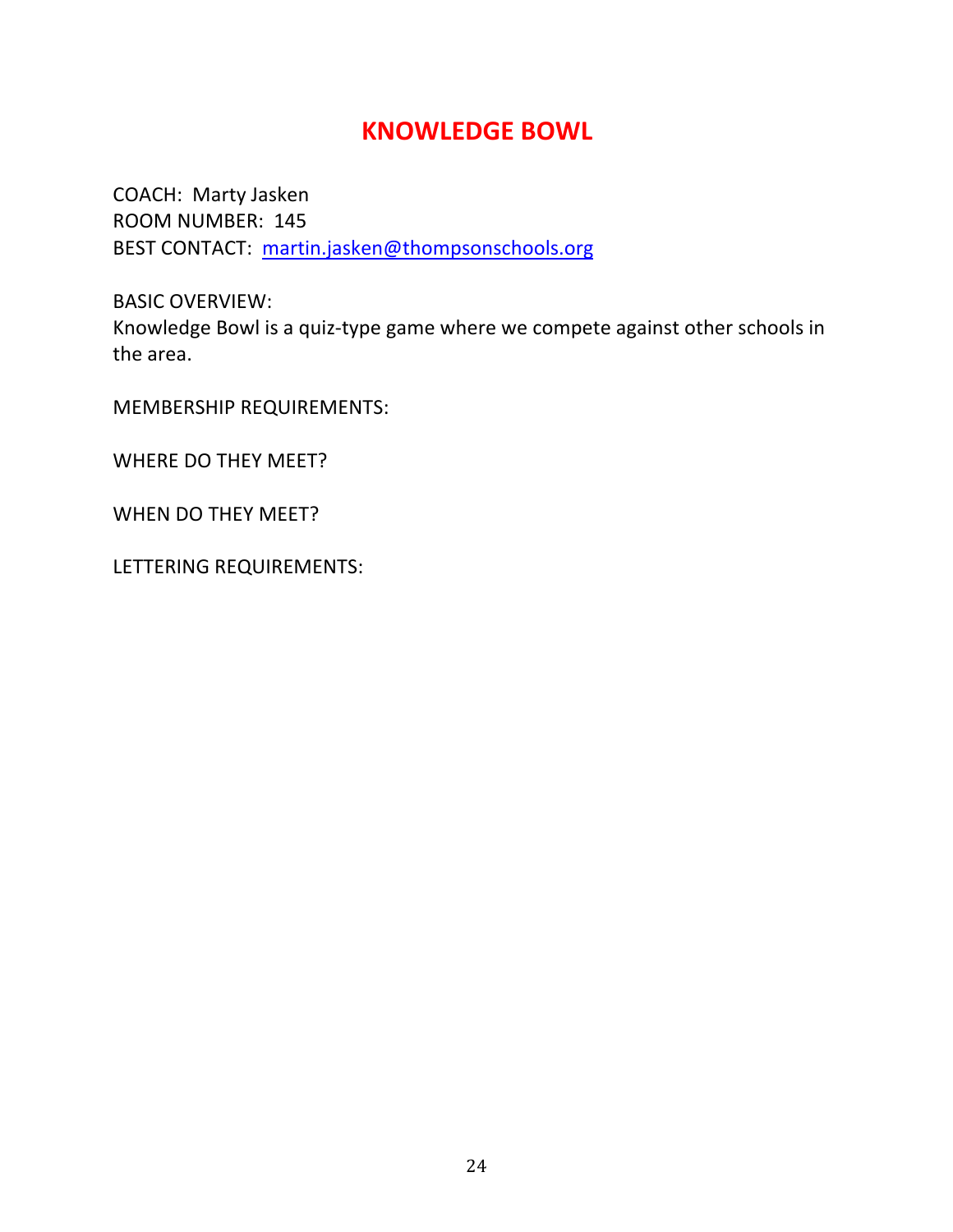### **L CLUB (LEADERSHIP CLUB)**

ADVISOR: Wendy Thompson ROOM NUMBER: A-11 BEST CONTACT: wendy.thompson@thompsonschools.org

BASIC OVERVIEW: Provide leadership training for athletes (specifically captains / future leaders) of sports teams

MEMBERSHIP REQUIREMENTS: recommendation of coaches

WHERE DO THEY MEET? Room A-11

WHEN DO THEY MEET? once a month (You will be notified.)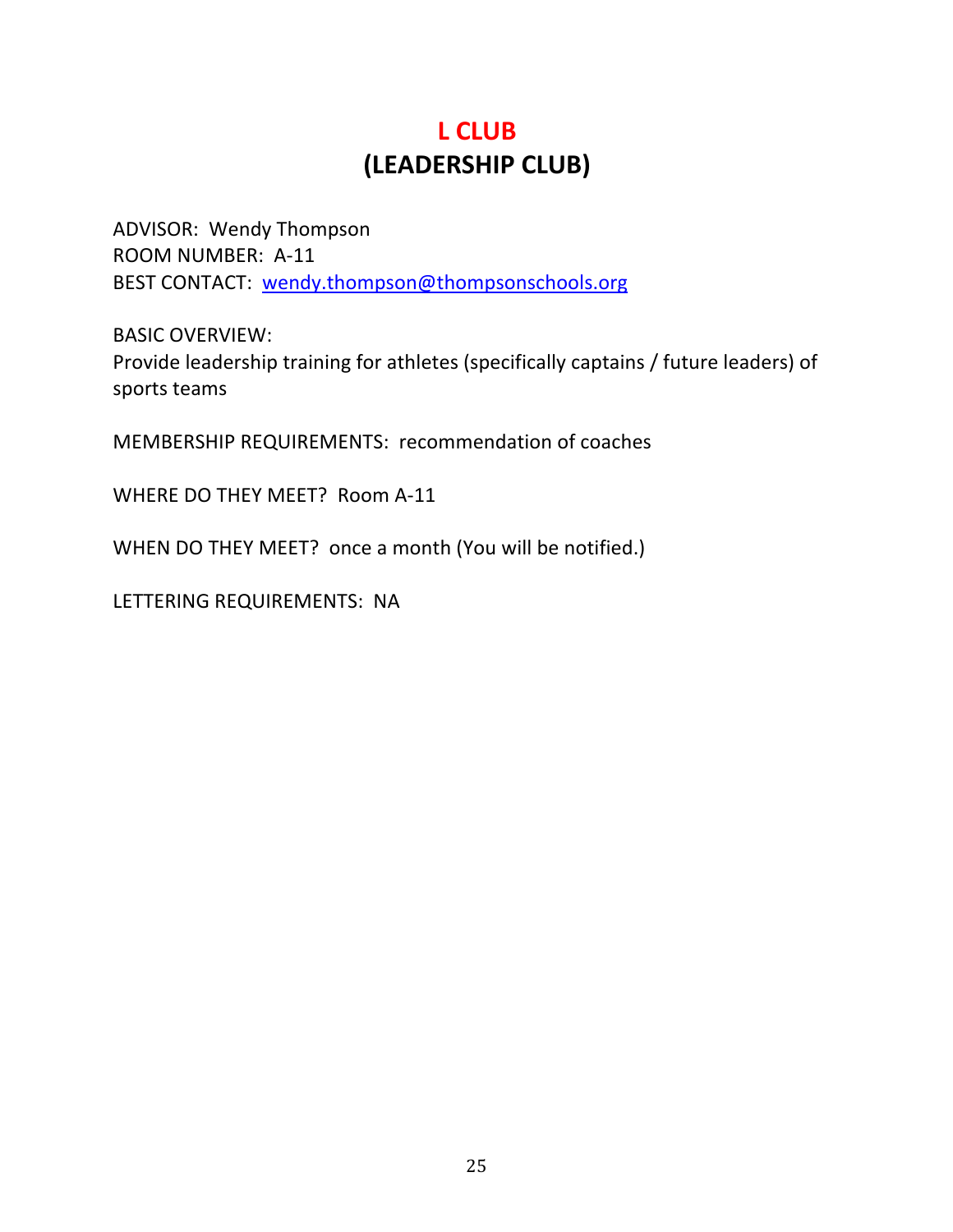### **LOVELAND BUSINESS LEADERS (DECA AND FBLA)**

### **DECA**

ADVISOR: Richy Lynn ROOM NUMBER: D-17 BEST CONTACT: richy.lynn@thompsonschools.org

#### BASIC OVERVIEW:

DECA is a career and technical student organization that focuses on the development of business professionals. With over seventy years of history, DECA has impacted the lives of more than ten million students, educators, school administrators, and business professionals since it was founded in 1946. Our core focus has remained consistent and is captured in our mission to "*prepare emerging leaders and entrepreneurs in marketing, finance, hospitality, and management in high schools and colleges around the globe."*

MEMBERSHIP REQUIREMENTS:

WHERE DO THEY MEET?

WHEN DO THEY MEET?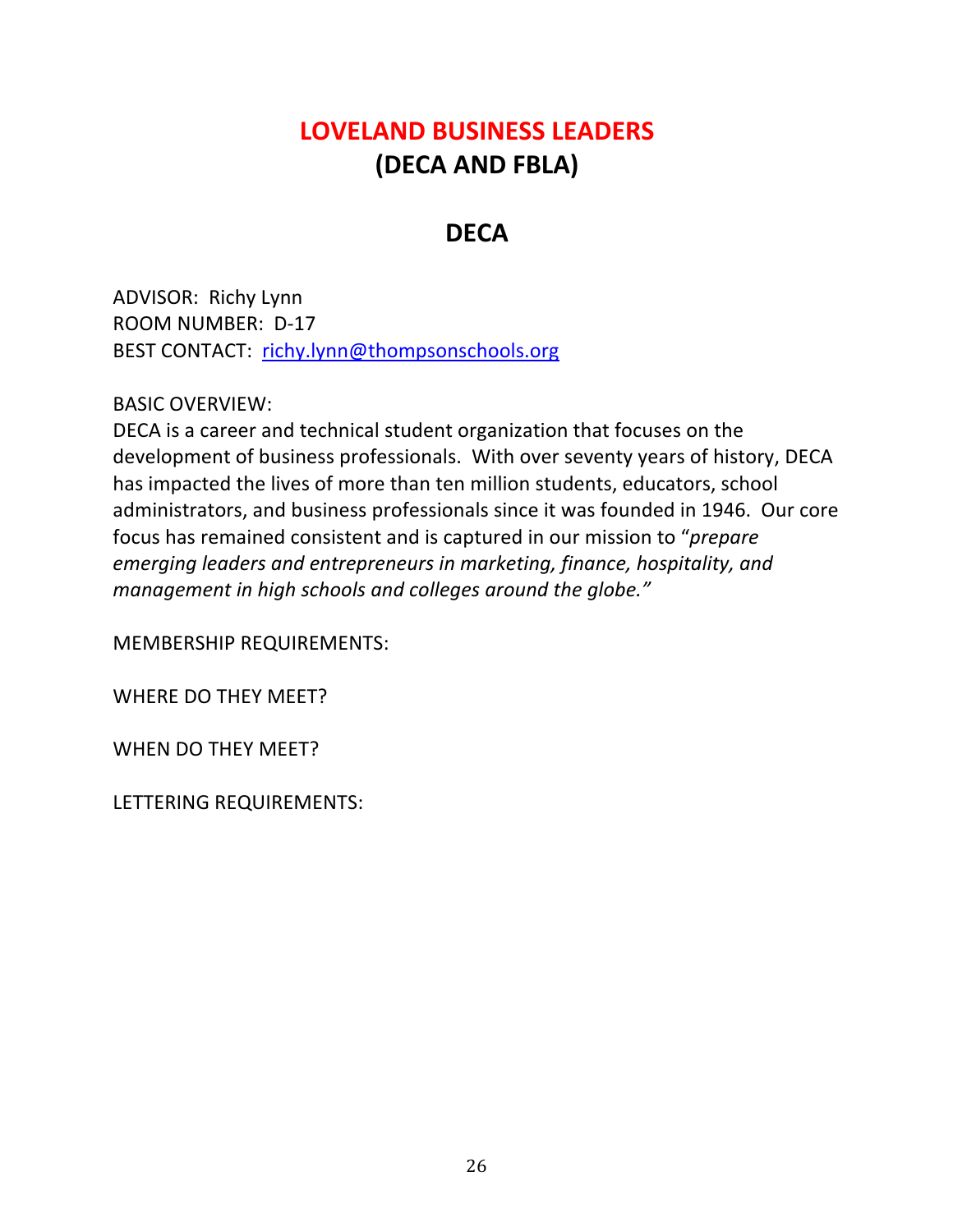### **FBLA**

ADVISOR: Troy Lussenhop

ROOM NUMBER: D-12

BEST CONTACT: troy.lussenhop@thompsonschools.org or 970-481-1026 (cell phone)

BASIC OVERVIEW:

- Leadership development
- Academic competitions
- Educational programs
- Membership benefits
- Community service
- Awards and recognition

•

MEMBERSHIP REQUIREMENTS:

WHERE DO THEY MEET? Room D-12

WHEN DO THEY MEET?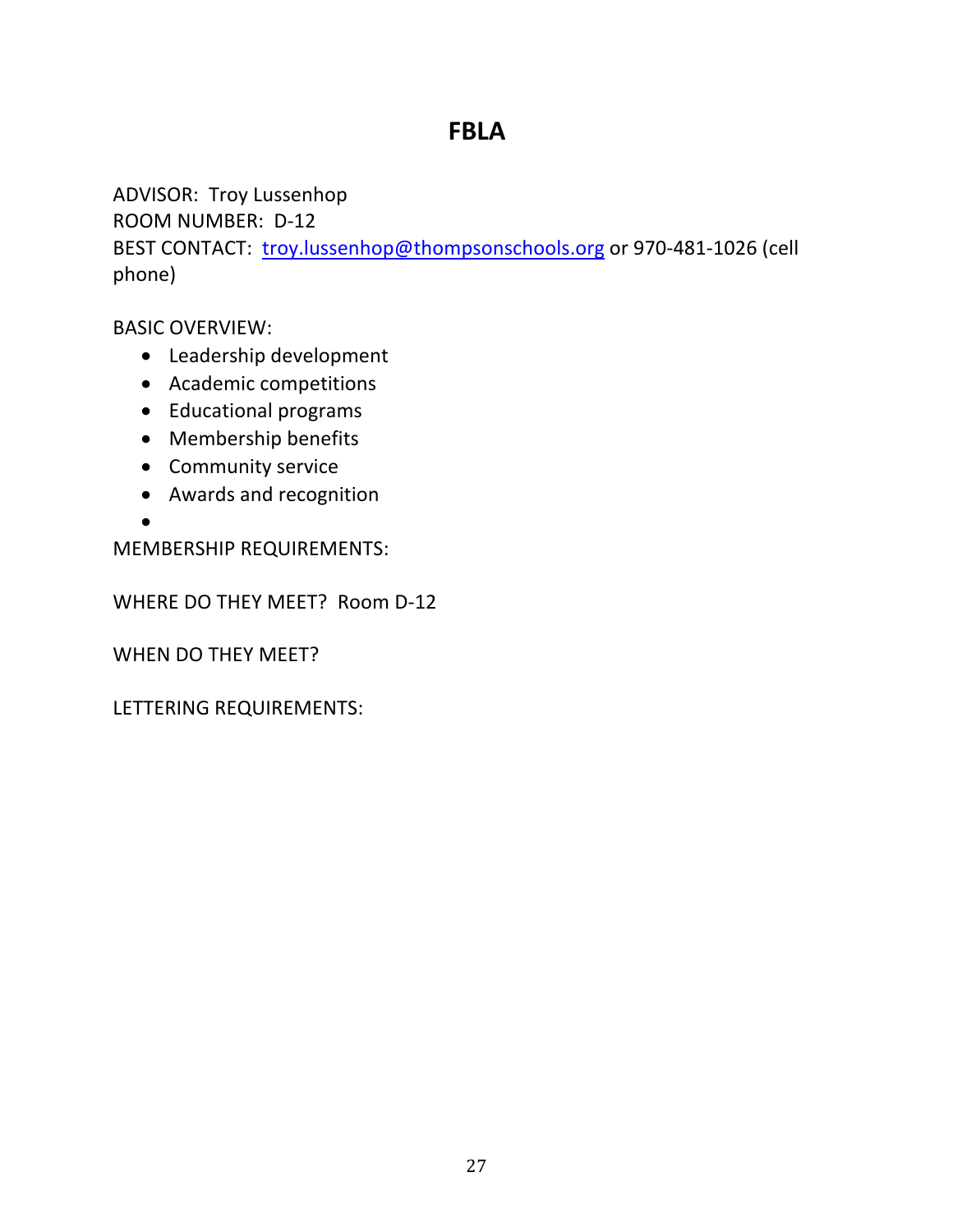### **LUC (LATINOS UNIFIED IN COMMUNITY)**

ADVISOR: Julie Sullivan, ELD teacher on special assignment (TOSA) with Learning **Services** ROOM NUMBER: 149 (Carie Campios' room) BEST CONTACT: julie.sullivan@thompsonschools.org or 970-613-6885

#### BASIC OVERVIEW:

LUC is a club focusing on student leadership, community service, and the celebration of diverse cultures. We attend diversity conferences at CSU and UNC as well as try to fit in a cultural field trip to a museum that features exhibits around Latin culture.

#### MEMBERSHIP REQUIREMENTS:

All students are welcome to attend meetings and join in club activities. Participation in club activities outside of the school will require parent / guardian permission.

WHERE DO THEY MEET? Room 149

WHEN DO THEY MEET? Every Wednesday during lunch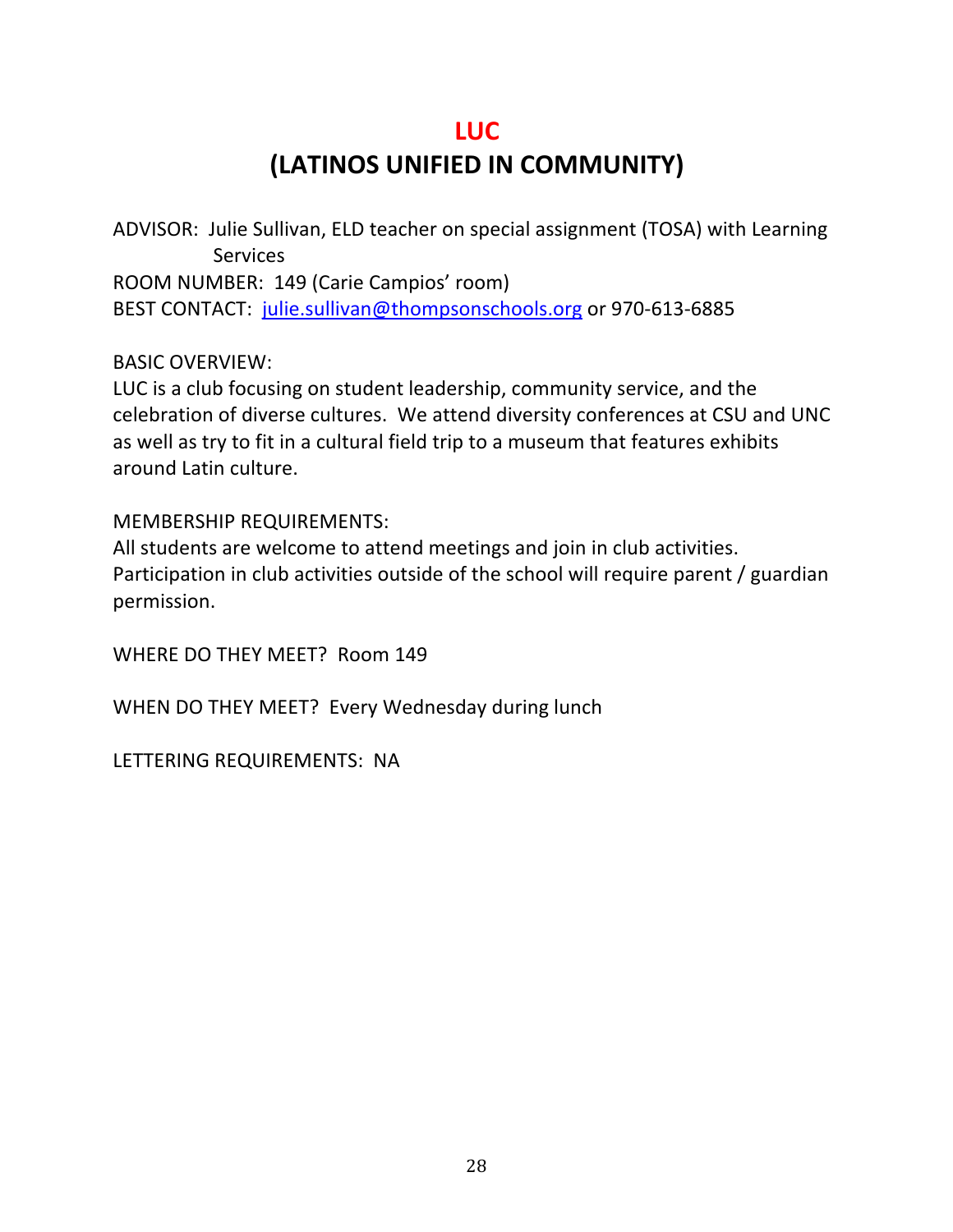### **MESA**

ADVISOR: Erin Kennedy ROOM NUMBER: 115 BEST CONTACT: erin.kennedy@thompsonschools.org

#### BASIC OVERVIEW:

MESA is a Club aimed at promoting creativity, friendships, and student achievement in math, the sciences, and engineering-related fields. We work on fun projects and challenges related to science and engineering, such as building and launching basswood gliders, optical challenges, Junkyard War-themed competitions, electroplating car keys, creating wind-powered vehicles…….and much more!

MEMBERSHIP REQUIREMENTS: none

WHERE DO THEY MEET? Room 115

WHEN DO THEY MEET? After school once a week every other week

- Attend over 70% of the annual meetings
- Maintain a GPA of 3.0 or higher
- Participate in at least two multiple-session MESA projects
- Job shadow someone in a science, math, or engineering career
- Be in good standing with the LHS attendance and discipline policies
- Pay the annual fee of \$10 for dues (covers the cost of letter/pin/bar)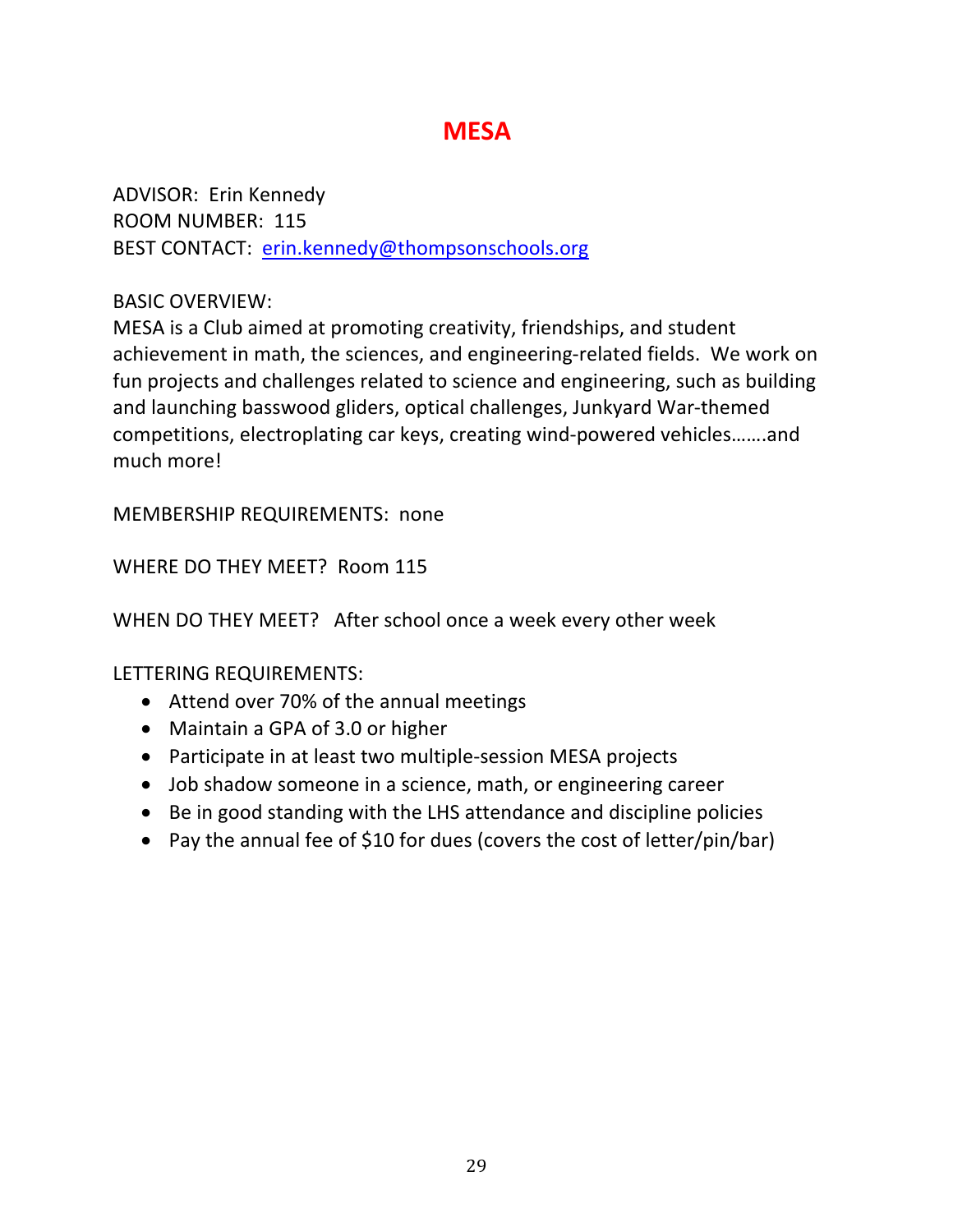### **MUSICAL**

DIRECTOR: Nicole Steketee-Cecillani ROOM NUMBER: Auditorium / Choir room – A-4 BEST CONTACT: nicole.steketee@thompsonschools.org

BASIC OVERVIEW:

The musical production occurs in the spring. (See Choir Department schedule for information.) The musical will be announced before the school year begins in the fall, with auditions occurring near the end of the first semester. For more information on auditions, see the LHS Choir website for updates: www.lovelandhighchoirs.org. We also need students involved in the technical side of the production and the orchestra pit.

MEMBERSHIP REQUIREMENTS: The musical is open to LHS students. Auditions occur in the fall. For more information, contact Ms. Steketee.

WHERE DO THEY MEET? Choir room (A-4) and auditorium

WHEN DO THEY MEET? Rehearsals begin following auditions and run after school, generally from 4:00 – 6:30 pm. Times vary for certain members of the ensemble. Students interested in tech can also get information from Ms. Steketee.

LETTERING REQUIREMENTS: Lettering points for the musical can apply both toward choir lettering and Act 2 (Theatre) lettering: www.lovelandhighchoirs.org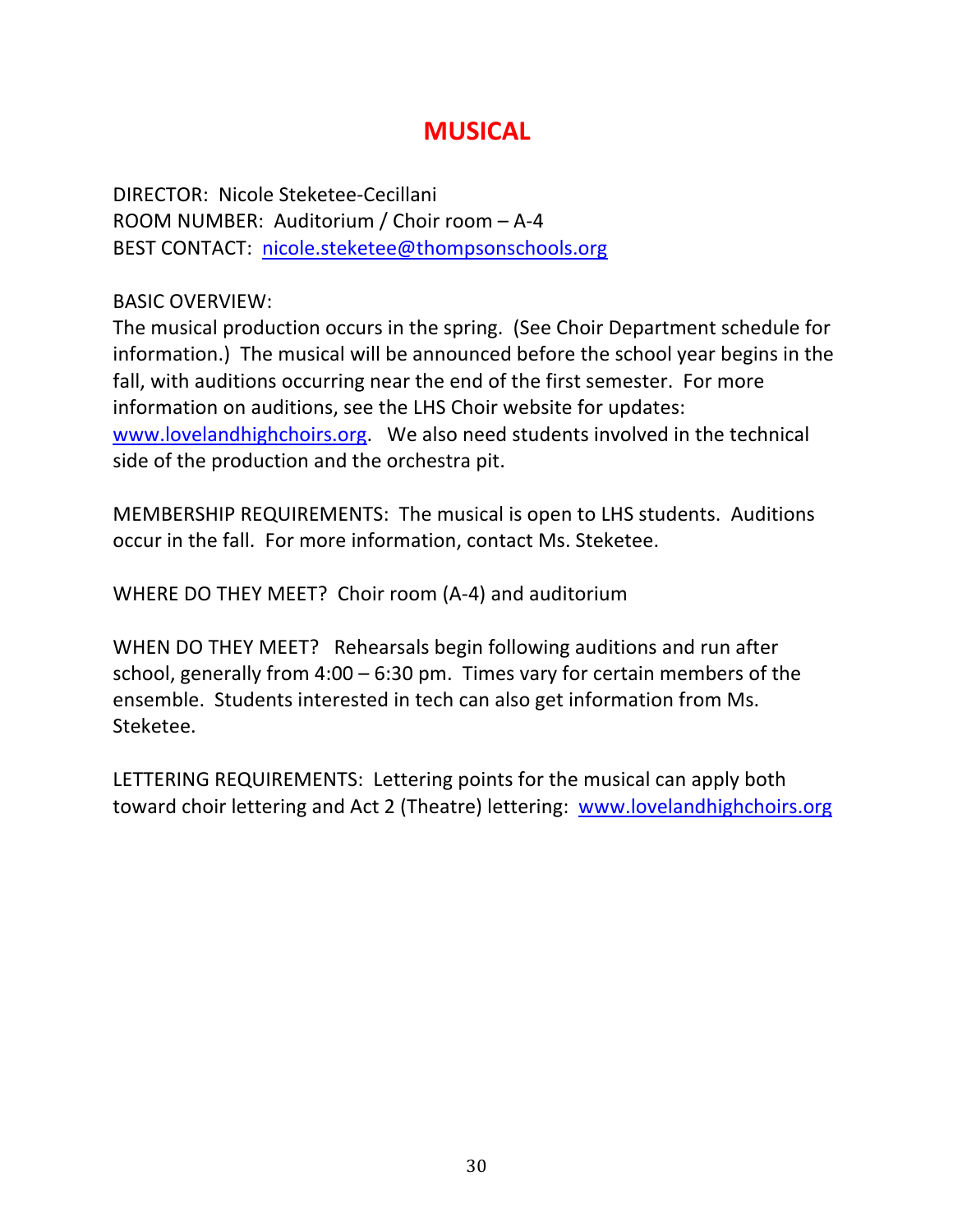### **NATIONAL ART HONOR SOCIETY (NAHS)**

ADVISOR: Jennifer Martin ROOM NUMBER: 363 BEST CONTACT: jennifer.martin@thompsonschools.org

#### BASIC OVERVIEW:

National Art Honor Society is a group of individuals working to better their artistic abilities, school, and surrounding communities through activities, creation, volunteering, and giving to their community. Our charter is nationally recognized.

### MEMBERSHIP REQUIREMENTS:

GPA, volunteer and community hours, art creation hours, and various artist events in LHS and the surrounding communities. Please see charter bylaws.

### WHERE DO THEY MEET? Room 363

WHEN DO THEY MEET? Every other Monday or Tuesday at lunch (depends on vote)

- Attend required number of monthly meetings within a school year
- Maintain a GPA of 3.2 or higher
- Participate in at least two NAHS projects / community events per semester or activities sponsored by NAHS
- Attend two community art events per semester
- Be in good standing with NAHS and LHS guidelines and policies, including Loveland High School's by-laws
- Pay annual dues
- Parent signature sheet and by-laws signed
- Complete at least thirty hours of community service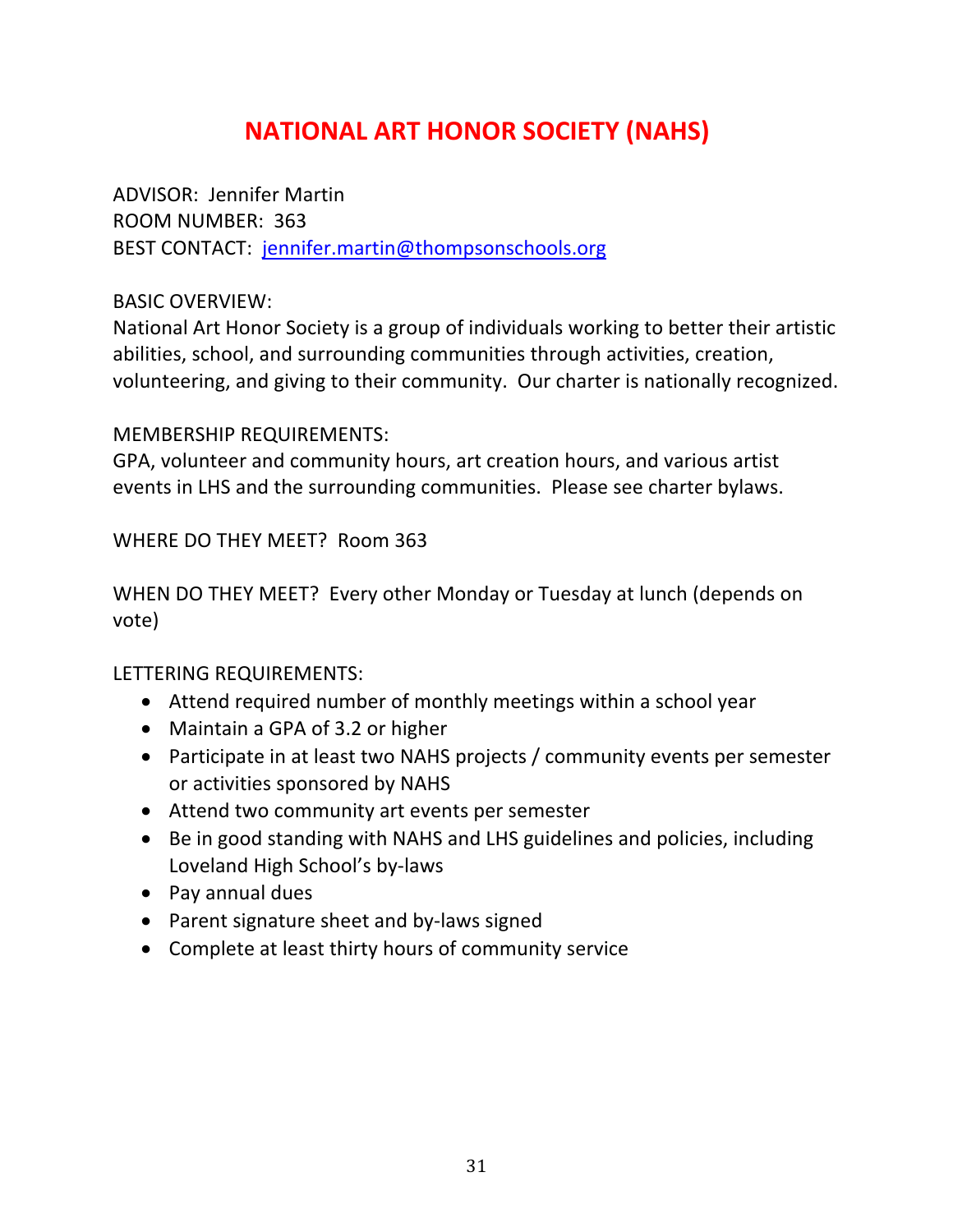### **NATIONAL HONOR SOCIETY**

ADVISOR: Greg Morrison ROOM NUMBER: 134 BEST CONTACT: gregory.morrison@thompsonschools.org

BASIC OVERVIEW:

NHS is a service club that focuses on character, scholarship, leadership, and community outreach.

MEMBERSHIP REQUIREMENTS: 3.7 overall cumulative weighted GPA and apply for membership in the spring

WHERE DO THEY MEET? Library

WHEN DO THEY MEET? 2<sup>nd</sup> Tuesday of the month during lunch

LETTERING REQUIREMENTS:

- 3.8 GPA or higher
- Attend 6 meetings
- Participate in 6 events
- Complete 30 hours of community service
- Belong to an NHS subcommittee (Dedicated Problem Solvers, Kindness Committee, or Service with a Purpose)

### **DEDICATED PROBLEM SOLVERS (NHS SUBCOMMITTEE)**

ADVISOR: Greg Morrison ROOM NUMBER: 134 BEST CONTACT: gregory.morrison@thompsonschools.org

BASIC OVERVIEW:

Dedicated Problem Solvers (DPS) is a student group that focuses on offering peer tutoring to any student who is looking for academic support.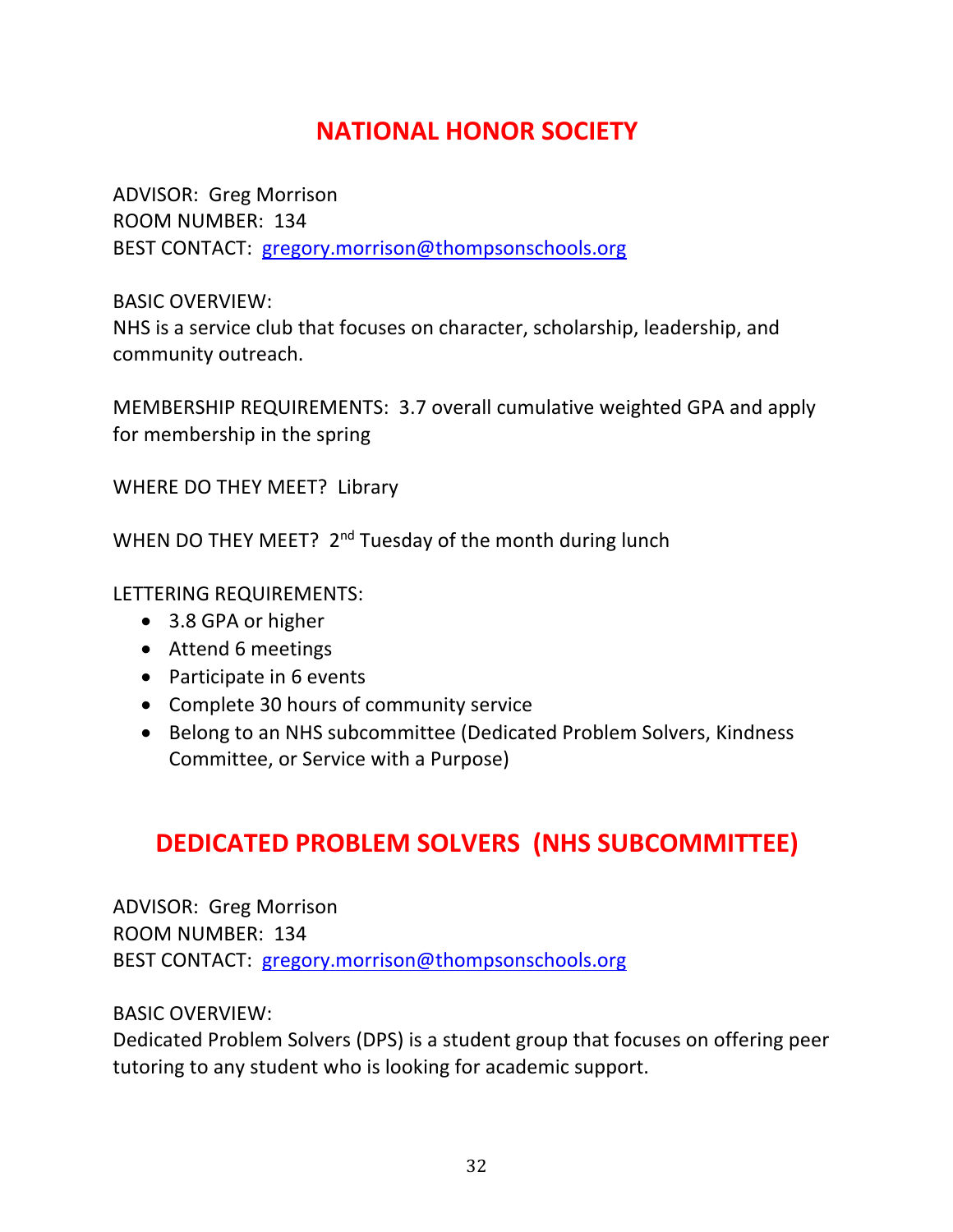MEMBERSHIP REQUIREMENTS: None; generally members of DPS are members of NHS.

WHERE DO THEY MEET? room 134

WHEN DO THEY MEET? Approximately twice a month during lunch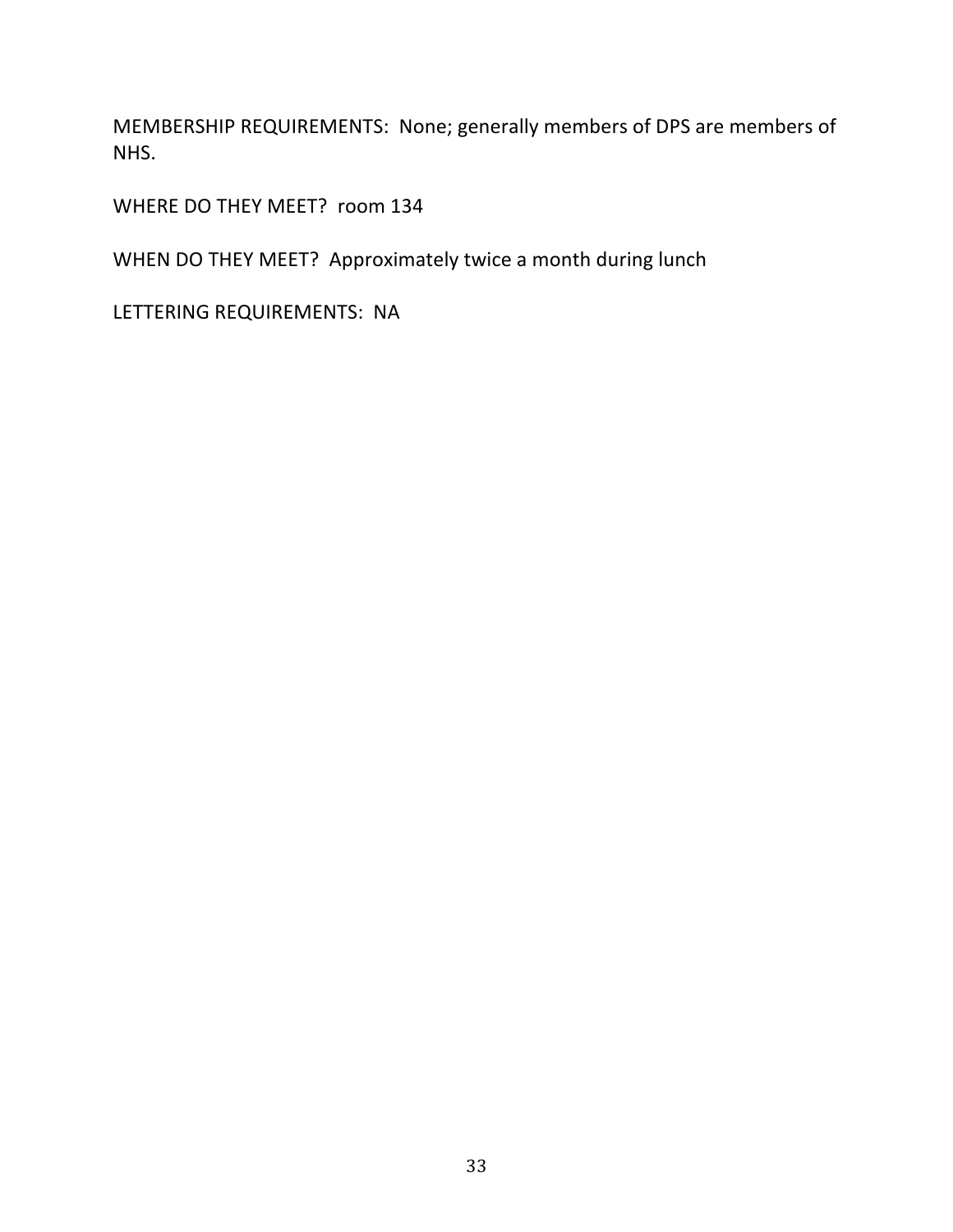### **NATIONAL TECHNICAL HONOR SOCIETY**

ADVISORS: Richy Lynn / AJ Clark / Samantha Kressin ROOM NUMBER: BEST CONTACT:

BASIC OVERVIEW:

MEMBERSHIP REQUIREMENTS:

WHERE DO THEY MEET?

WHEN DO THEY MEET?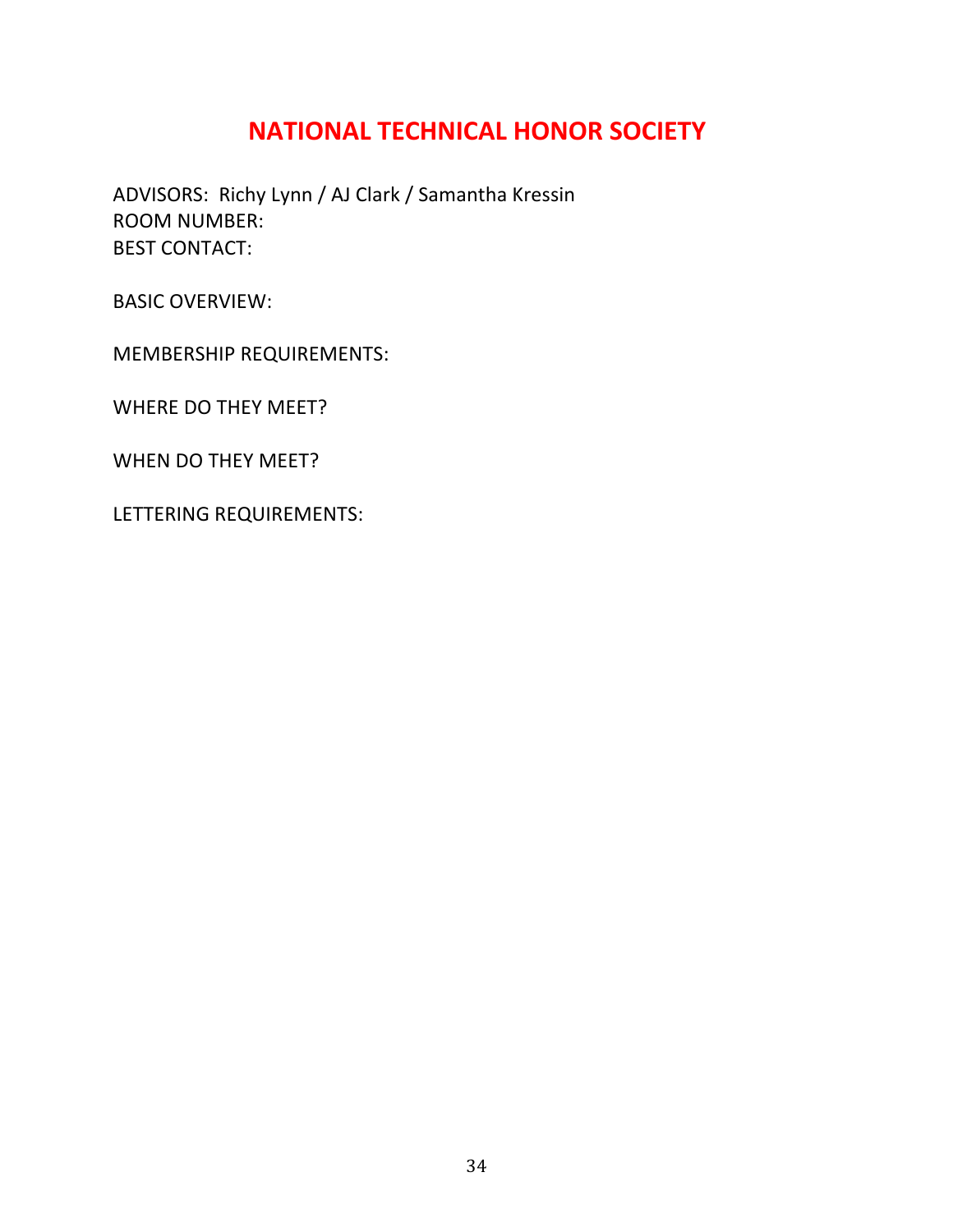### **OCEAN SCIENCES BOWL AND SCIENCE BOWL**

COACHES: Dimi Reed and Robyn Herhager ROOM NUMBER: 127 BEST CONTACT: leslie.reed@thompsonschools.org or swing by room 127 to have a personal conversation!

BASIC OVERVIEW:

Both Ocean Science Bowl and Science Bowl cover science-based trivia questions and compete in regional meets for each group.

MEMBERSHIP REQUIREMENTS: Practice weekly during the season in order to compete in January and February

WHERE DO THEY MEET? Room 127

WHEN DO THEY MEET? During lunch twice a week, starting in late October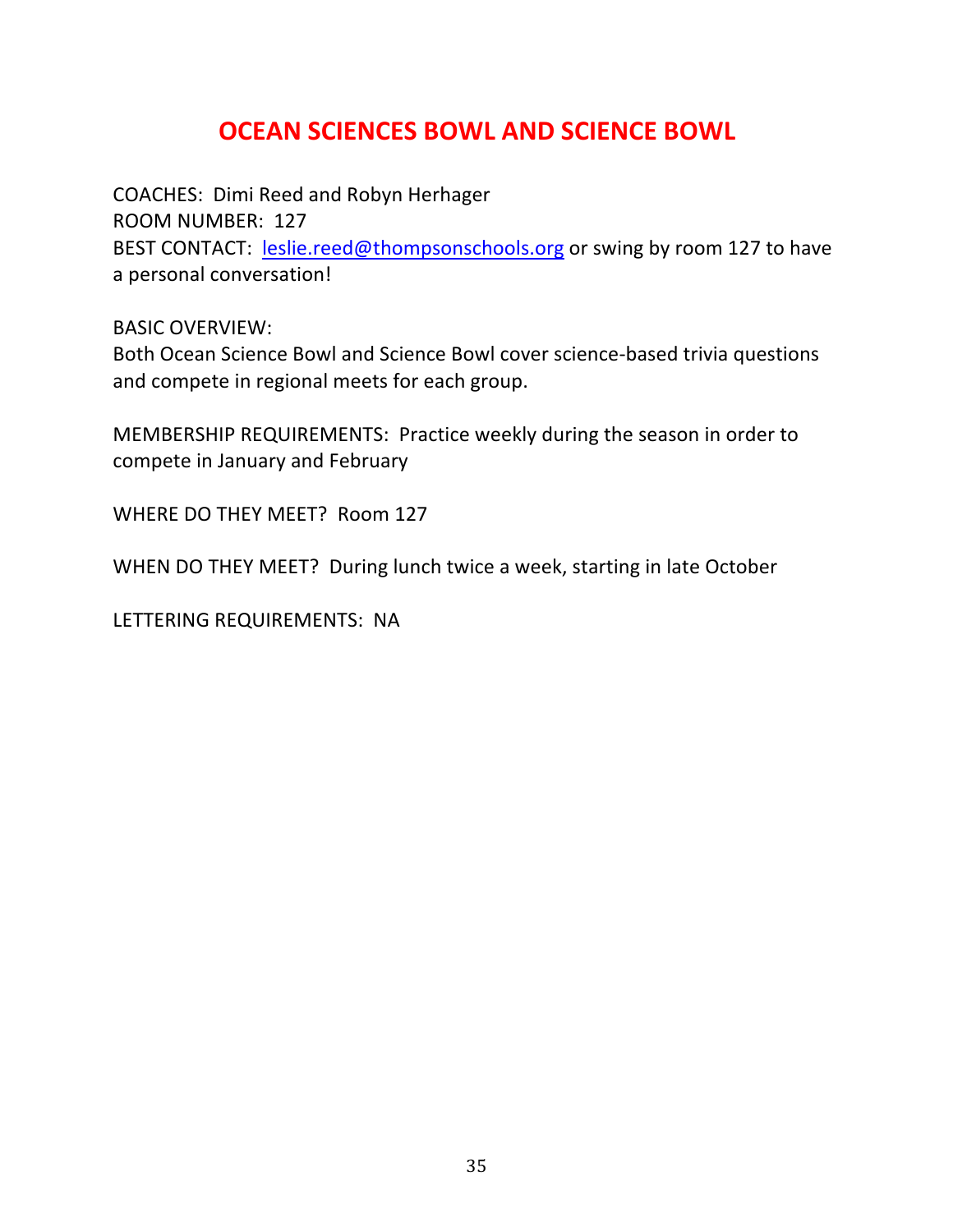### **PEER AMBASSADORS**

#### ADVISOR: Laura Anderson

ROOM NUMBER: Counseling Office (302 and 307, respectively) BEST CONTACT: laura.anderson@thompsonschools.org (970-613-5207)

#### BASIC OVERVIEW:

Peer Ambassadors are junior and senior students who work with the LHS school counselors to offer support and resources to their peers. Peers meet bi-monthly on Mondays during lunch to receive information and training that will help them be effective in helping others. Activities include:

- Giving building tours and assisting new students who transfer to LHS
- Working with Student Council to lead 9<sup>th</sup> grade orientation in August
- Speaking at middle schools in the spring to help  $8<sup>th</sup>$  grade students transition to high school
- Presenting teen dating information in health classes
- Assisting at a variety of school events throughout the year
- Assembling and delivering care packages to students and staff going through difficult times

### MEMBERSHIP REQUIREMENTS:

Members must be in their junior or senior year. An application process is required: paper application, teacher recommendations (2), and an interview with Brett Cain or Laura Anderson. Membership is limited to roughly fifteen students per grade-level.

WHERE DO THEY MEET? Room C-2

WHEN DO THEY MEET? Mondays during lunch (bi-monthly)

LETTERING REQUIREMENTS:

- Attendance at bi-monthly meetings: > 75%
- Ninth grade orientation: pre-orientation training and small group leadership on transition day
- Full-day training led by Alternatives to Violence

LETTERING REQUIREMENTS (CONTINUED):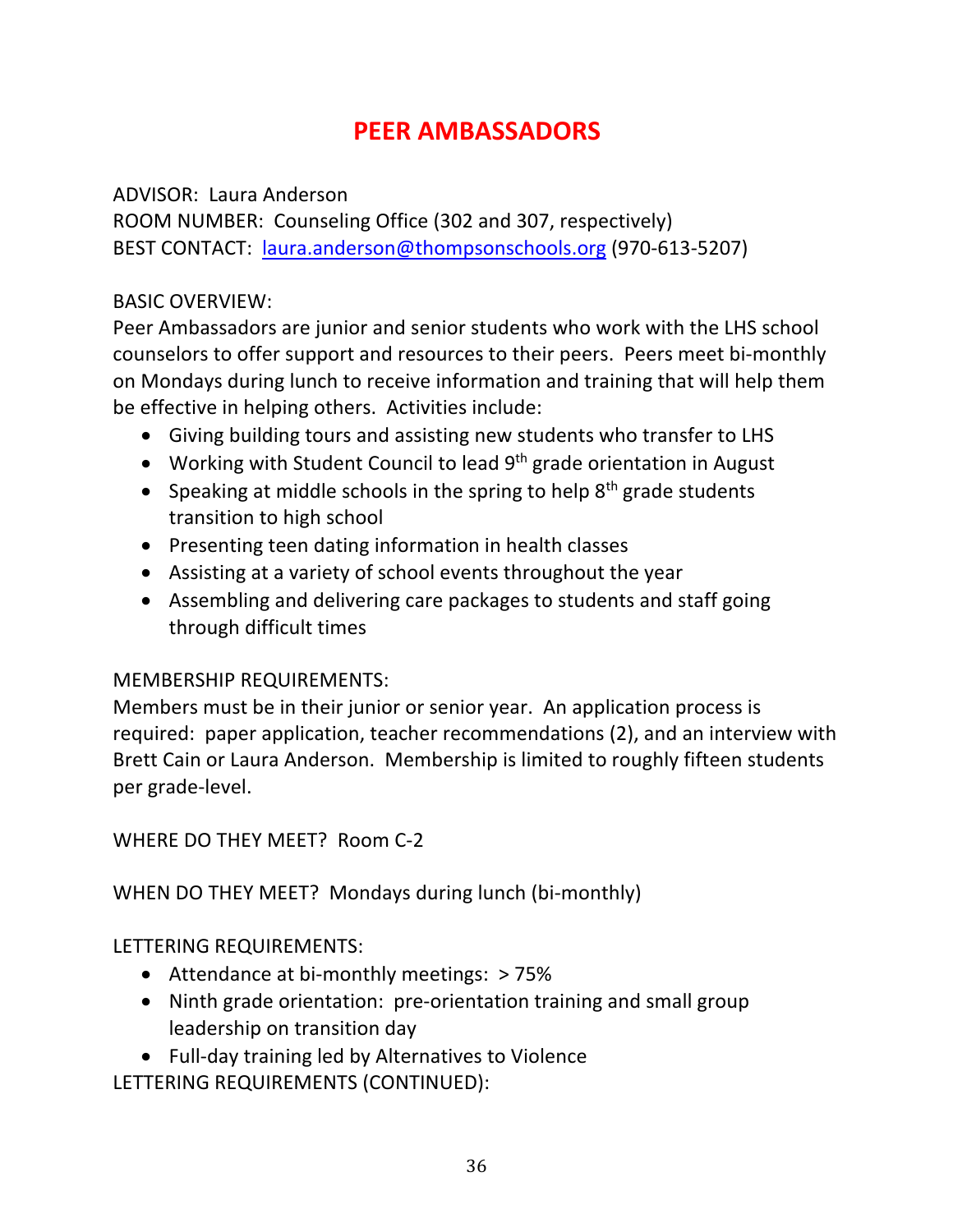- Healthy relationship presentation(s) to LHS health classes semesters 1 & 2
- Building tour(s) for new students OR
- Volunteer service for at least two events, including: Back-to-School Night, Curriculum Fair, Registration Night, Activities and Athletics Fair, or other event(s) as arranged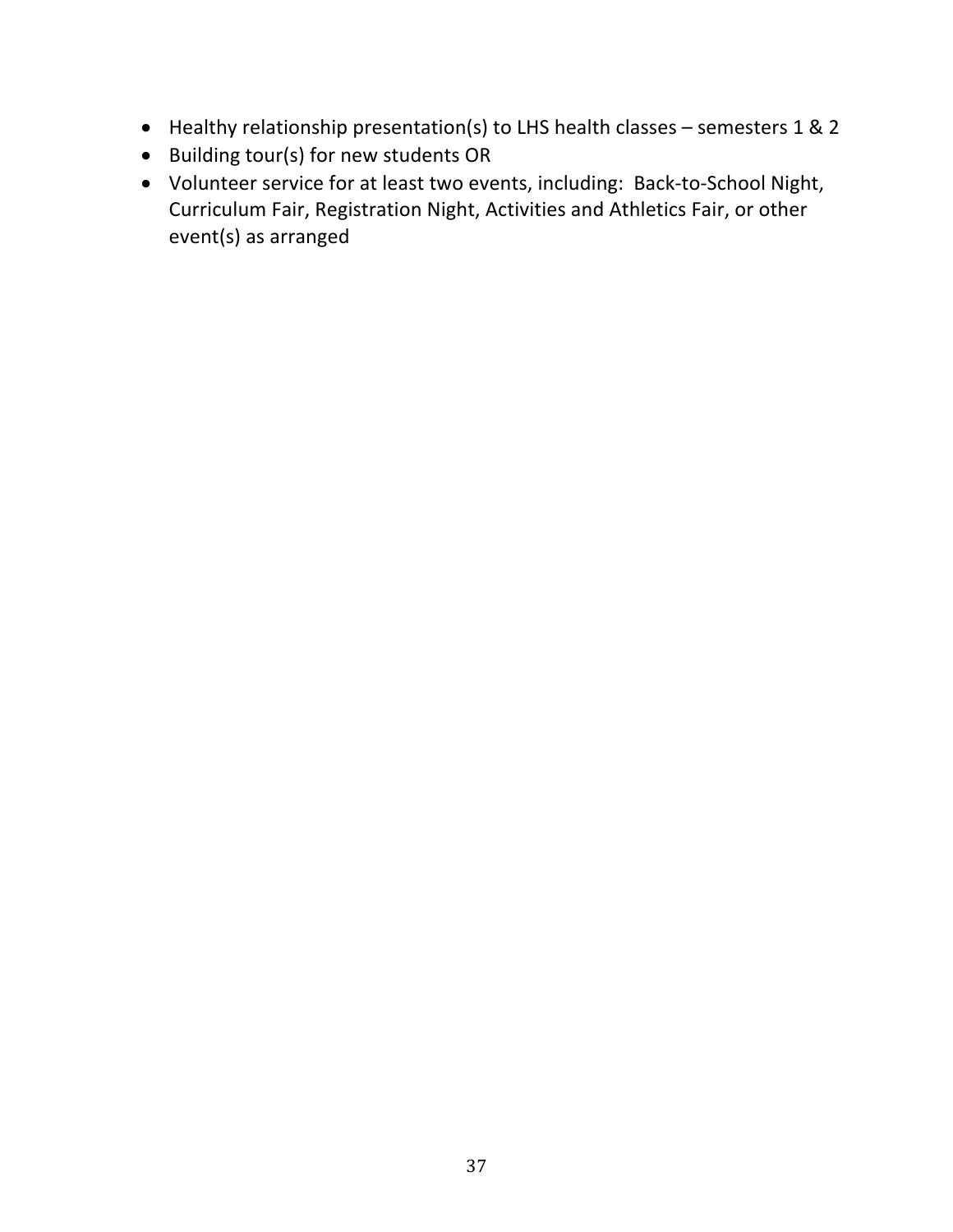### **RIVER WATCH**

ADVISORS: Kelly Griffith and Ryan Turner ROOM NUMBER: 123 BEST CONTACT: kelly.griffith@thompsonschools.org

BASIC OVERVIEW:

River Watch conducts water quality tests of the Big Thompson River for the Colorado Department of Wildlife and also serves as the environmental club at Loveland High.

MEMBERSHIP REQUIREMENTS: regular attendance and participation

WHERE DO THEY MEET? Wednesdays at the river; Thursdays at LHS

WHEN DO THEY MEET? First Wednesday of the month at 7:30 at the river for water collection; first Thursday of the month at 7:30 at LHS for water testing (subject to change in 2020-2021 with what works for students)

- 75% attendance and participation in events
- Certified in three of the four water tests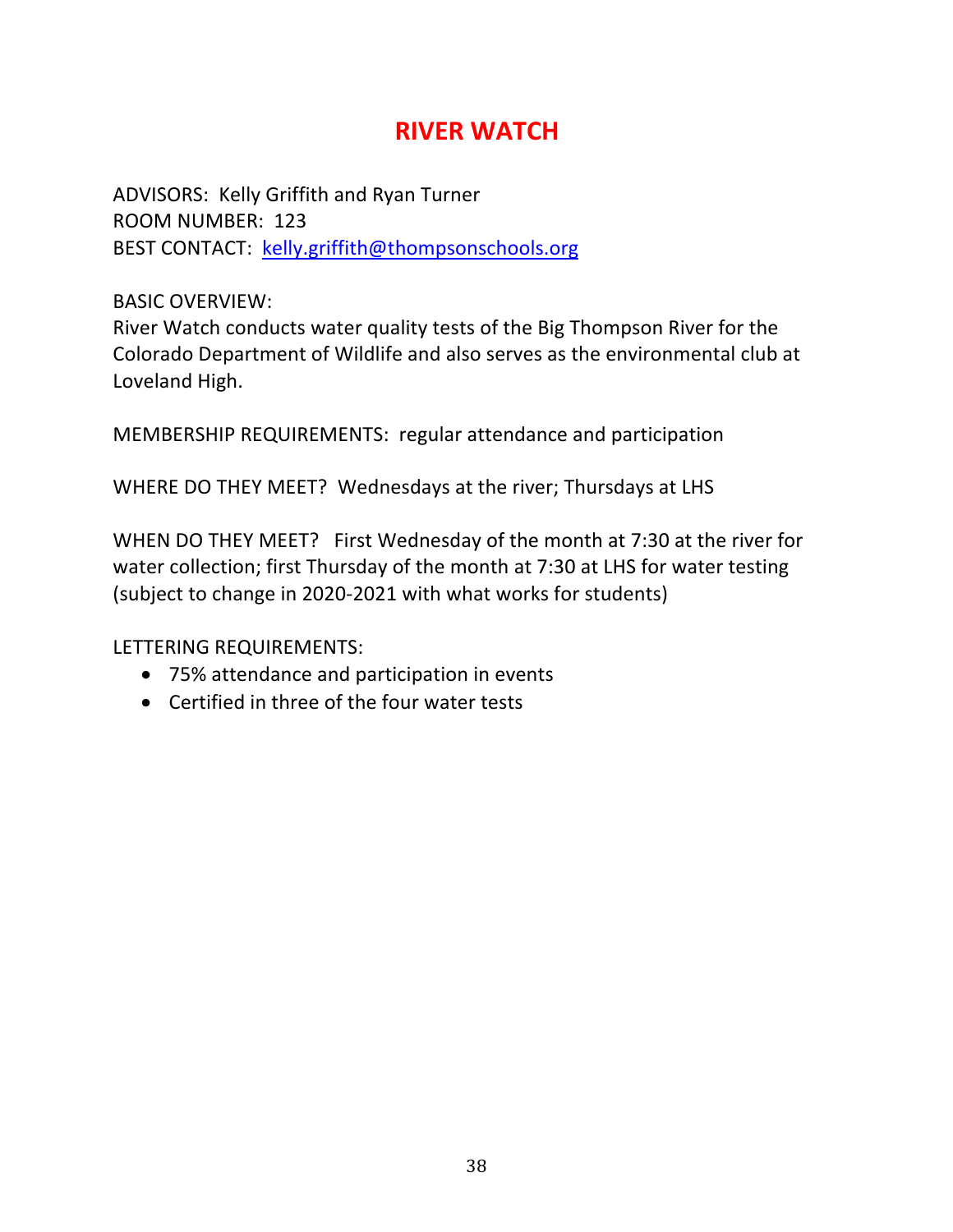### **ROBOTICS TEAM**

COACHES: Mike Pintaric and Jenn Hall ROOM NUMBER: 145 BEST CONTACT: michael.pintaric@thompsonschools.org

#### BASIC OVERVIEW:

In a six-week time frame, we build a functioning robot that we send to a FIRST regional event in Denver. Throughout the year, we also meet and work on other robotics and engineering projects. This is also a class that you can take for CTE credit.

MEMBERSHIP REQUIREMENTS: Sign up for the class

WHERE DO THEY MEET? Room 145

WHEN DO THEY MEET? During scheduled class period

- Attend at least 80% of all build season events
- Log over 65 of the available hours
- Complete all build season assignments
- Attend specific activities that involve the team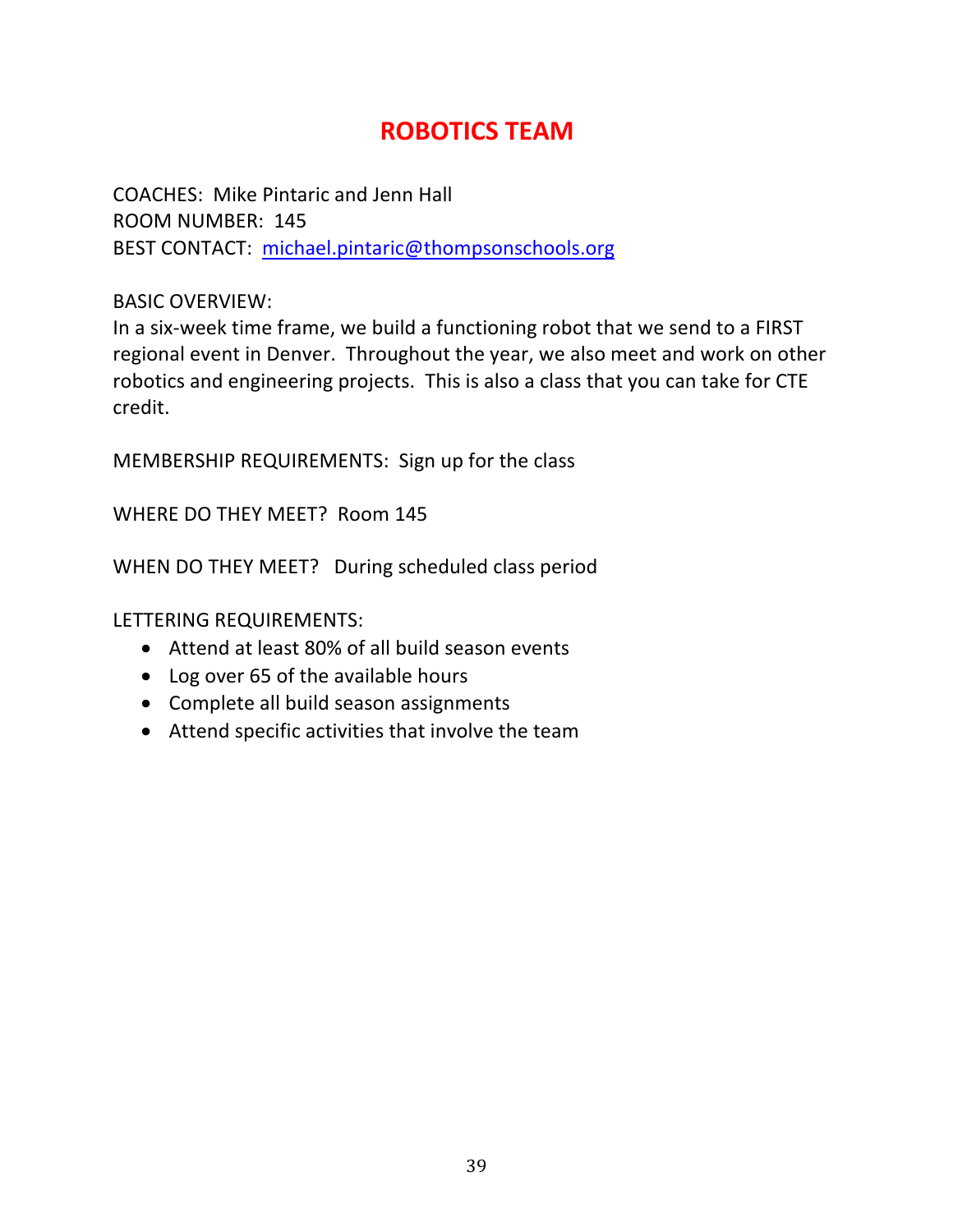### **ROTARY INTERNATIONAL INTERACT CLUB**

ADVISOR: Cheryl McCahan (Dixie Schmatz is the Loveland Rotary representative.) ROOM NUMBER: C-65 BEST CONTACT: cheryl.mccahan@thompsonschools.org

BASIC OVERVIEW:

As a service organization, in conjunction with Rotary Club, we provide community service at various times during the year, both locally and globally. Activities might include reading support for elementary students, leadership retreats, and homeless awareness projects. Club members are encouraged to come up with other ideas of their own.

MEMBERSHIP REQUIREMENTS: Any LHS student interested in community service

WHERE DO THEY MEET? Room C-65

WHEN DO THEY MEET? During lunch, typically twice a month; days to be determined by current membership

LETTERING REQUIREMENTS: Members are able to letter. Requirements will be reevaluated in the Fall of 2020, but are based on attendance at meetings and participation in service activities.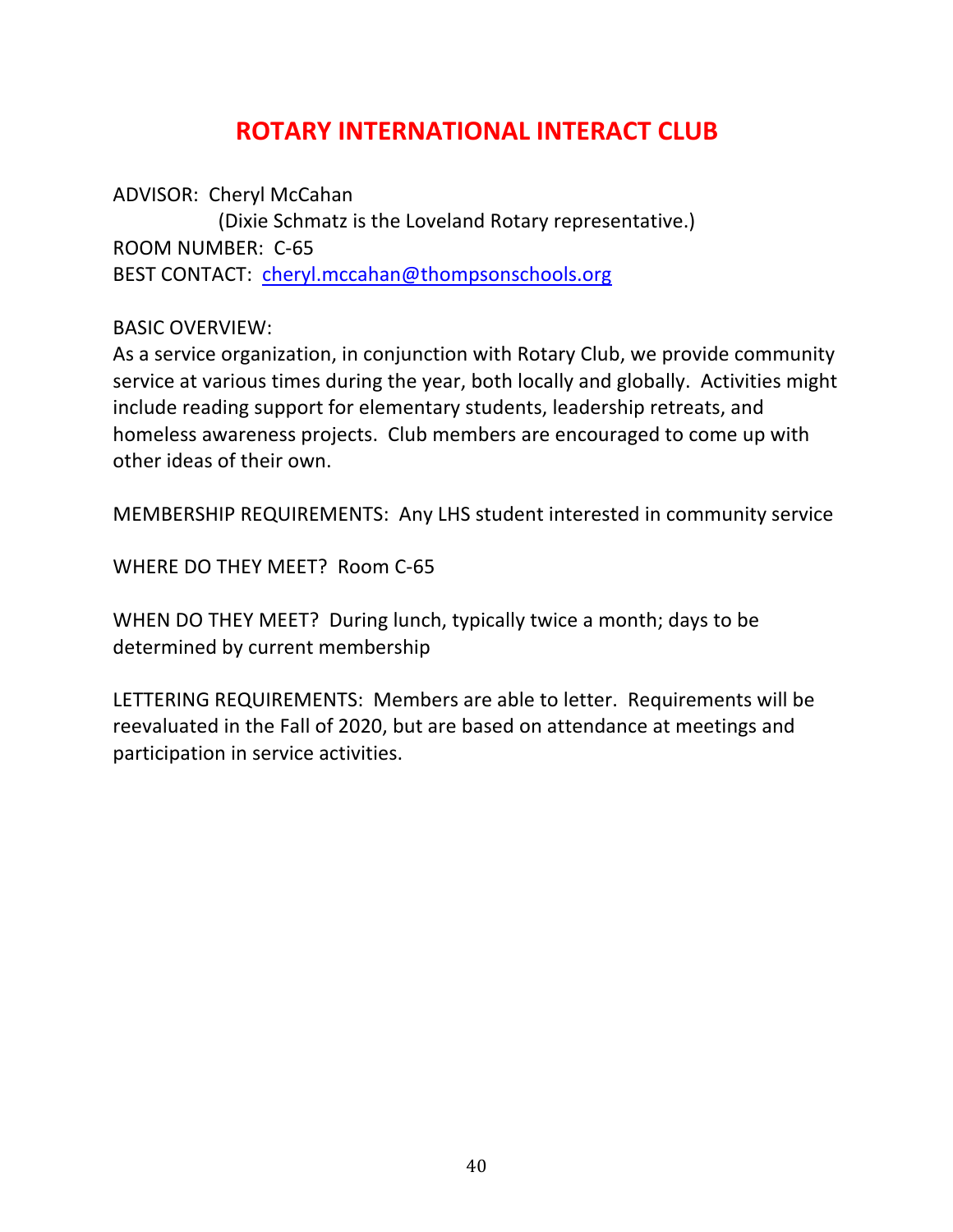### **SOCIAL CLUB**

ADVISOR: Rhondda Walker ROOM NUMBER: Room 164 BEST CONTACT: rhondda.walker@thompsonschools.org

BASIC OVERVIEW:

This Social Club was developed for students who have been diagnosed with Autism Spectrum Disorder or Social Anxiety Disorder, but is open to anyone. It allows students a safe place to eat lunch, play school-appropriate video games, and talk.

MEMBERSHIP REQUIREMENTS: none

WHERE DO THEY MEET? room 163

WHEN DO THEY MEET? Wednesdays at lunch (or other days upon request)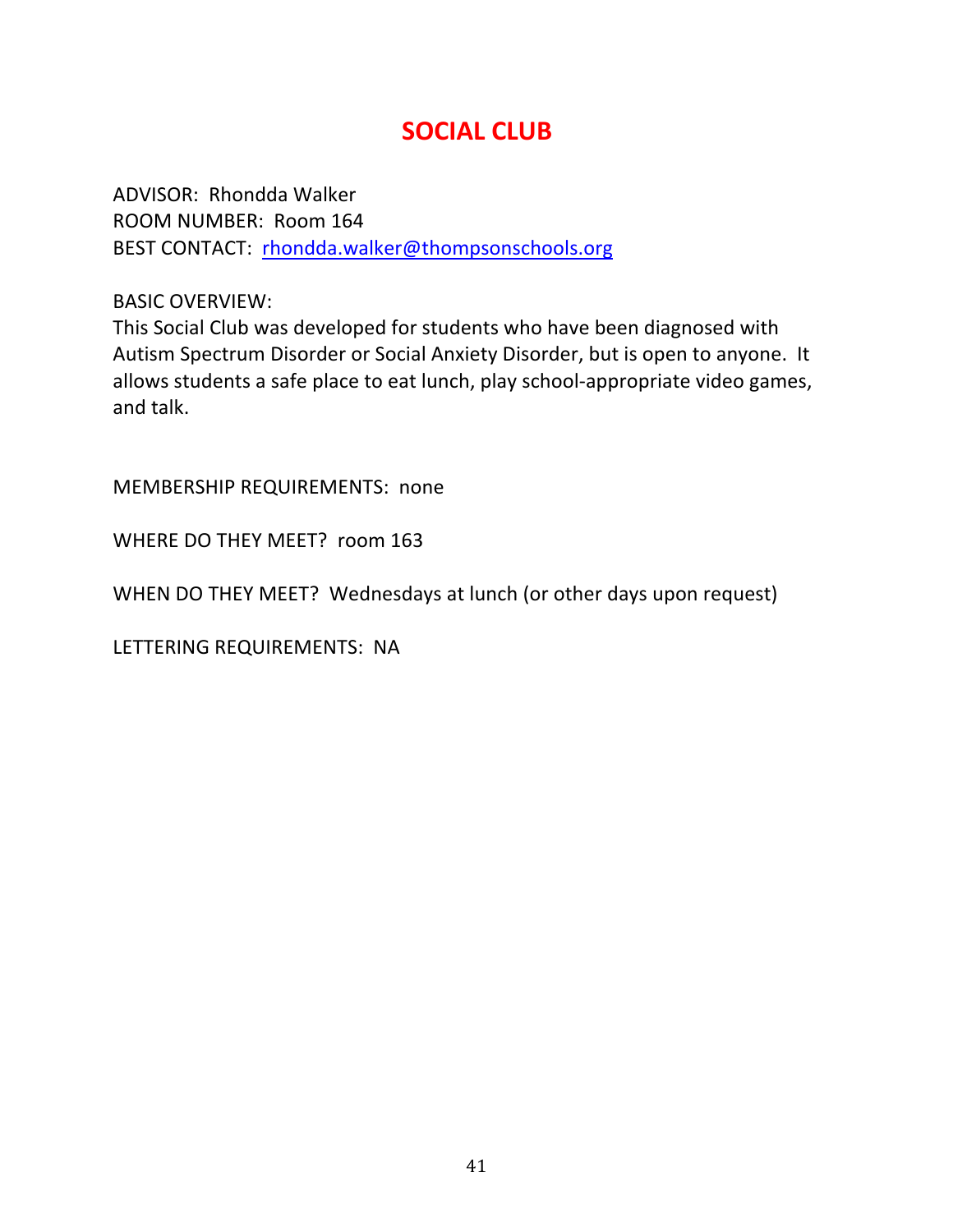### **TABLETOP GAMING CLUB**

ADVISOR: Martin Jasken ROOM NUMBER: C-81 BEST CONTACT: martin.jasken@thompsonschools.org

BASIC OVERVIEW: Students meet once a week to play tabletop games (no electronic games!)

MEMBERSHIP REQUIREMENTS: none – simply attend

WHERE DO THEY MEET? Room C-81

WHEN DO THEY MEET? Every Wednesday from 3:00 – 5:00 pm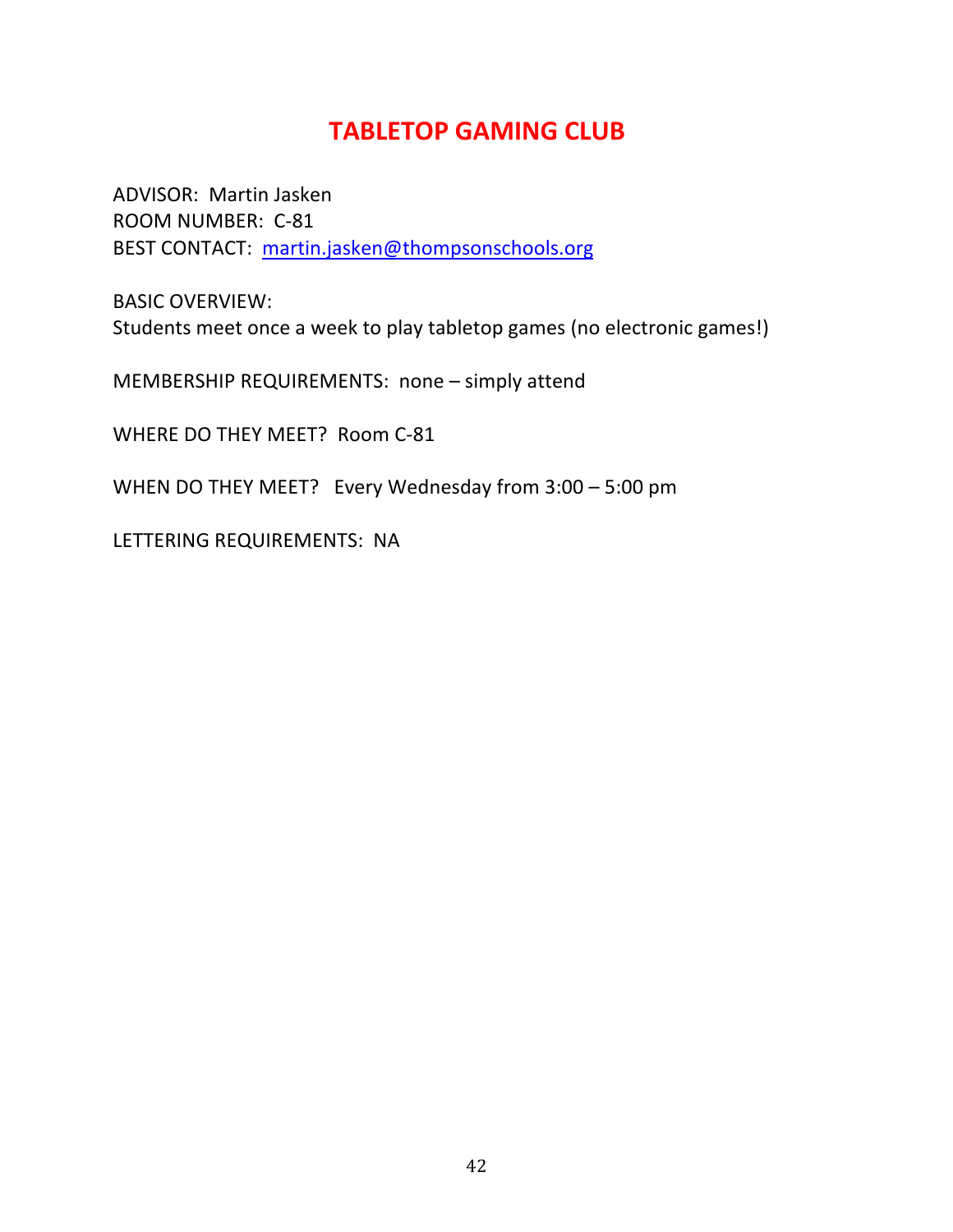# **CLASS-RELATED ACTIVITIES**

### **YEARBOOK**

ADVISOR: Courtney Sylva ROOM NUMBER: C-59 BEST CONTACT: courtney.sylva@thompsonschools.org

BASIC OVERVIEW:

Creation of school yearbook: Attend athletic events, school activities, and club events. Have eyes and ears open to what is going on in the school and with the students to create relevant stories. Use photography, graphic design, and writing and editing skills to create the yearbook. Students also must use marketing skills to sell business and personal ads as well as the book itself.

MEMBERSHIP REQUIREMENTS: Good attendance, good standing with grades 3.0 or higher

WHERE DO THEY MEET? Room C-59

WHEN DO THEY MEET? Undetermined

LETTERING REQUIREMENTS: Not applicable at this time, though a change in that status is being worked on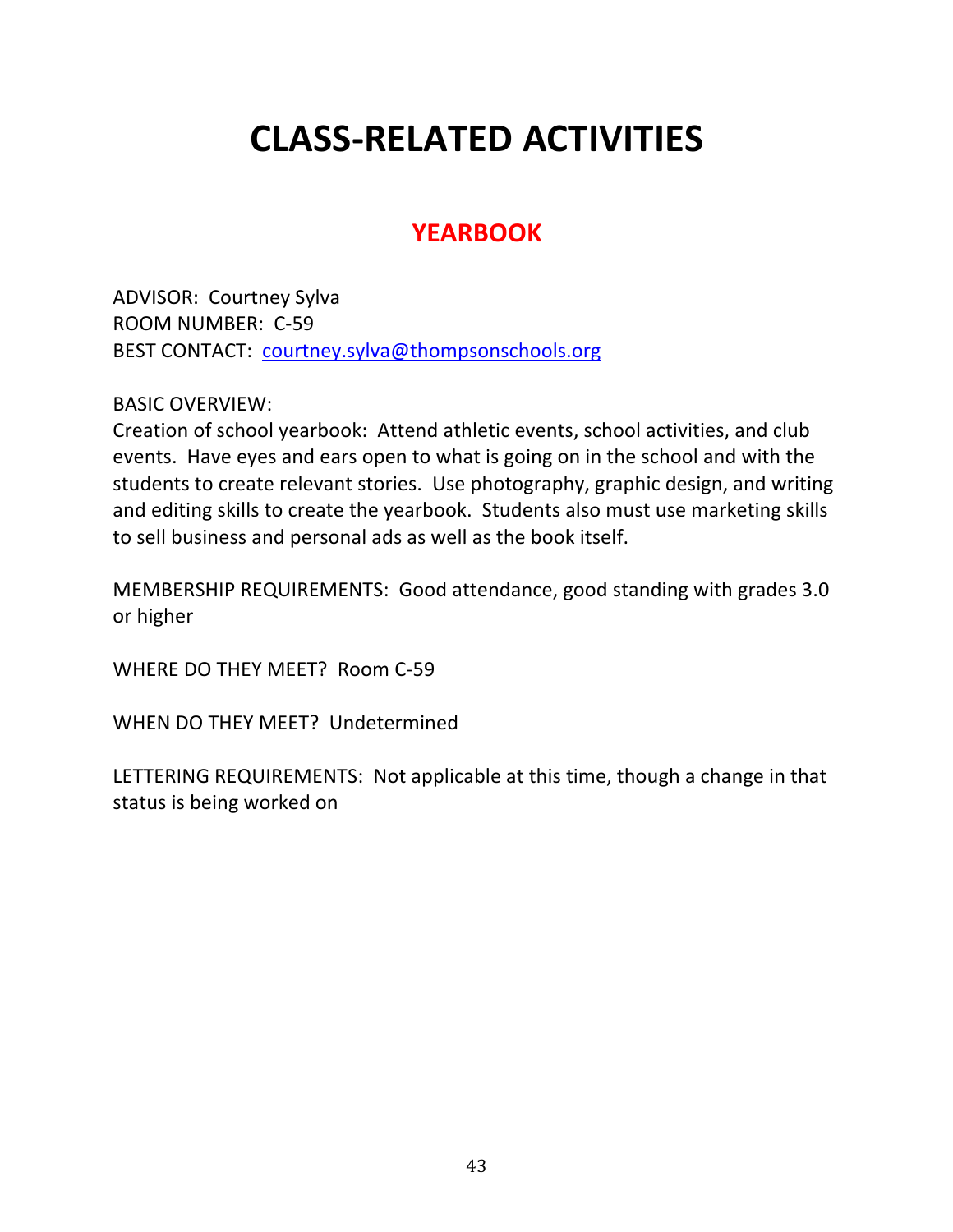# **CHSAA-SANCTIONED SPORTS**

### **BASEBALL (SPRING SEASON)**

HEAD COACH: Casey Brock ROOM NUMBER: NA – out-of-building BEST CONTACT: caseybrock07@gmail.com

LEVELS: Varsity, Junior Varsity, C

WHERE DO THEY PRACTICE?

WHEN DO THEY PRACTICE?

SUMMER CAMPS / ACTIVITIES: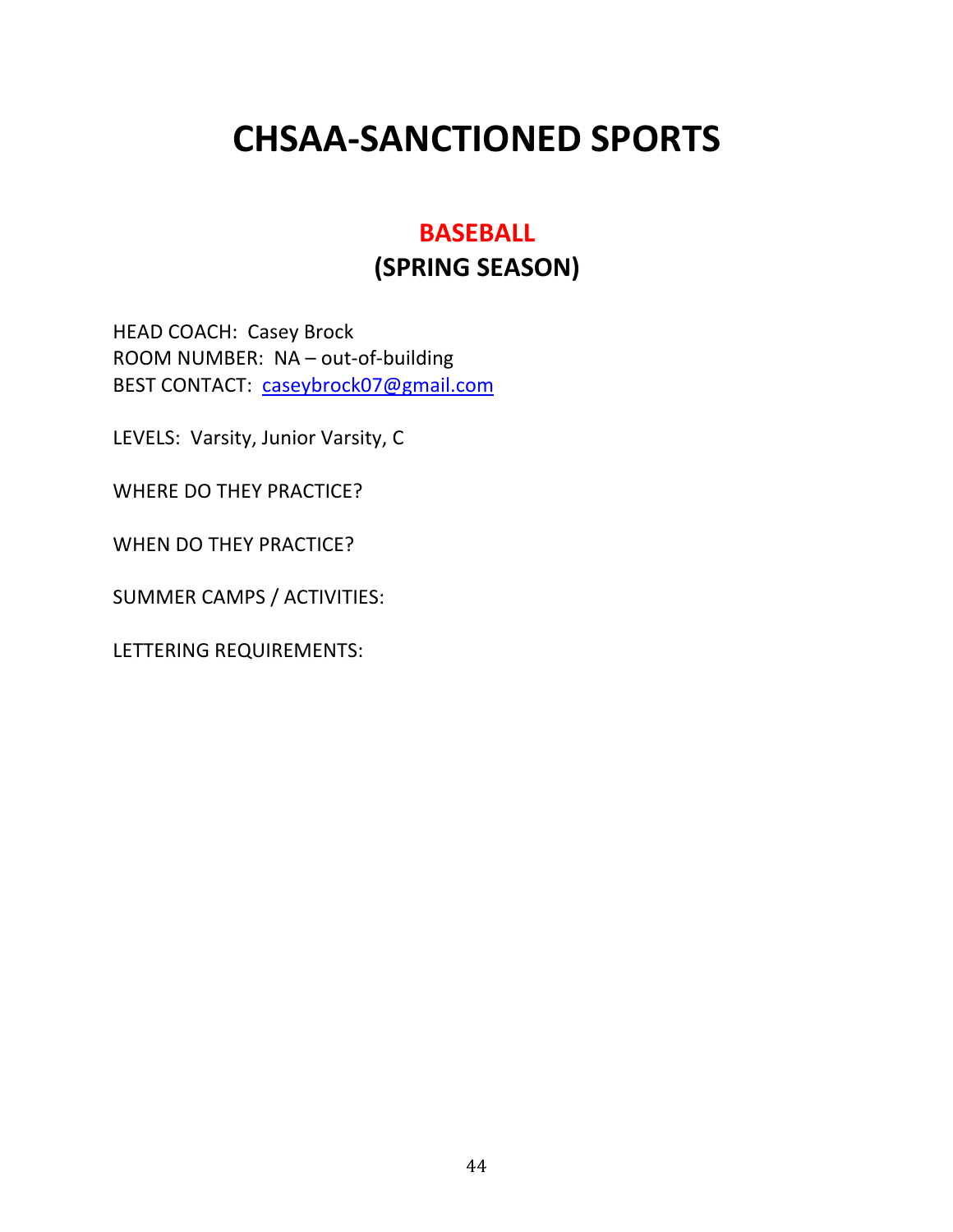## **BASKETBALL (BOYS) (WINTER SEASON)**

HEAD COACH: Chris Gebhardt ROOM NUMBER: NA BEST CONTACT: cgebhardt@subaruofloveland.com

LEVELS: Varsity, Junior Varsity, C, D

WHERE DO THEY PRACTICE? Varsity / JV: LHS main gym C / D: LHS auxiliary gym

WHEN DO THEY PRACTICE? All levels: 6:15 – 8:15

#### SUMMER CAMPS / ACTIVITIES:

Generally, we will have one summer camp and a team camp. Obviously this year that will not be the case; but each year after (hopefully), we will have a camp at Loveland High School and a team camp we attend each summer. (all levels)

- Play in 75% of all varsity regular season quarters OR
- Appear in one play-off game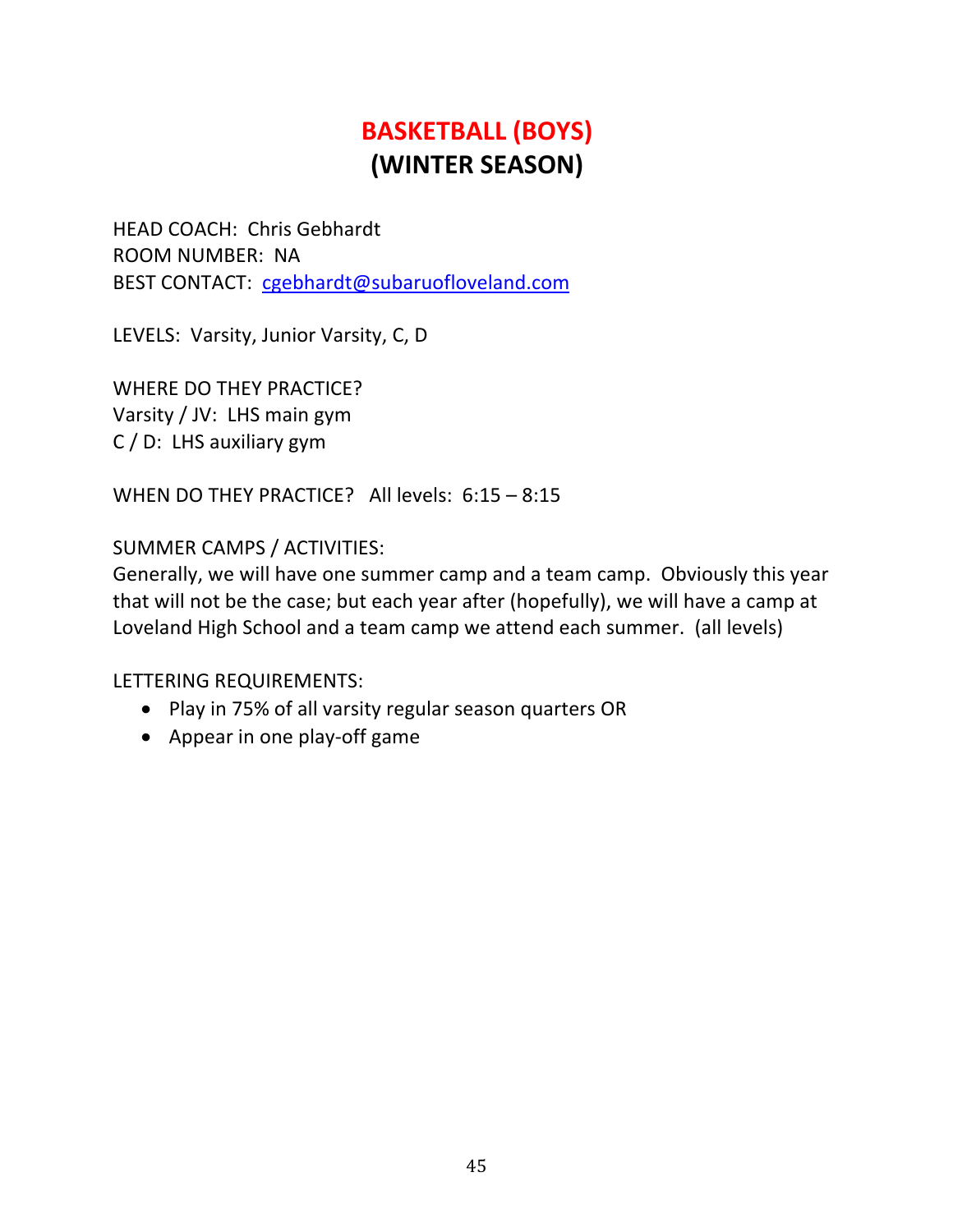## **BASKETBALL (GIRLS) (WINTER SEASON)**

HEAD COACH: AJ Clark ROOM NUMBER: 148 BEST CONTACT: aaron.clark@thompsonschools.org

LEVELS: Varsity, Junior Varsity, C

WHERE DO THEY PRACTICE? Loveland High School main and auxiliary gyms

WHEN DO THEY PRACTICE? 4:00 – 6:30 pm

#### SUMMER CAMPS / ACTIVITIES:

We run skill development twice a week for free through the month of June and participate in multiple camps, as well, during that time.

- Play in at least 75% of all varsity regular-season quarters OR
- Play in a play-off game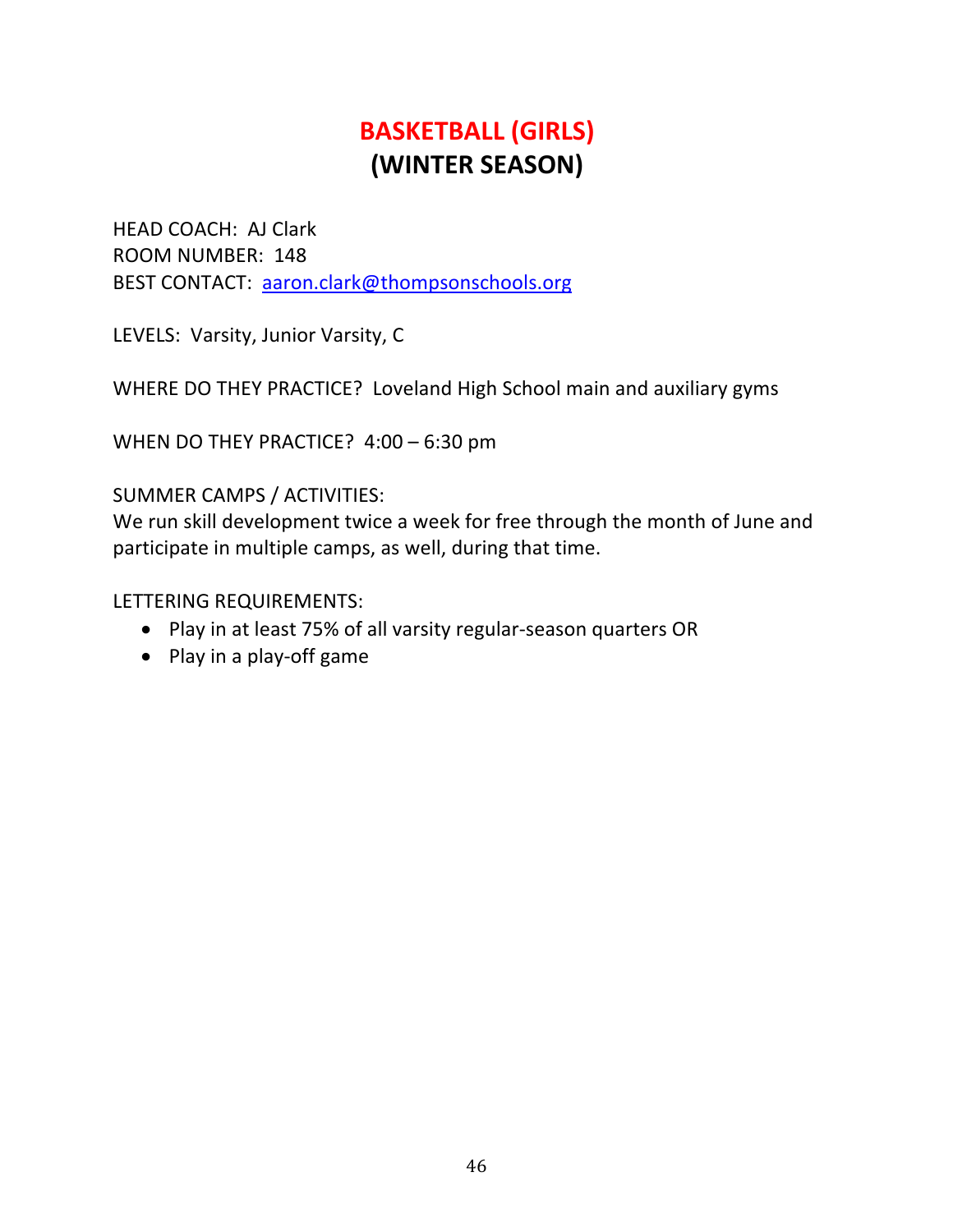### **BASKETBALL (UNIFIED) (WINTER SEASON)**

HEAD COACH: Heidi Abrahamson ROOM NUMBER: multiple rooms in Physical Education area BEST CONTACT: heidi.abrahamson@thompsonschools.org

LEVELS: Varsity

WHERE DO THEY PRACTICE? small gym

WHEN DO THEY PRACTICE? Mondays from 4:00 – 5:00, December through mid-March

SUMMER CAMPS / ACTIVITIES: none

- Must be at 80% of practices
- Play in 80% of games
- Play at regionals and state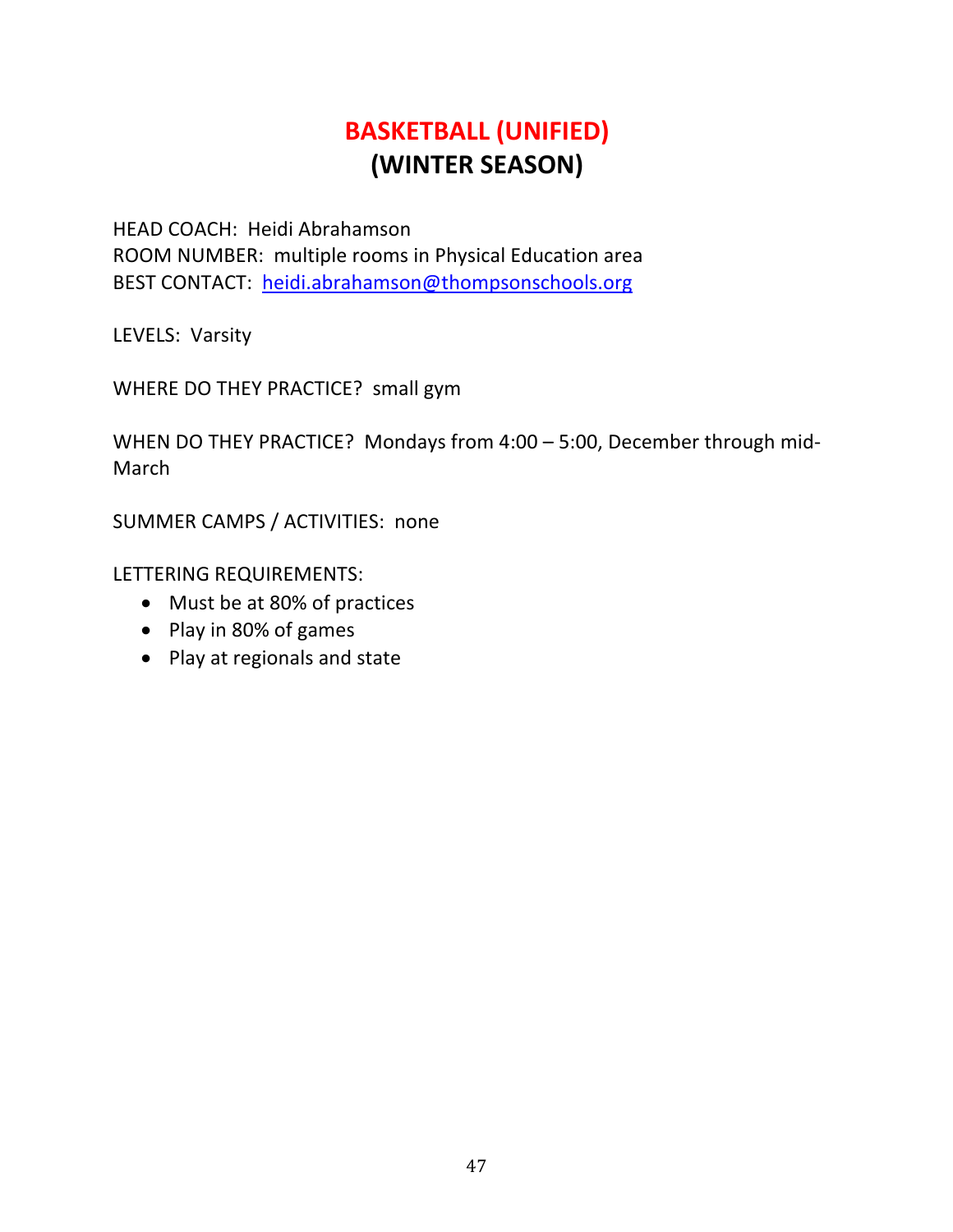### **CHEER**

HEAD COACH: Lisa Nyhart ROOM NUMBER: NA – out of building BEST CONTACT: lovelandhscheerleading@gmail.com

LEVELS: Varsity, Junior Varsity

WHERE DO THEY PRACTICE? cafeteria (during school year); Steele Athletics – Loveland

WHEN DO THEY PRACTICE? Fall: TBD once the school year begins Typically two evenings a week for two hours each Practices may increase during competition / state weeks

SUMMER CAMPS / ACTIVITIES: Practices, team camps – dates / locations TBD

LETTERING REQUIREMENTS:

- Must be at all athletic events to cheer as assigned by the coach
- Must attend all competitions as a competitor or as an alternate
- If illness or emergencies occur, you must make every effort to find a replacement to cheer when the squad is split.

For more specific information, please refer to cheerleader packet available from the coach.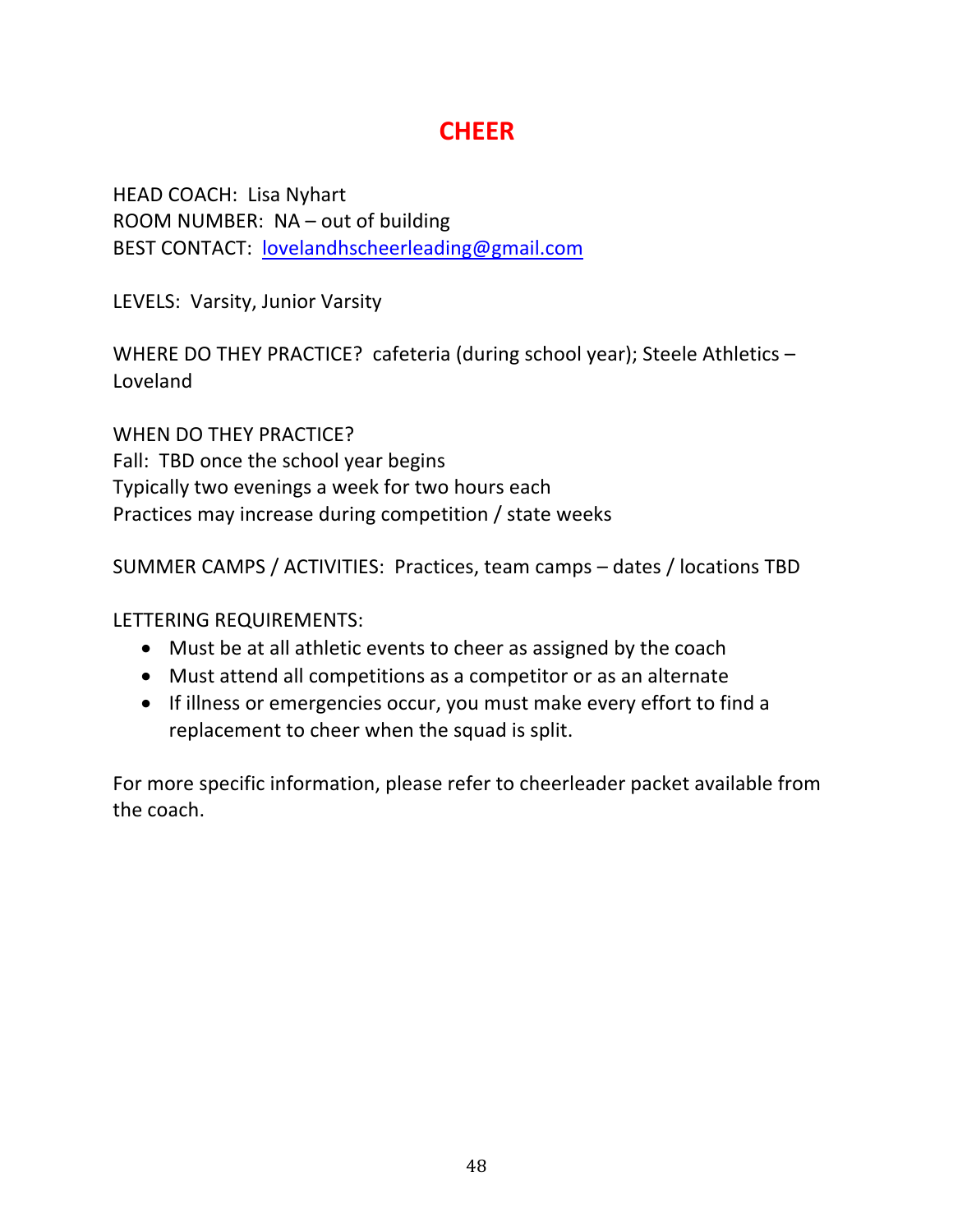### **CROSS COUNTRY (BOYS / GIRLS) (FALL SEASON)**

HEAD COACH: Colleen Torres ROOM NUMBER: Office Room 102 BEST CONTACT: colleen.torres@thompsonschools.org 970-232-8857

LEVELS: Varsity and Junior Varsity

WHERE DO THEY PRACTICE? Meet at North Lake Park Pavilion (just down from LHS)

WHEN DO THEY PRACTICE? 4:15 pm and 6:30 am (Wednesdays only)

### SUMMER CAMPS / ACTIVITIES:

Voluntary summer training runs on Mondays, Wednesdays, Thursdays, and Fridays – times and locations TBD. (Contact coach for information.) Optional summer running camp TBD.

- Run in 75% of all varsity races
- Run on a team that qualifies at regionals for the state meet
- Be a fourth-year senior in good standing with the program
- Coaches' discretion is used in the case of injury, illness, or extenuating circumstances.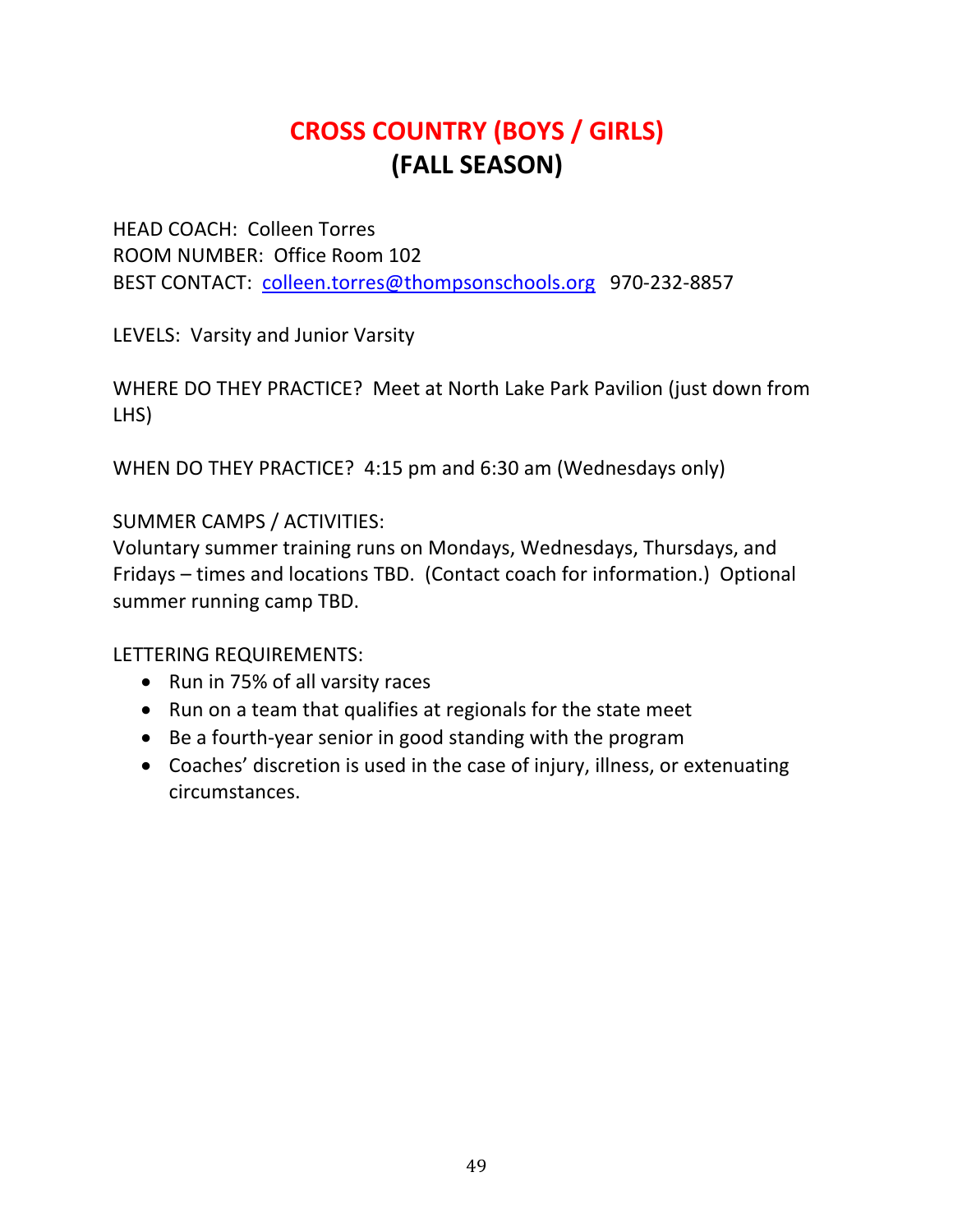## **FOOTBALL (FALL SEASON)**

HEAD COACH (VARSITY / JV): Jeff Mauck FRESHMAN HEAD COACH: Jeff Nye ROOM NUMBER: NA – out of building BEST CONTACT: jmauck2504@comcast.net or 970-978-7656

LEVELS: Varsity, Junior Varsity, Freshmen

WHERE DO THEY PRACTICE? Varsity / JV – field east of building; freshmen – field south of weight room

WHEN DO THEY PRACTICE? Non-game days Monday through Friday Varsity / JV: August 10 – first day of school: 3:30 – 6:30 pm Freshmen: August 10 – first day of school: 3:30 – 6:00 pm All levels: first day of school – end of season: 4:15 – 6:30 pm

SUMMER CAMPS / ACTIVITIES: TBD

- Play in ten varsity quarters OR
- One play of any play-off game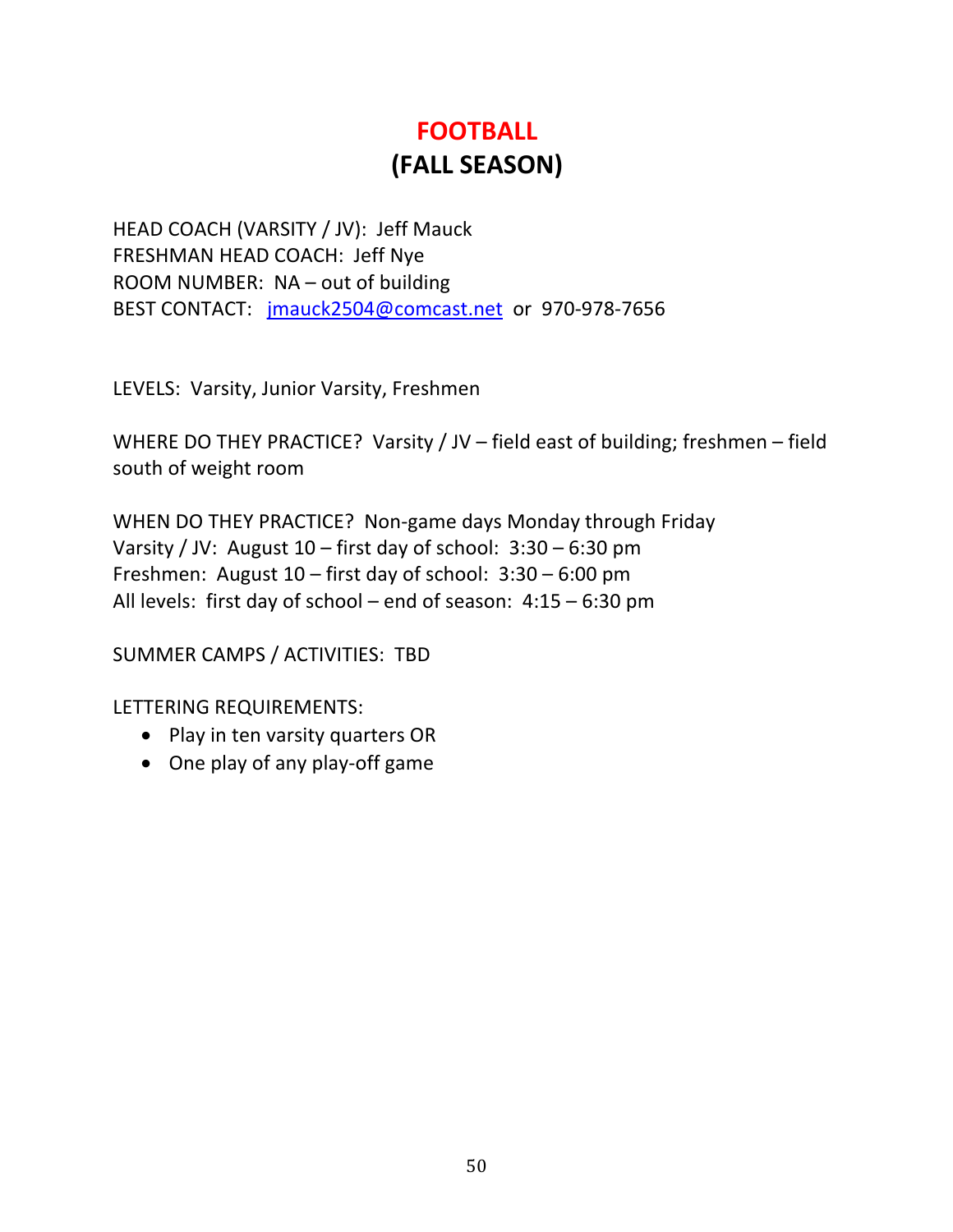### **FOOTBALL (UNIFIED FLAG) (FALL SEASON)**

HEAD COACH (VARSITY / JV): Nathan Hummell ROOM NUMBER: C-80 BEST CONTACT: nathan.hummel@thompsonschools.org

LEVELS: Varsity

WHERE DO THEY PRACTICE? Field just south of the west parking lot

WHEN DO THEY PRACTICE? Mondays from 4:00 – 5:00 pm

SUMMER CAMPS / ACTIVITIES: NA

LETTERING REQUIREMENTS:

• Participate in half of the games in one season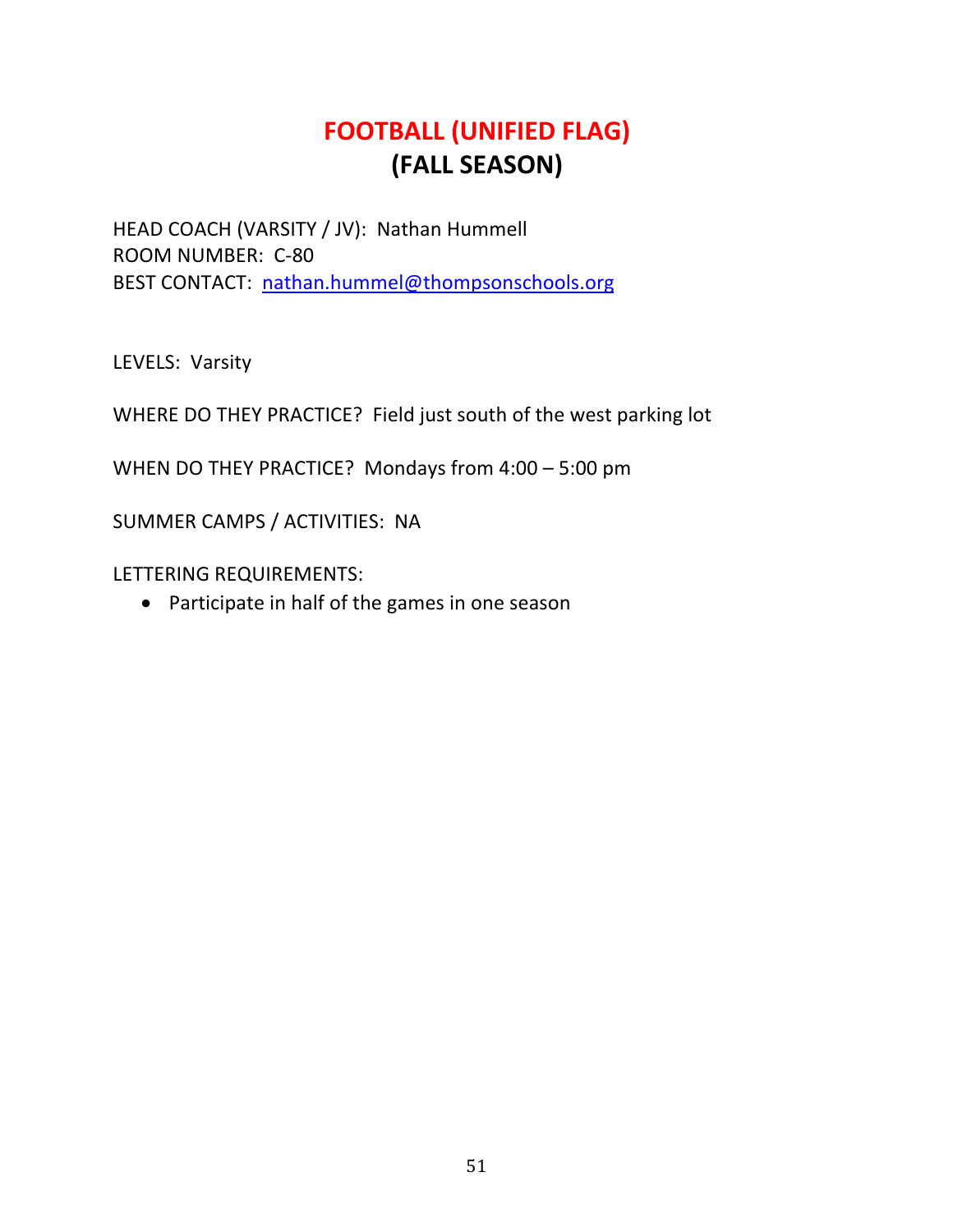### **GOLF (BOYS AND GIRLS) (BOYS – FALL / GIRLS - SPRING SEASON)**

HEAD COACH: Bill Stephens ROOM NUMBER: NA – out of building BEST CONTACT: william.stephens@thompsonschools.org

LEVELS: Varsity and Junior Varsity with all participants playing tournaments during the season

WHERE DO THEY PRACTICE? The Olde Course at Loveland

WHEN DO THEY PRACTICE? Monday through Friday, with the exception of tournament days; 4:20 – 6:00 pm, unless we are on the course playing; players are responsible for informing parents of pick-up times.

COSTS: Range balls are provided during the season. Cost of golf is \$5 per nine holes at all three courses in the city. The school will pay the cost for playing in any tournaments.

SUMMER CAMPS / ACTIVITIES: none

- Play in five varsity events during the season
- Spots for play are determined by prior play with the team and qualifying rounds.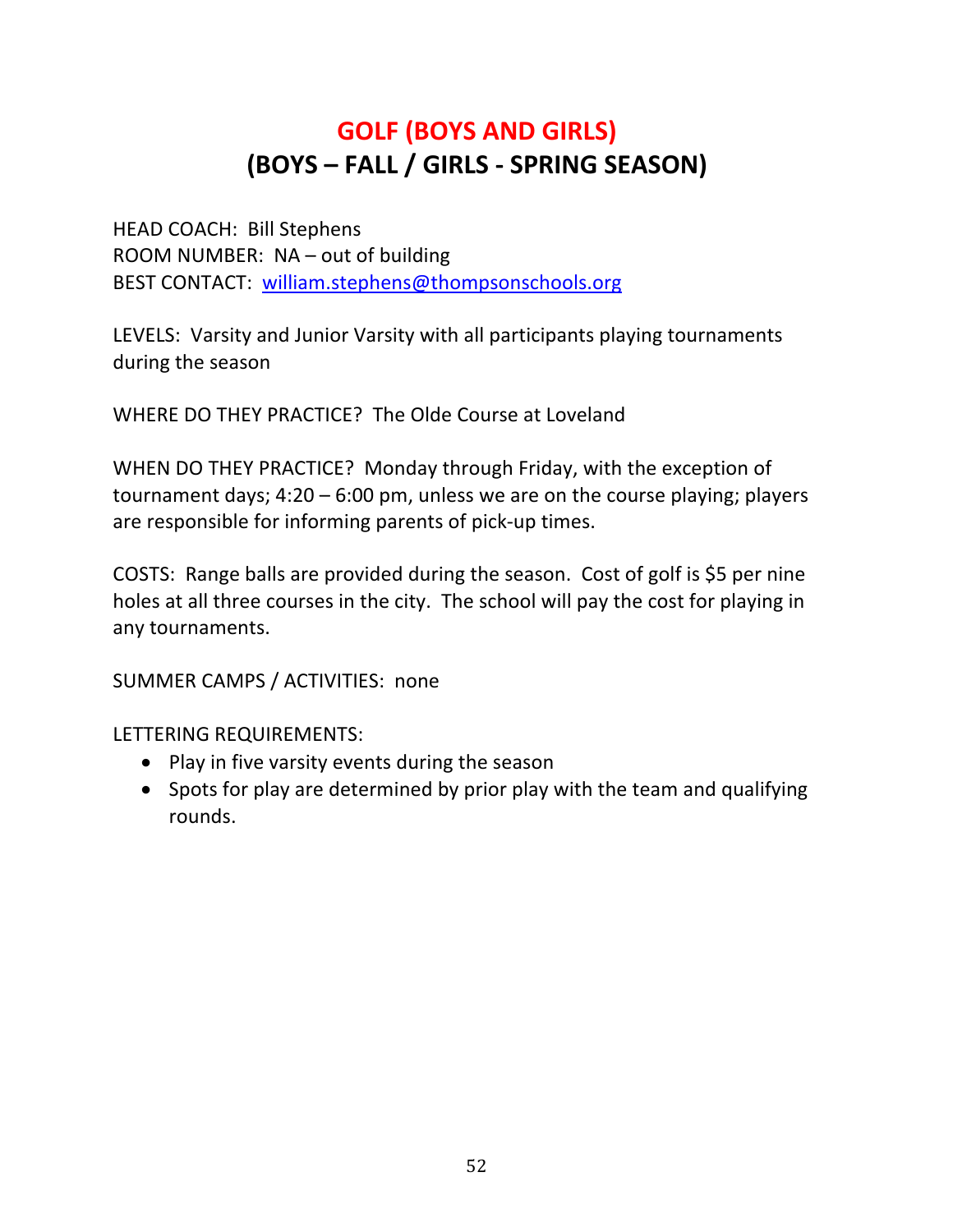## **GYMNASTICS (FALL SEASON)**

HEAD COACH: Jessica Toomey ROOM NUMBER: NA – out of building BEST CONTACT: 970-391-8609 or LHS.coach.toomey@gmail.com

LEVELS: Varsity

WHERE DO THEY PRACTICE? small gym

WHEN DO THEY PRACTICE? Monday through Thursday from 5:00 – 7:00 pm; optional Saturday practices, times TBD

SUMMER CAMPS / ACTIVITIES:

No summer preseason activities are planned at this time, but will begin and be updated as things change.

- Earn 40 points for the team during the season or compete in ten varsity events over the course of the season.
- Maintain a positive attitude and demonstrate sportsmanship throughout the season.
- Demonstrate a strong commitment to gymnastics, the team, the team's goals, and individual improvement throughout the season.
- Be chemical-free and have no behavior violations.
- *COACH'S DISCRETION MAY BE USED*.
	- The coach may award a letter due to extenuating circumstances.
	- Letters may be denied due to attitude / disciplinary problems.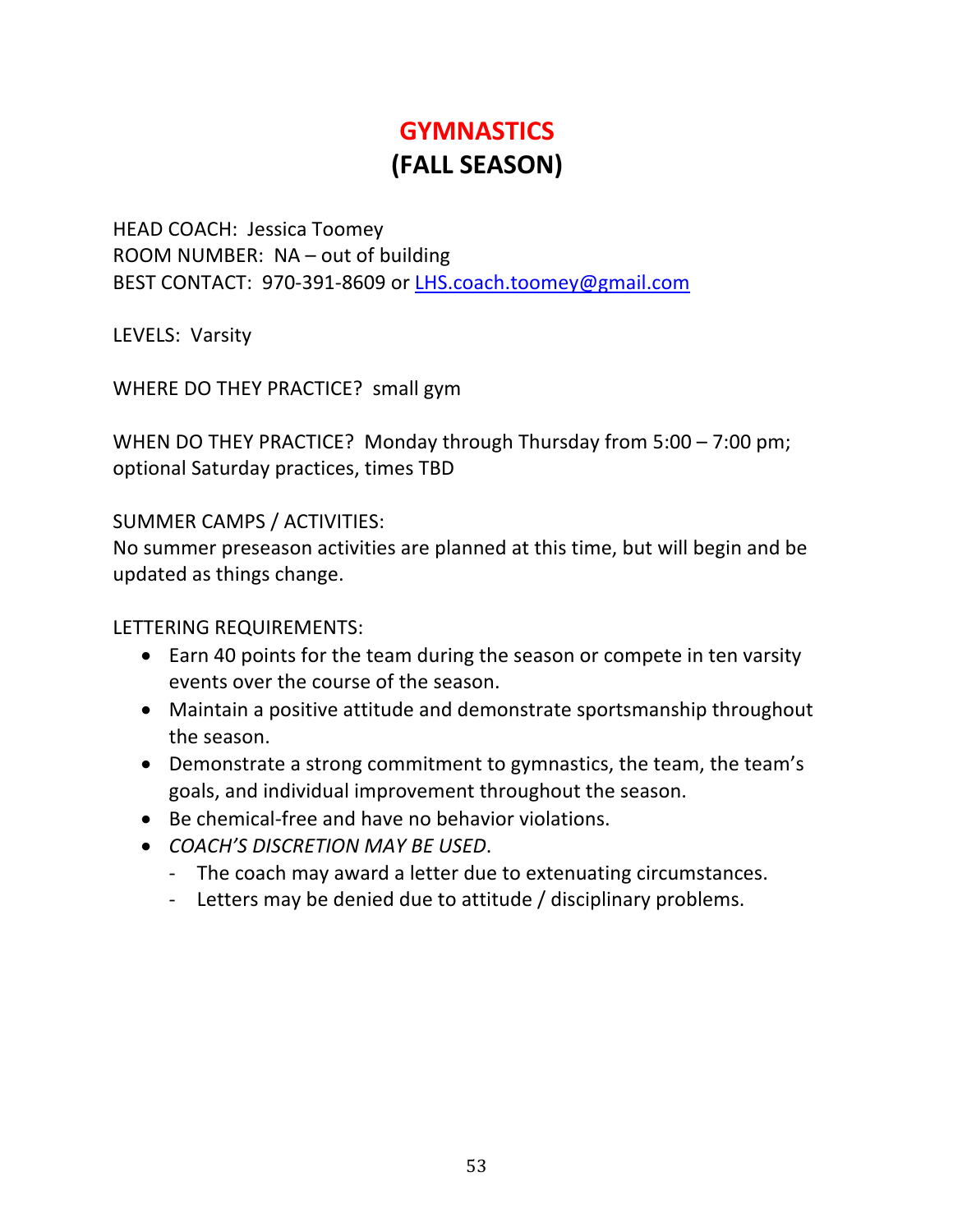## **SOCCER (BOYS) (FALL SEASON)**

HEAD COACH: Chad Arthur ROOM NUMBER: NA – out of building BEST CONTACT: cell – 303-710-1835 or arthurtect@hotmail.com

LEVELS: Varsity and Junior Varsity

WHERE DO THEY PRACTICE? Lincoln Elementary (3312 Douglas Avenue)

WHEN DO THEY PRACTICE? 4:30 - 6:30 pm

SUMMER CAMPS / ACTIVITIES: Kick-Arounds: every Monday and Thursday Mini-Camp: mid-July University of Denver Team Camp: late July Skills and Conditioning Camp: two-weeks before try-outs Team-building Activities: throughout the summer hiking, kayaking, camping, etc. annual 14er hike: late July, early August

LETTERING REQUIREMENTS: Play in half of varsity games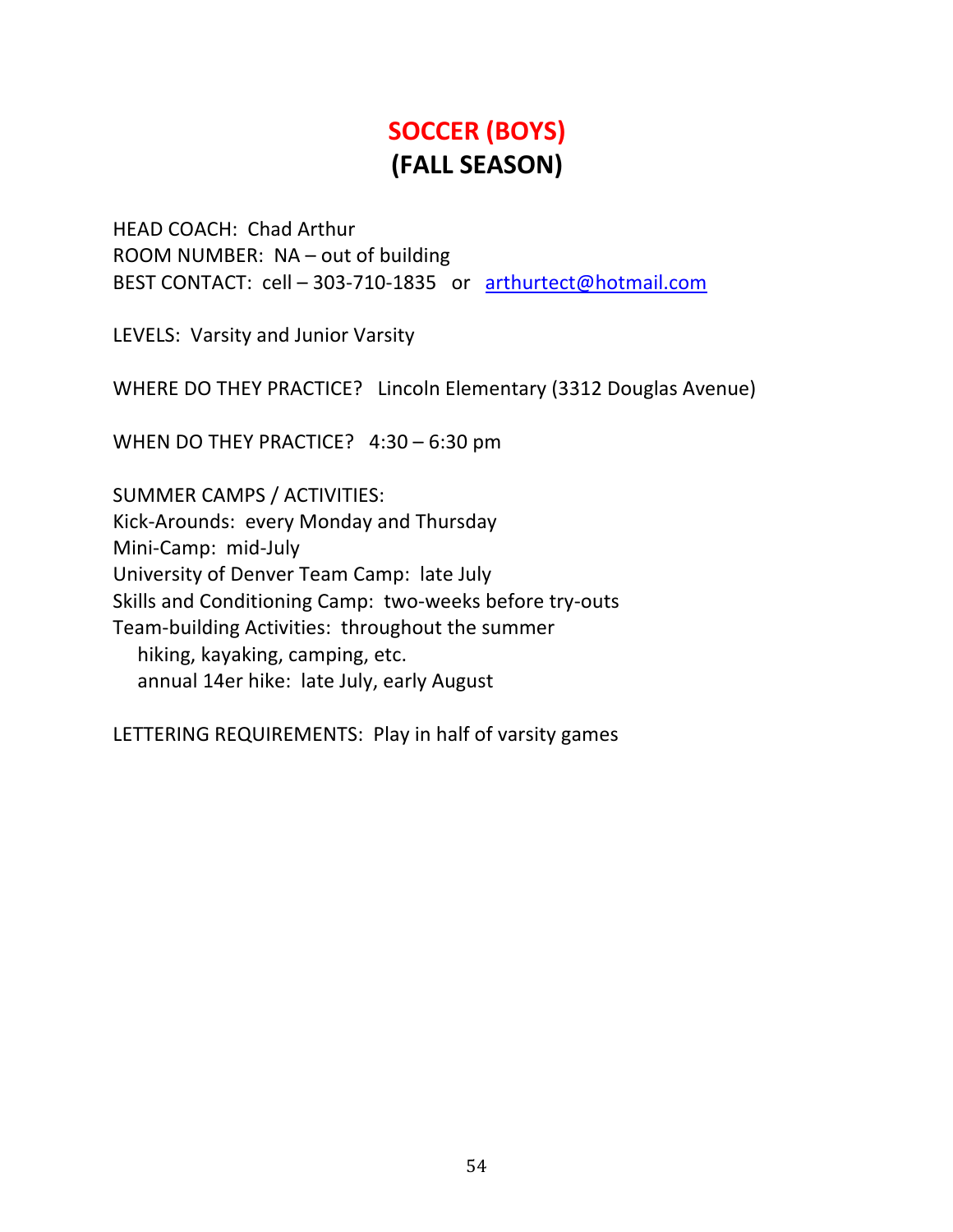## **SOCCER (GIRLS) (SPRING SEASON)**

HEAD COACH: Jeff Pomranka ROOM NUMBER: NA – out of building BEST CONTACT: jeffrey@pomranka.net or 314-226-1713

LEVELS: Varsity and Junior Varsity

WHERE DO THEY PRACTICE? field south of the weight room

WHEN DO THEY PRACTICE? Monday through Friday from 4:10 – 6:00 pm, with occasional Saturday morning sessions from 10:00 – 11:30 am

SUMMER CAMPS / ACTIVITIES:

Weights / strength training: TBD, depending on interest Pick-up games at the practice field with times to be determined Please check loveland.soccer for updated information and details.

LETTERING REQUIREMENTS:

• Dress out and be on the roster for two-thirds of the regular season games.

**View our website at loveland.soccer for more information.**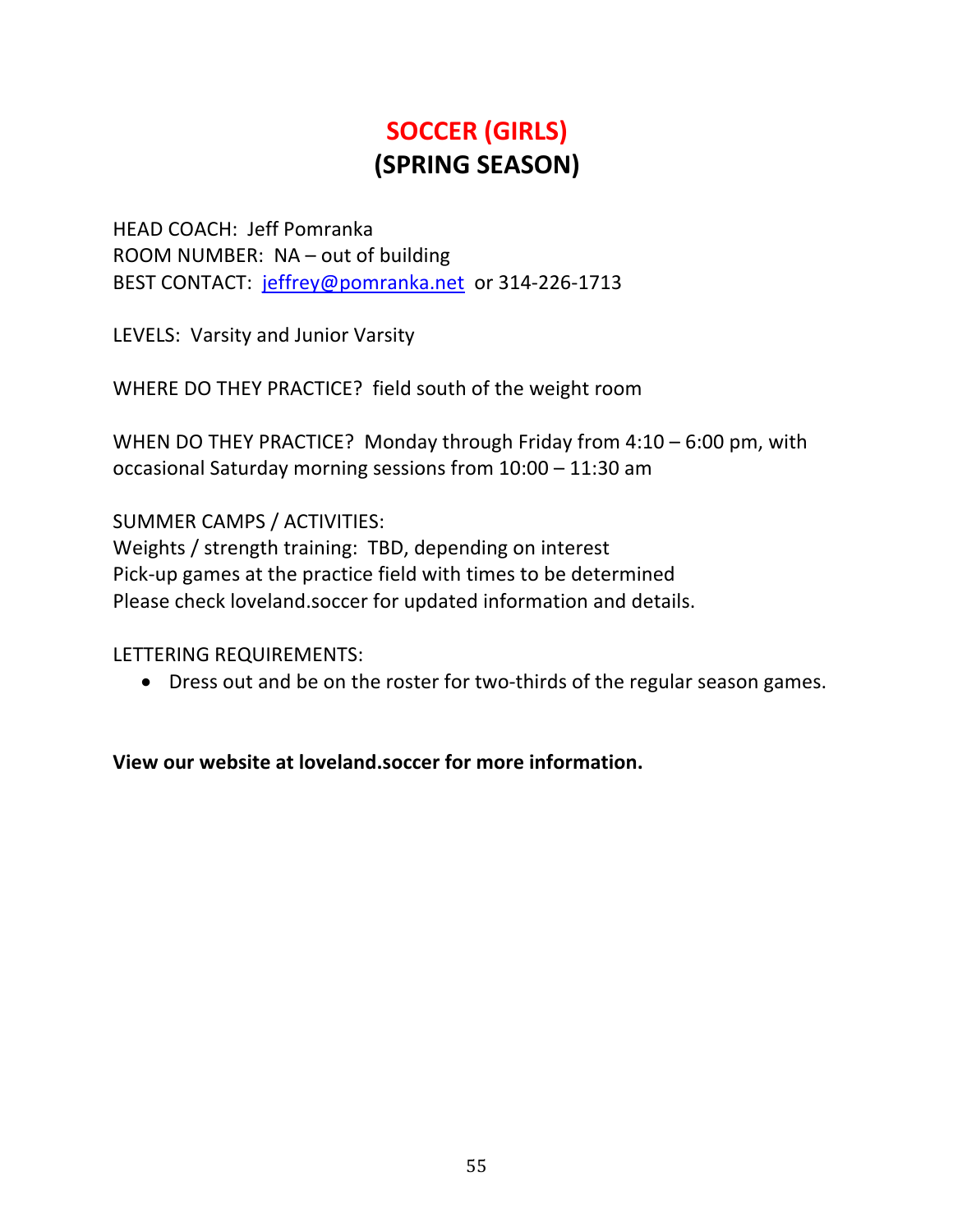## **SOFTBALL (FALL SEASON)**

HEAD COACH: Mike Felton ROOM NUMBER: 149 BEST CONTACT: michael.felton@thompsonschools.org

LEVELS: Varsity and Junior Varsity

WHERE DO THEY PRACTICE? North Lake Field (south of Loveland High and Owens Field)

WHEN DO THEY PRACTICE? Monday through Friday from 4:15 – 5:30 pm

SUMMER CAMPS / ACTIVITIES:

Voluntary workouts August 4, 5, and 6 from 10:00 until noon on North Lake Try-outs August 10, 11, and 12 from 3:00 until 5:00 on North Lake Parent meeting August 10 in the library from 6:00 until 6:45

- Play in half of the varsity games OR
- Play at regionals or state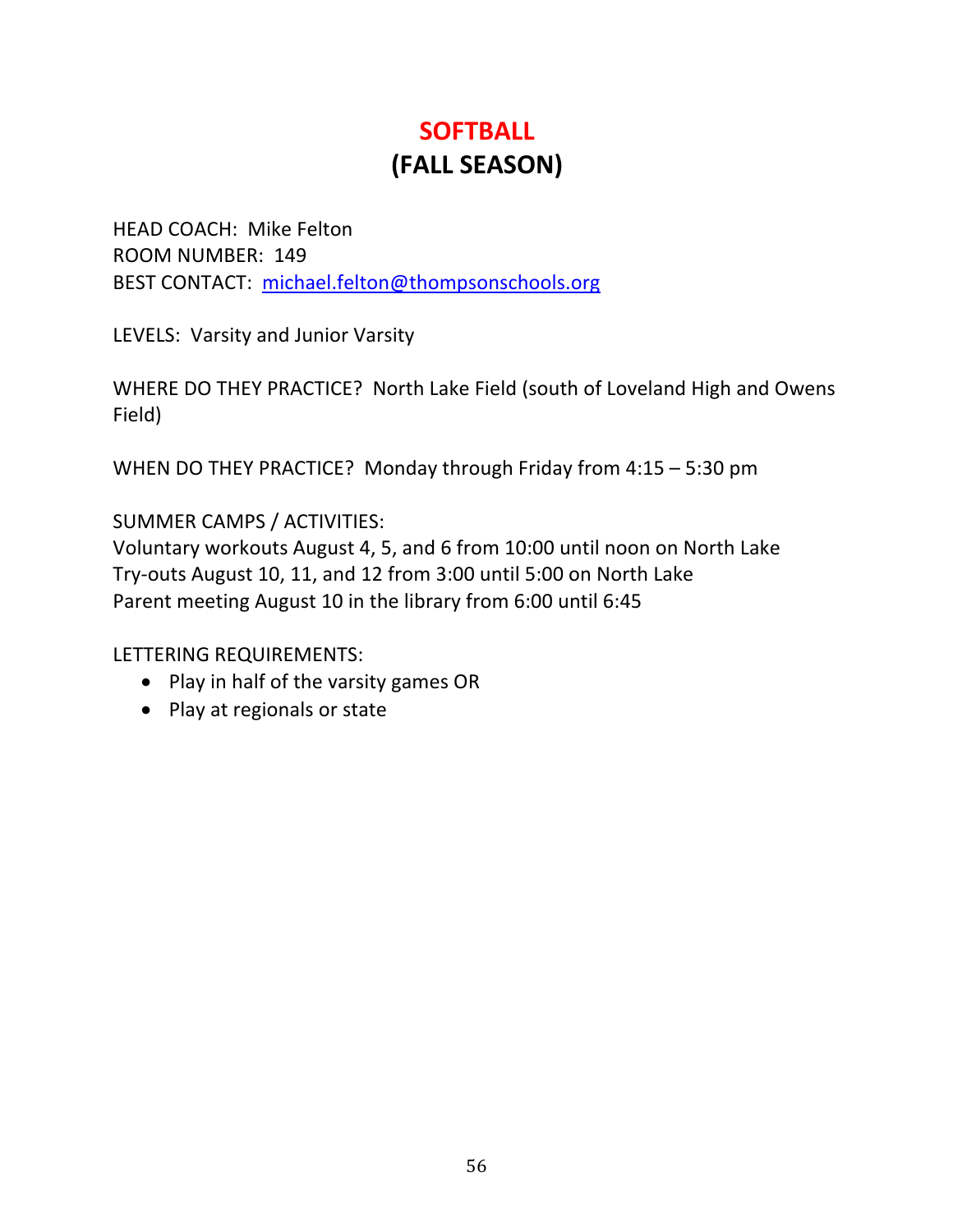### **SWIMMING (BOYS AND GIRLS) (GIRLS – WINTER / BOYS – SPRING SEASON)**

HEAD COACH: Sarah Vlatkovich ROOM NUMBER: NA – out of building BEST CONTACT: sarah.vlatkovich@thompsonschools.org or 303-324-7596

LEVELS: All – novice to expert – No cuts are made.

WHERE DO THEY PRACTICE? Loveland High pool and LHS weight room

WHEN DO THEY PRACTICE? Daily after school and three mornings each week

SUMMER CAMPS / ACTIVITIES: No summer practices at this time (2020-2021)

LETTERING REQUIREMENTS: Lettering is a combination of attendance and performance in both athletics and academics. Anyone can letter with enough dedication to the team.

Up-to-date information and team email list sign-up can be found at: http://www.swimdiveloveland.com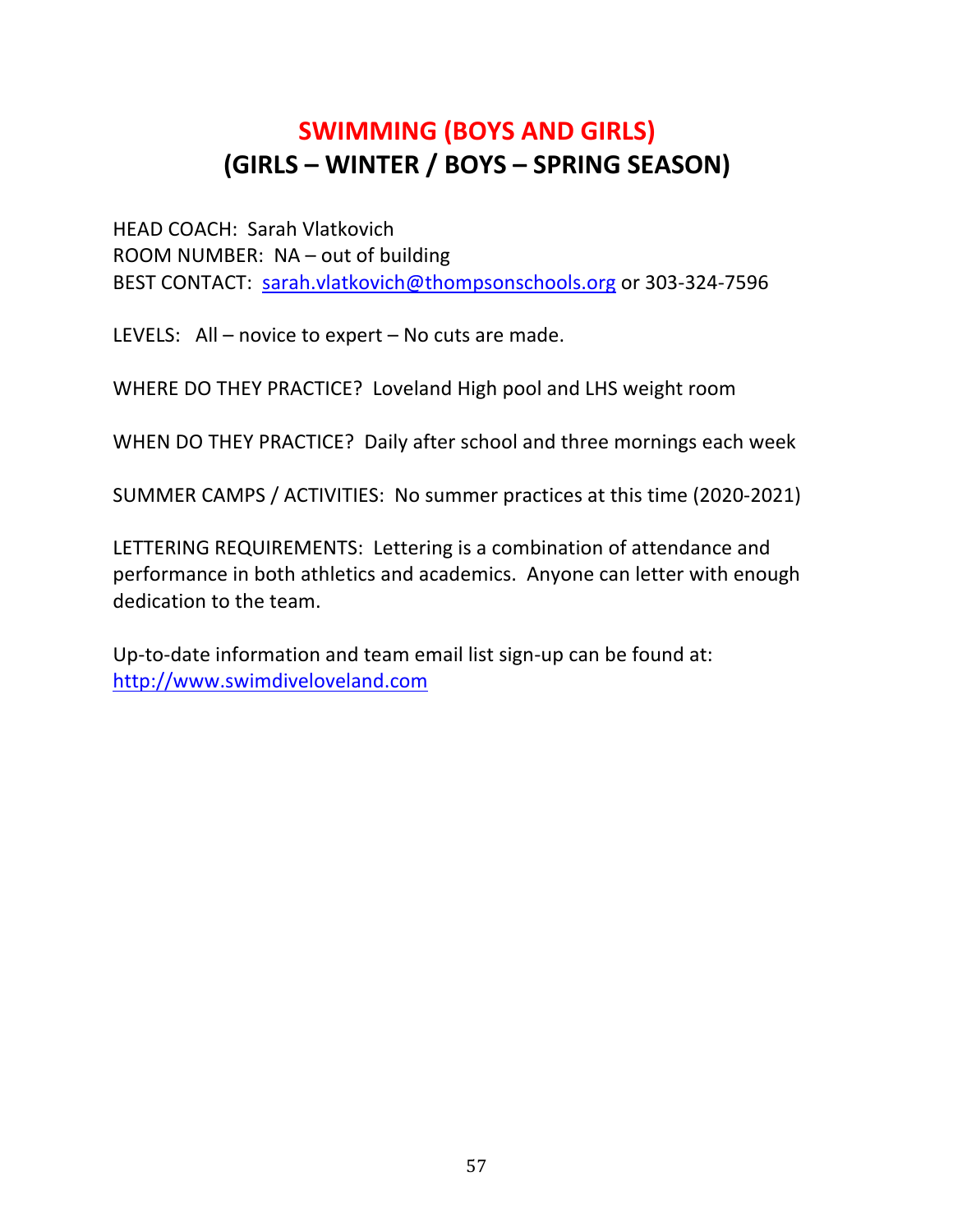### **TENNIS (BOYS) (FALL SEASON)**

HEAD COACH: Brian Lindsey ROOM NUMBER: 152 BEST CONTACT: brian.lindsey@thompsonschools.org or mobile – 970-690-7380

LEVELS: Varsity and Junior Varsity

WHERE DO THEY PRACTICE? North Lake Park courts (south of Loveland High)

WHEN DO THEY PRACTICE? Starting August 10, from 4:00 until 5:30 pm, M-F

SUMMER CAMPS / ACTIVITIES: Voluntary practices TBD until August 10

- Participation in 90% of all practices
- Compete in at least two varsity events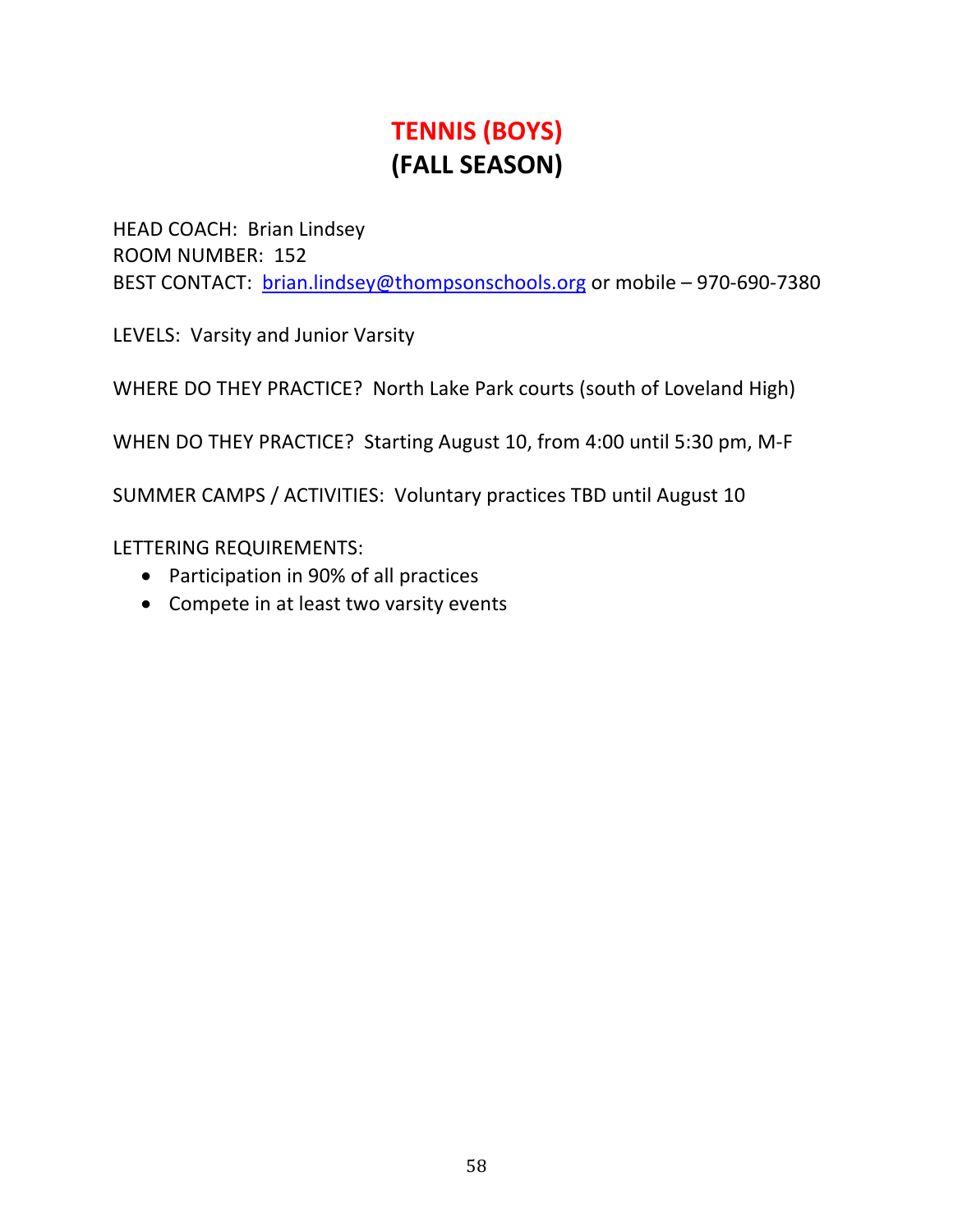## **TENNIS (GIRLS) (SPRING SEASON)**

HEAD COACH: Heidi Abrahamson ROOM NUMBER: multiple rooms in Physical Education area BEST CONTACT: heidi.abrahamson@thompsonschools.org

LEVELS: Varsity and Junior Varsity

WHERE DO THEY PRACTICE? North Lake Park courts (south of Loveland High)

WHEN DO THEY PRACTICE? Daily from 4:05 – 6:00 pm from the last week of February through mid-May

SUMMER CAMPS / ACTIVITIES: Pre-season TBA

- Play in three or more varsity matches OR
- Be a senior and play two or more seasons at the junior varsity level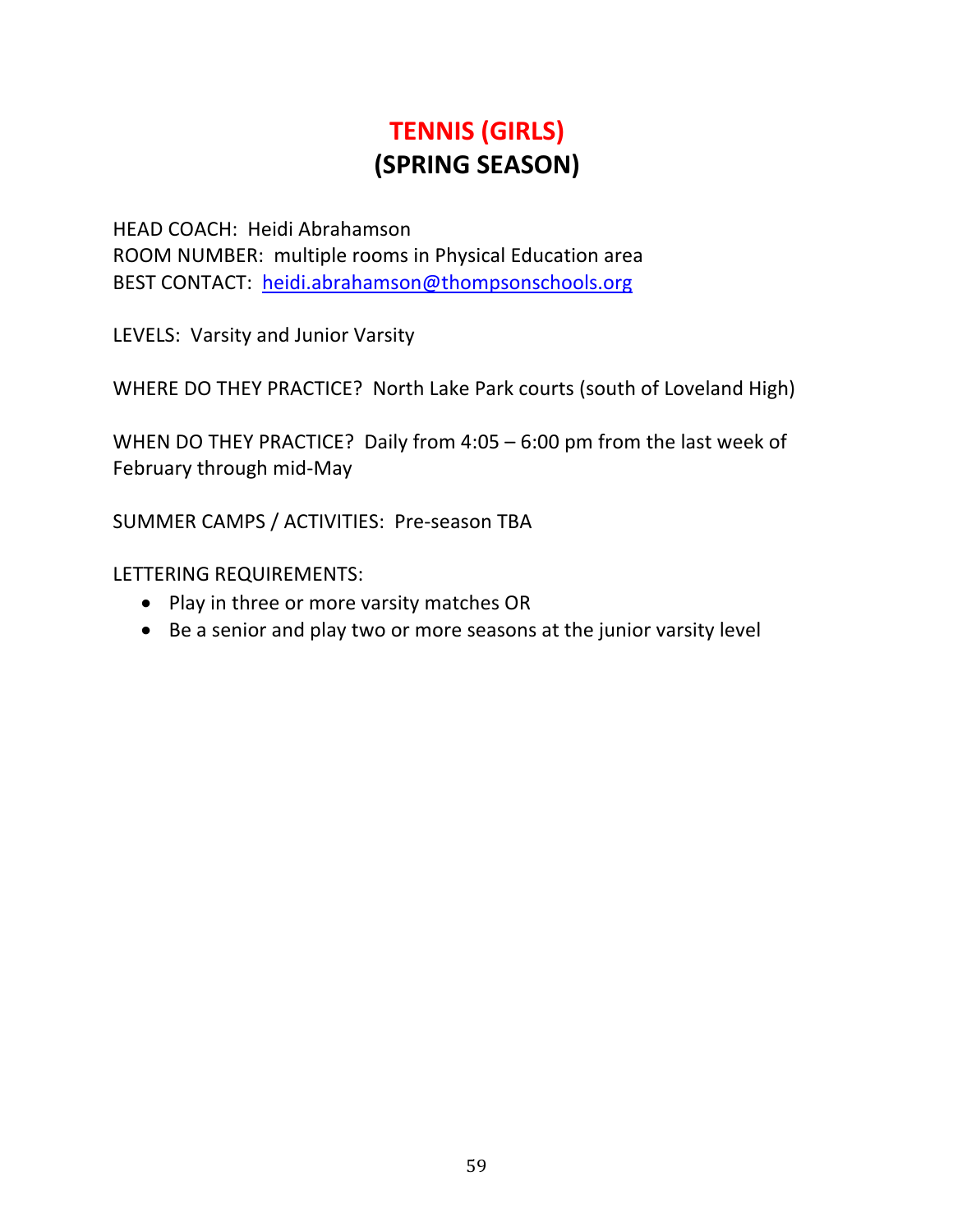## **TRACK AND FIELD (SPRING SEASON)**

HEAD COACH: Matt Robbins ROOM NUMBER: NA – out of building BEST CONTACT: matt.robbins@thompsonschools.org

LEVELS: Varsity and Junior Varsity

WHERE DO THEY PRACTICE? Loveland High School track

WHEN DO THEY PRACTICE: 4:00 pm

SUMMER CAMPS / ACTIVITIES: none

- Earn ten points in varsity-level meets OR
- Place at league, regional, or state meet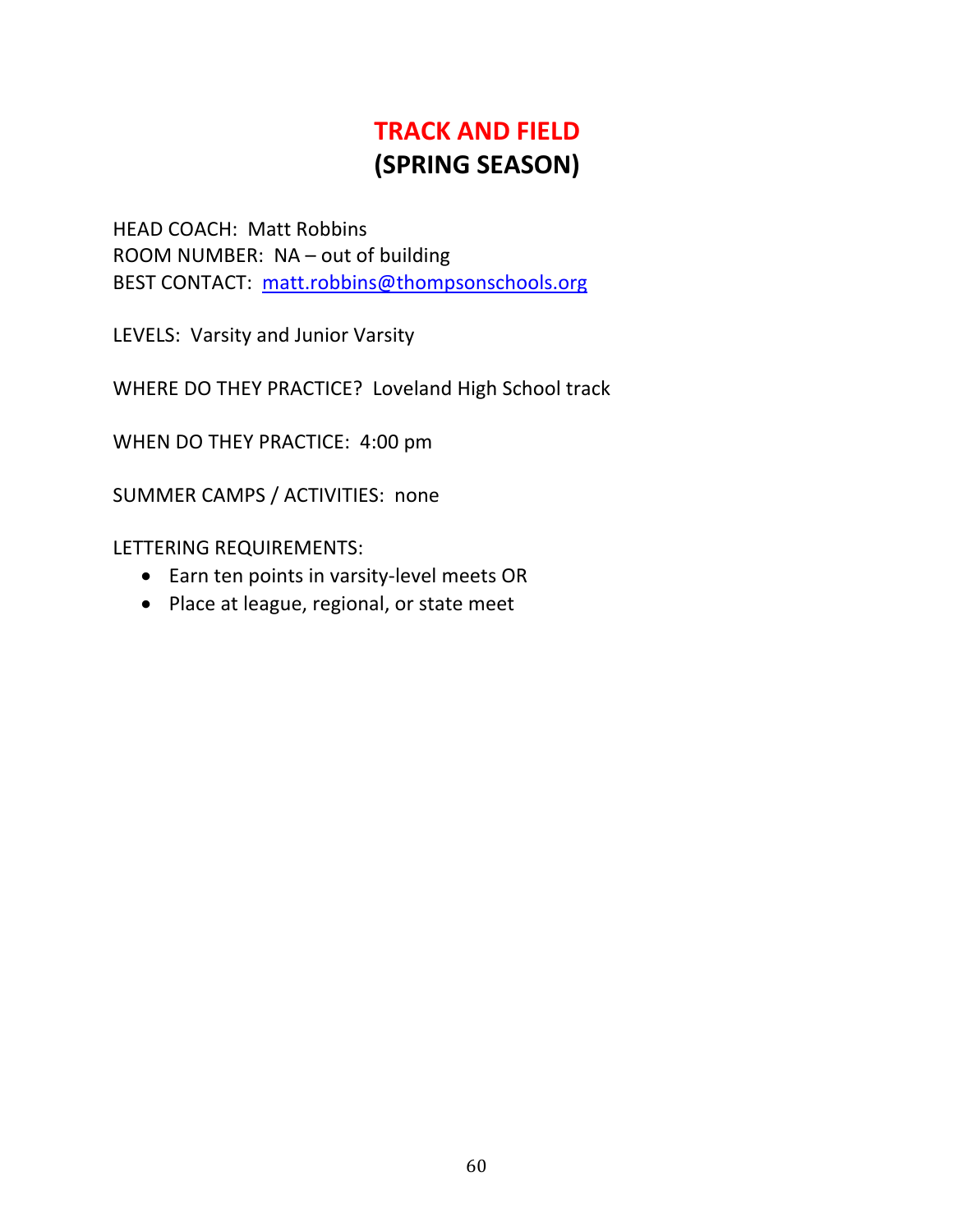### **VOLLEYBALL (FALL SEASON)**

HEAD COACH: Sonja deBord ROOM NUMBER: NA – out of building BEST CONTACT: lovelandhighvb@gmail.com (best) or 970-240-4417

LEVELS: Varsity, Junior Varsity, C, D

WHERE DO THEY PRACTICE? main gym

WHEN DO THEY PRACTICE? C / D teams: every day after school; JV / VAR: every day at 5:30 pm

SUMMER CAMPS / ACTIVITIES: open gyms and camps, as invited

LETTERING REQUIREMENTS:

• must be a post-season participant at the varsity level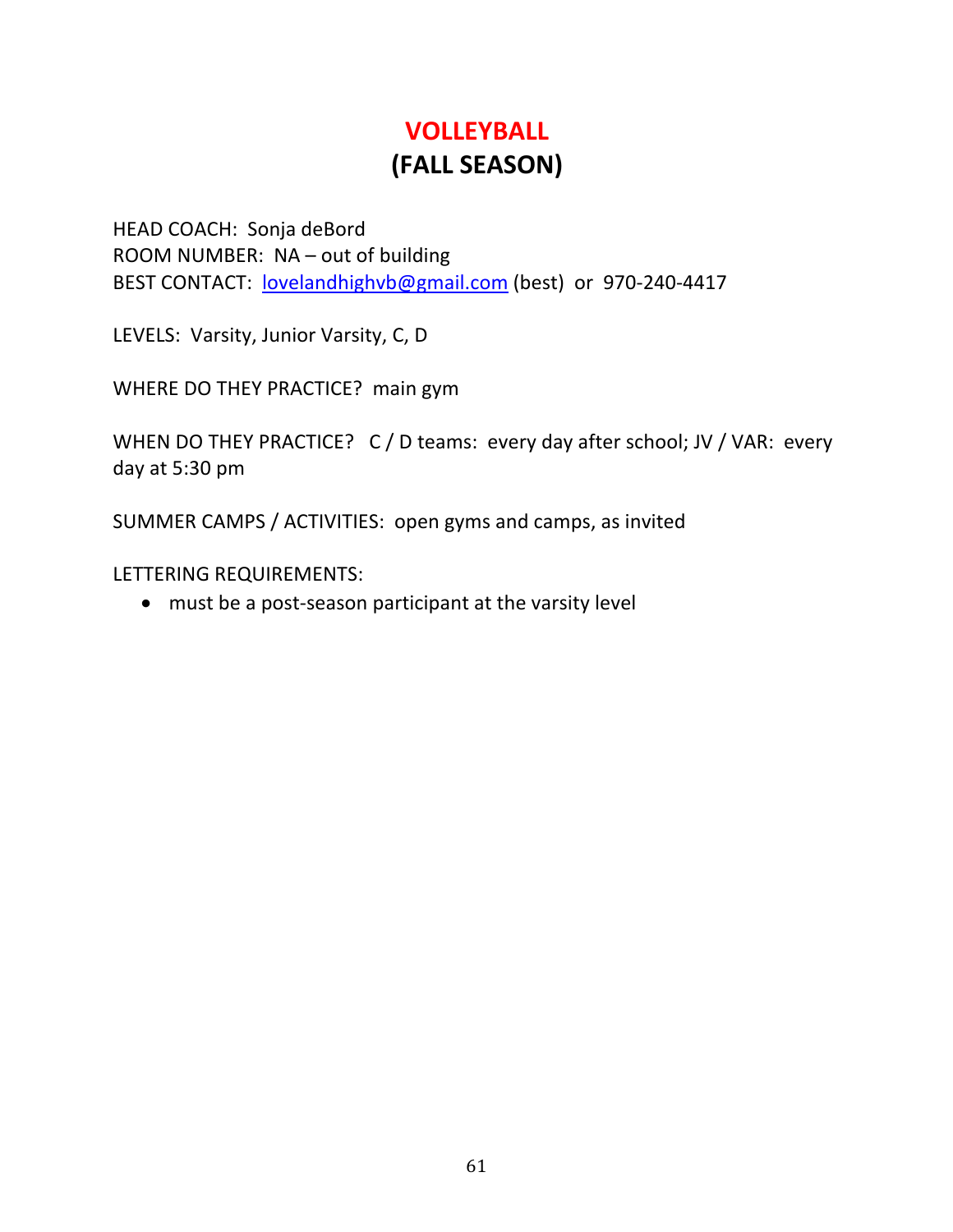### **WRESTLING (BOYS AND GIRLS) (WINTER SEASON)**

HEAD COACH: Troy Lussenhop ROOM NUMBER: D-12 BEST CONTACT: 970-481-1026 or troy.lussenhop@thompsonschools.org

LEVELS: Varsity and Junior Varsity

WHERE DO THEY PRACTICE? wrestling room

WHEN DO THEY PRACTICE?

SUMMER CAMPS / ACTIVITIES: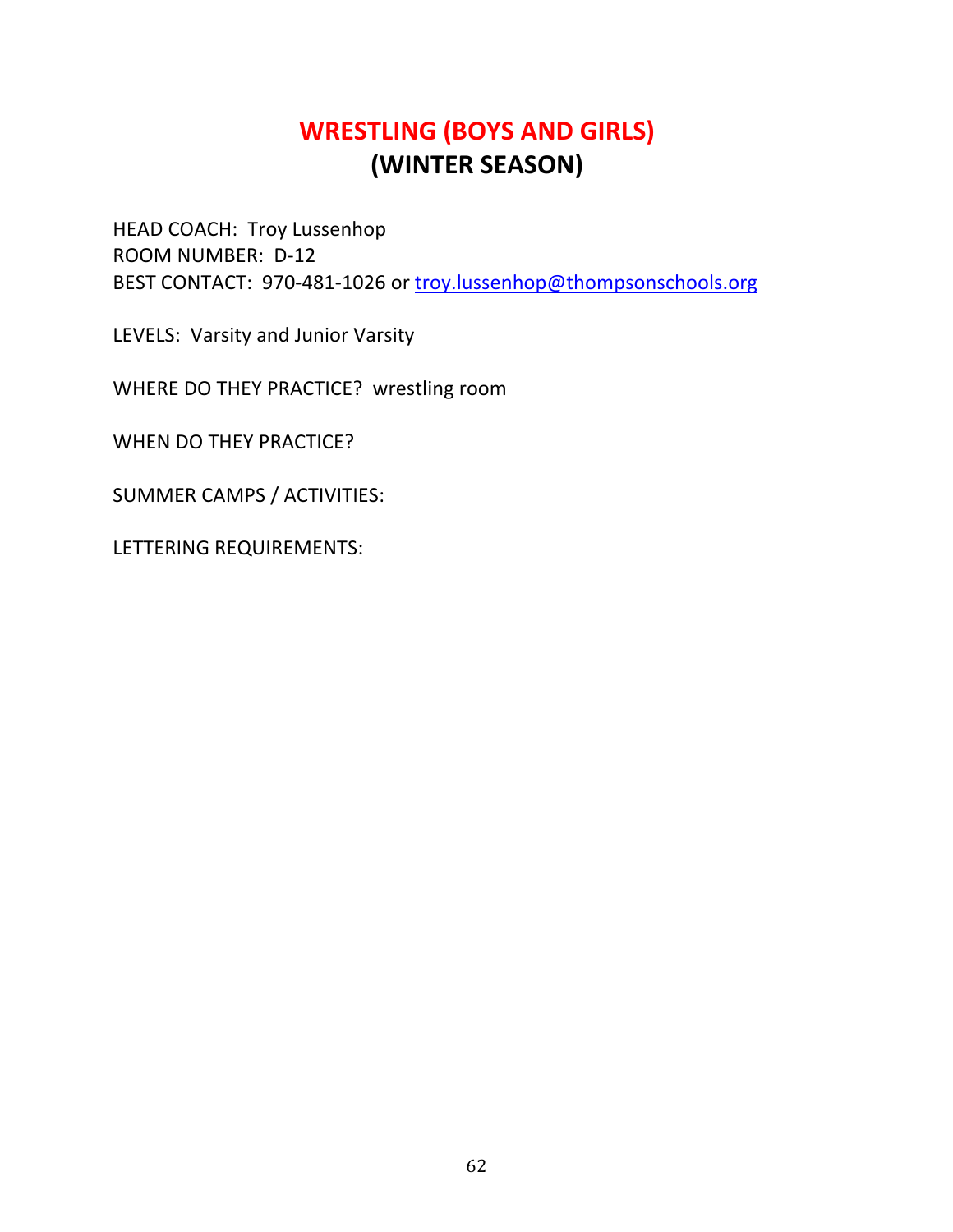### **ATHLETIC TRAINING / MANAGERS (SELECTED SEASON)**

SCHOOL ATHLETIC TRAINER: Chris Voller ROOM NUMBER: Athletic training room (next to wrestling room) BEST CONTACT: cvoller@orthohealth.com or 970-218-4791

BASIC OVERVIEW:

Be a manager for our athletic teams and learn basic taping and first-aid techniques.

MEMBERSHIP REQUIREMENTS: Basic first-aid / CPR at some point during high school

WHERE DO THEY MEET? Athletic training room

WHEN DO THEY MEET? Every day, but depends on season / sport

- Learn basic taping and first-aid
- Must come for one full season of any sport
- Letter for only JV or varsity sports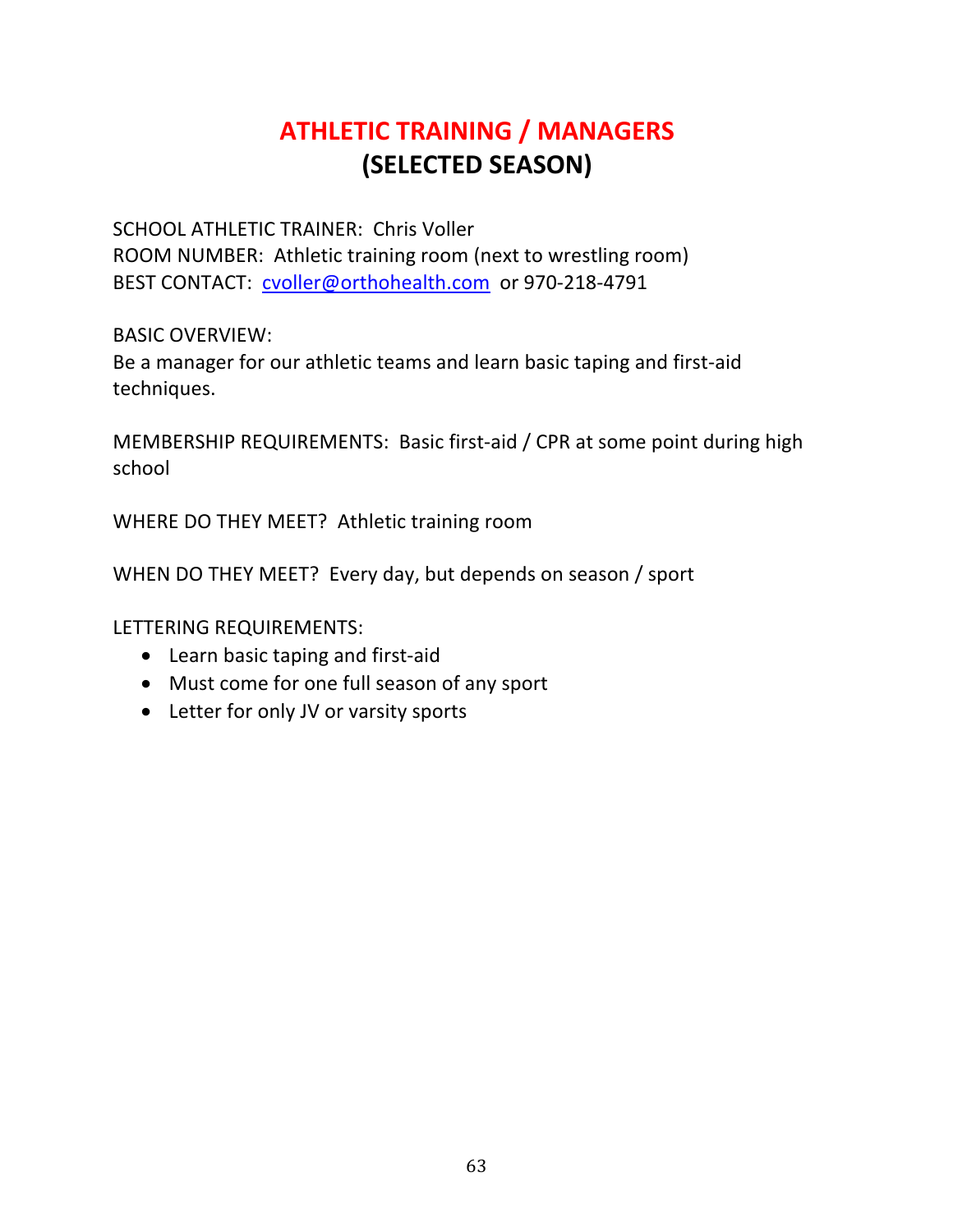### **ICE HOCKEY (WINTER SEASON)**

Hockey is not offered at Loveland High School or at any other school in the Thompson School District. Loveland High students wanting to play hockey have, in the past, played for either Resurrection Christian or Fort Collins High School. All questions and clearance procedures should be directed to the "host" school.

## **LACROSSE (BOYS AND GIRLS) (SPRING SEASON)**

Lacrosse is not offered at Loveland High School, but students may play on the Thompson Valley High School team. All questions and clearance procedures should be directed to Beth Mierau at TVHS: 613-7932.

### **BOYS' VOLLEYBALL (SPRING SEASON)**

Boys' volleyball is not offered at Loveland High School, but students may play on the Mountain View High School team. All questions and clearance procedures should be directed to Mae Svendsen at MVHS: 613-7826.